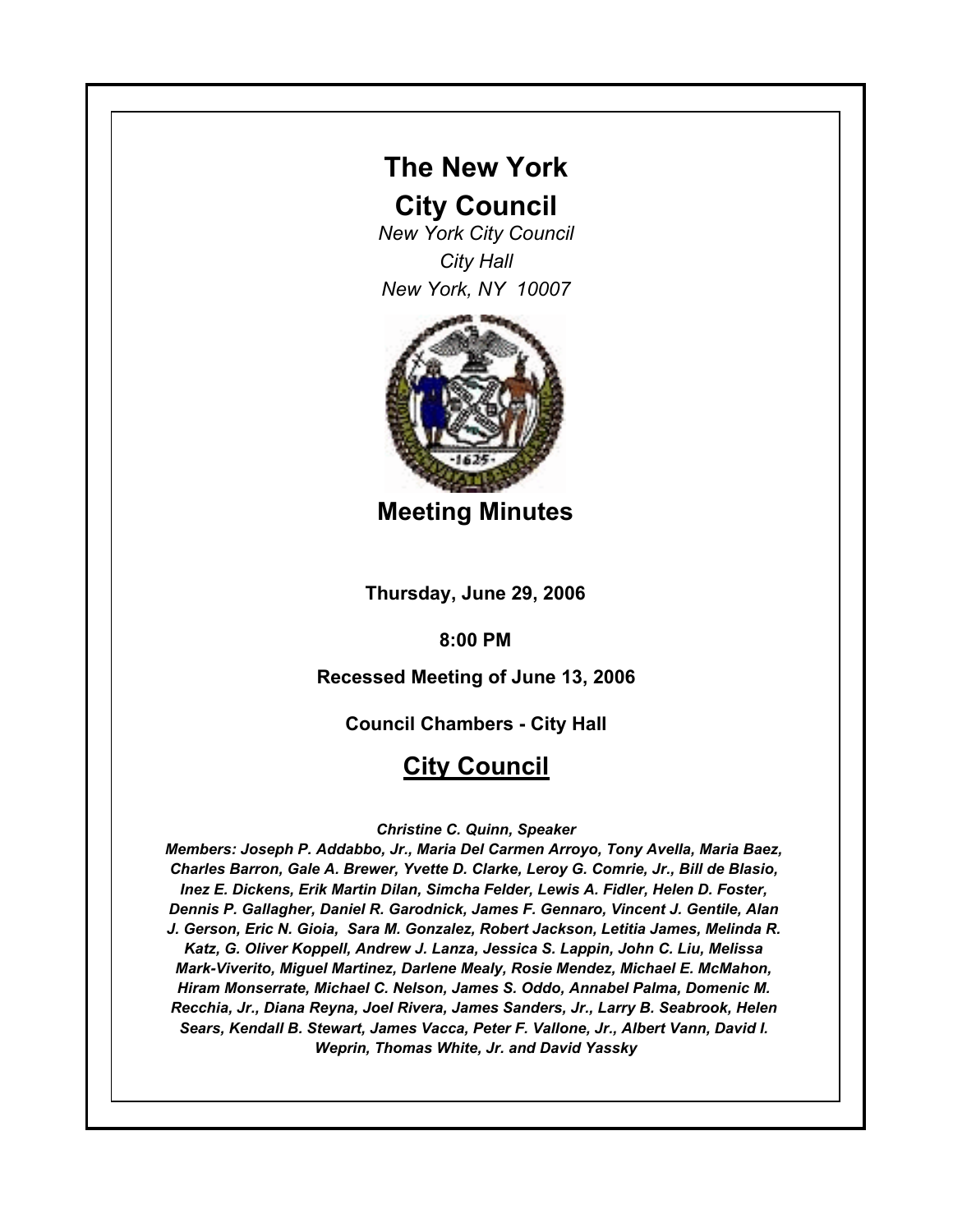Continuation of Recessed Meeting of June 13, 2006.

- 1. The Public Advocate (Ms. Gotbaum) called the Meeting to order.
- 2. Roll Call
- 3. The Clerk announced the presence of a quorum.
- 4. The Public Advocate (Ms. Gotbaum) adjourned the Recessed Meeting.

### STATED MEETING - JUNE 29, 2006

*The Public Advocate (Ms. Gotbaum)*

#### **Present,**

Speaker Quinn, Addabbo Jr., Arroyo, Avella, Baez, Barron, Brewer, Clarke, Comrie Jr., Dickens, Dilan, de Blasio, Felder, Fidler, Foster, Gallagher, Garodnick, Gennaro, Gentile, Gerson, Gonzalez, Jackson, James, Katz, Koppell, Lanza, Lappin, Liu, Mark-Viverito, Martinez, McMahon, Mealy, Mendez, Monserrate, Nelson, Oddo, Recchia Jr., Reyna, Rivera, Sanders Jr., Seabrook, Sears, Stewart, Vacca, Vallone Jr., Vann, Weprin, White Jr. and Yassky

#### **Excused,**

Gioia and Palma

*The presence of a quorum was announced by The Public Advocate (Ms. Gotbaum).*

*Motion that the Minutes of the Stated Meeting of May 24, 2006 be adopted and printed by Council Member Dilan.*

**M 0207-2006 Communication from the Mayor - Submitting an amended certificate setting forth the maximum amount of debt and reserves which the City, the NYC Transitional Finance Authority, the NYC Municipal Water Finance Authority, the NYS Dormitory Authority and the NYC Health and Hospitals Corporation may soundly incur for capital projects for Fiscal Year 2007 and the ensuing three fiscal years, and the maximum amount of appropriations and expenditures for capital projects which may soundly be made during each fiscal year, pursuant to Section 250 (16) of the NY City Charter.** *Attachments:* Hearing Transcript - Stated Meeting 6/29/06

**This Mayor's Message was Rcvd, Ord, Prnt, Fld by Council**

### 5. Communications from City, County & Borough Offices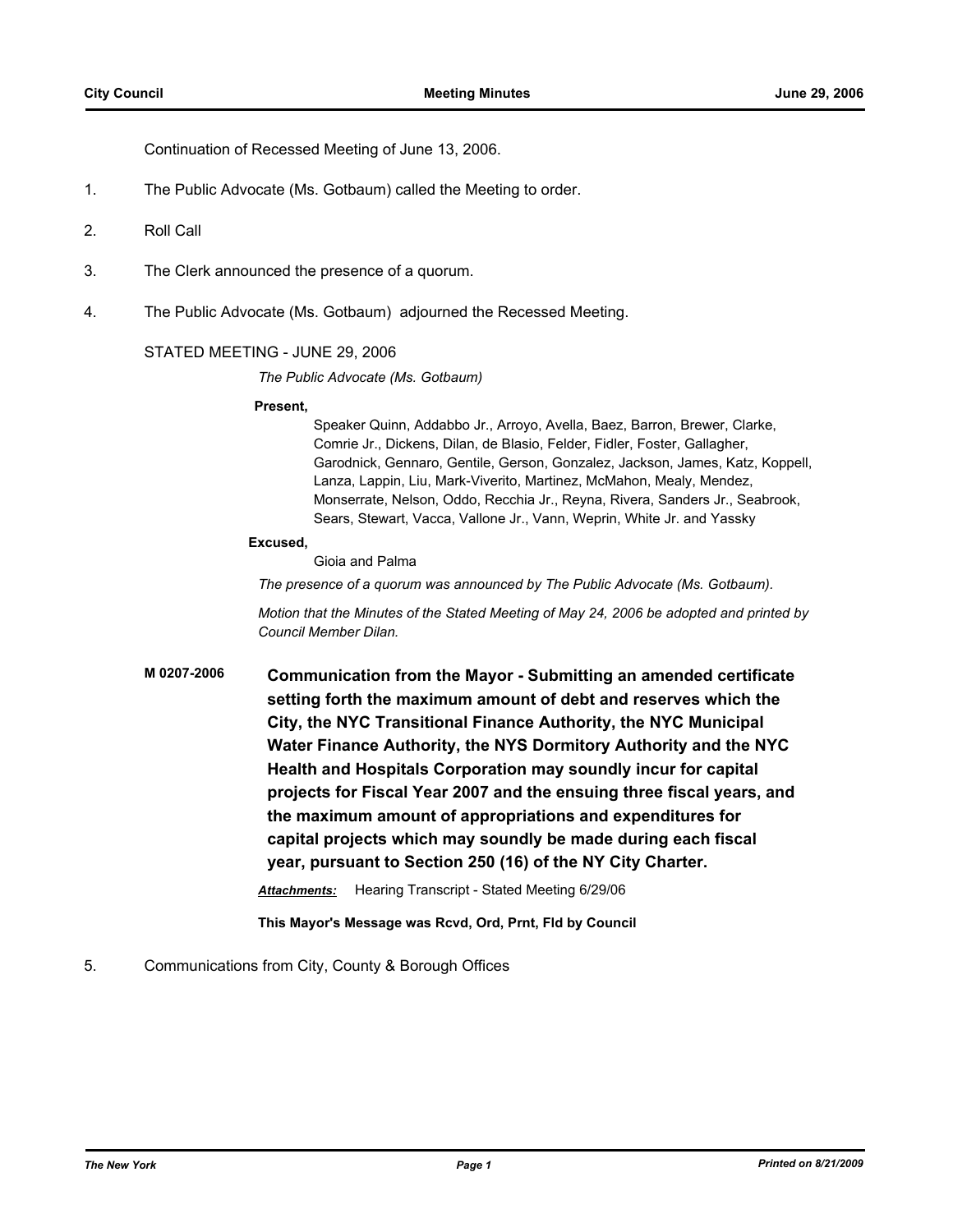| M0208-2006  | Communication from the Office of Management & Budget -<br>Pursuant to Section 107(b) of the New York City Charter, transfer<br>City funds between various agencies in fiscal year 2006 to<br>implement changes to the City's expense budget. (MN - 7)                                                                              |                                                                                                                                                                                                                                                    |  |
|-------------|------------------------------------------------------------------------------------------------------------------------------------------------------------------------------------------------------------------------------------------------------------------------------------------------------------------------------------|----------------------------------------------------------------------------------------------------------------------------------------------------------------------------------------------------------------------------------------------------|--|
|             | <b>Attachments:</b>                                                                                                                                                                                                                                                                                                                | City Council FY'07 Adopted Expense Budget, Hearing Transcript, Hearing<br>Transcript - Stated Meeting 6/29/06                                                                                                                                      |  |
|             | <b>Finance</b>                                                                                                                                                                                                                                                                                                                     | This Communication was Referred to Comm by Council to the Committee on                                                                                                                                                                             |  |
| M 0209-2006 | Communication from the Office of Management & Budget -<br>Pursuant to Section 107(e) of the New York City Charter,<br>appropriate new revenues in fiscal year 2006. (MN - 8)                                                                                                                                                       |                                                                                                                                                                                                                                                    |  |
|             | <b>Attachments:</b>                                                                                                                                                                                                                                                                                                                | City Council FY'07 Adopted Expense Budget, Committee Report,<br>Memorandum, Res. No. 410, Hearing Transcript, Hearing Transcript -<br>Stated Meeting 6/29/06                                                                                       |  |
|             | <b>Finance</b>                                                                                                                                                                                                                                                                                                                     | This Communication was Referred to Comm by Council to the Committee on                                                                                                                                                                             |  |
| M 0210-2006 | Communication from the Taxi & Limousine Commission -<br>Submitting its approval of an application for a new base station<br>license Guadalupana Car & Limo., Inc., pursuant to Section<br>19-511(i), of the administrative code of the city of New York.<br>This Communication was Referred to Comm by Council to the Committee on |                                                                                                                                                                                                                                                    |  |
| M 0211-2006 | <b>Transportation</b><br>Communication from the Taxi & Limousine Commission -<br>Submitting its approval of an application for a new base station<br>license Mo Super Cars pursuant to Section 19-511(i), of the<br>administrative code of the city of New York.                                                                   |                                                                                                                                                                                                                                                    |  |
|             | <b>Transportation</b>                                                                                                                                                                                                                                                                                                              | This Communication was Referred to Comm by Council to the Committee on                                                                                                                                                                             |  |
| M 0212-2006 |                                                                                                                                                                                                                                                                                                                                    | Communication from the Taxi & Limousine Commission -<br>Submitting its approval of an application for a renewal base station<br>license 18th Avenue Too Inc. pursuant to Section 19-511(i), of the<br>administrative code of the city of New York. |  |
|             | <b>Transportation</b>                                                                                                                                                                                                                                                                                                              | This Communication was Referred to Comm by Council to the Committee on                                                                                                                                                                             |  |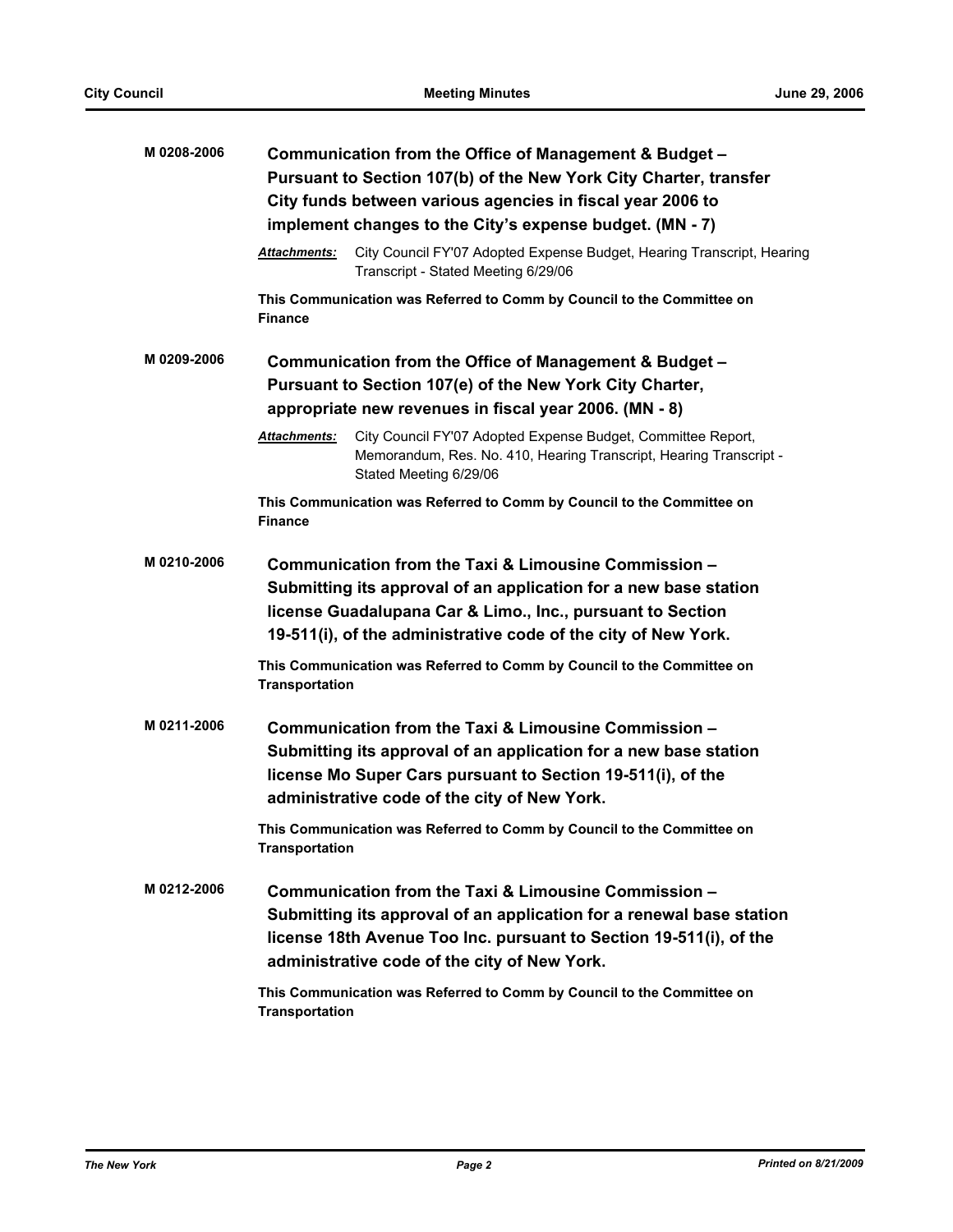| M 0213-2006 | Communication from the Taxi & Limousine Commission -<br>Submitting its approval of an application for a renewal base station<br>license Amsterdam Radio Dispatcher Inc. pursuant to Section<br>19-511(i), of the administrative code of the city of New York. |
|-------------|---------------------------------------------------------------------------------------------------------------------------------------------------------------------------------------------------------------------------------------------------------------|
|             | This Communication was Referred to Comm by Council to the Committee on<br><b>Transportation</b>                                                                                                                                                               |
| M 0214-2006 | Communication from the Taxi & Limousine Commission -<br>Submitting its approval of an application for a renewal base station<br>license Bloomingdale Car Service, Inc. pursuant to Section<br>19-511(i), of the administrative code of the city of New York.  |
|             | This Communication was Referred to Comm by Council to the Committee on<br><b>Transportation</b>                                                                                                                                                               |
| M0215-2006  | Communication from the Taxi & Limousine Commission -<br>Submitting its approval of an application for a renewal base station<br>license Blue Diamond Car Service Inc. pursuant to Section<br>19-511(i), of the administrative code of the city of New York.   |
|             | This Communication was Referred to Comm by Council to the Committee on<br><b>Transportation</b>                                                                                                                                                               |
| M0216-2006  | Communication from the Taxi & Limousine Commission -<br>Submitting its approval of an application for a renewal base station<br>license B.O.B. Express pursuant to Section 19-511(i), of the<br>administrative code of the city of New York.                  |
|             | This Communication was Referred to Comm by Council to the Committee on<br><b>Transportation</b>                                                                                                                                                               |
| M 0217-2006 | Communication from the Taxi & Limousine Commission -<br>Submitting its approval of an application for a renewal base station<br>license B.Q.N. Car Service pursuant to Section 19-511(i), of the<br>administrative code of the city of New York.              |
|             | This Communication was Referred to Comm by Council to the Committee on<br><b>Transportation</b>                                                                                                                                                               |
| M 0218-2006 | Communication from the Taxi & Limousine Commission -<br>Submitting its approval of an application for a renewal base station<br>license Brooklyn Radio Dispatch Inc. pursuant to Section 19-511(i),<br>of the administrative code of the city of New York.    |
|             | This Communication was Referred to Comm by Council to the Committee on<br><b>Transportation</b>                                                                                                                                                               |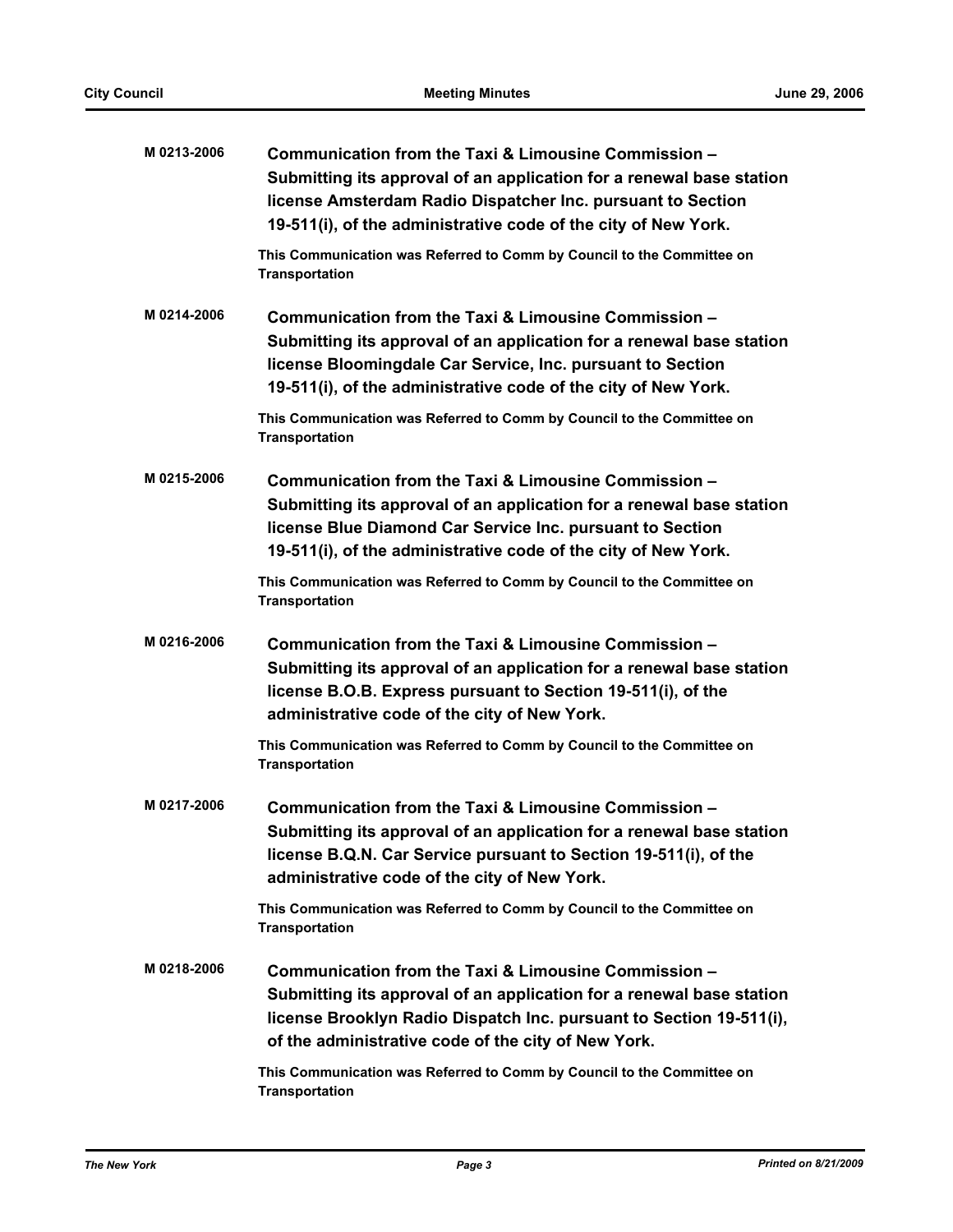| M0219-2006  | Communication from the Taxi & Limousine Commission -<br>Submitting its approval of an application for a renewal base station<br>license Castle Car Service, Inc. pursuant to Section 19-511(i), of the<br>administrative code of the city of New York.          |
|-------------|-----------------------------------------------------------------------------------------------------------------------------------------------------------------------------------------------------------------------------------------------------------------|
|             | This Communication was Referred to Comm by Council to the Committee on<br><b>Transportation</b>                                                                                                                                                                 |
| M 0220-2006 | Communication from the Taxi & Limousine Commission -<br>Submitting its approval of an application for a renewal base station<br>license Crossbay Car Service, Inc pursuant to Section 19-511(i), of<br>the administrative code of the city of New York.         |
|             | This Communication was Referred to Comm by Council to the Committee on<br><b>Transportation</b>                                                                                                                                                                 |
| M0221-2006  | Communication from the Taxi & Limousine Commission -<br>Submitting its approval of an application for a renewal base station<br>license D & J Service Inc. pursuant to Section 19-511(i), of the<br>administrative code of the city of New York.                |
|             | This Communication was Referred to Comm by Council to the Committee on<br><b>Transportation</b>                                                                                                                                                                 |
| M 0222-2006 | Communication from the Taxi & Limousine Commission -<br>Submitting its approval of an application for a renewal base station<br>license Deborah Car & Limo. Service, Inc. pursuant to Section<br>19-511(i), of the administrative code of the city of New York. |
|             | This Communication was Referred to Comm by Council to the Committee on<br><b>Transportation</b>                                                                                                                                                                 |
| M 0223-2006 | Communication from the Taxi & Limousine Commission -<br>Submitting its approval of an application for a renewal base station<br>license DMD Inc. pursuant to Section 19-511(i), of the administrative<br>code of the city of New York.                          |
|             | This Communication was Referred to Comm by Council to the Committee on<br><b>Transportation</b>                                                                                                                                                                 |
| M 0224-2006 | Communication from the Taxi & Limousine Commission -<br>Submitting its approval of an application for a renewal base station<br>license Eastern LPB, Inc. pursuant to Section 19-511(i), of the<br>administrative code of the city of New York.                 |
|             | This Communication was Referred to Comm by Council to the Committee on<br><b>Transportation</b>                                                                                                                                                                 |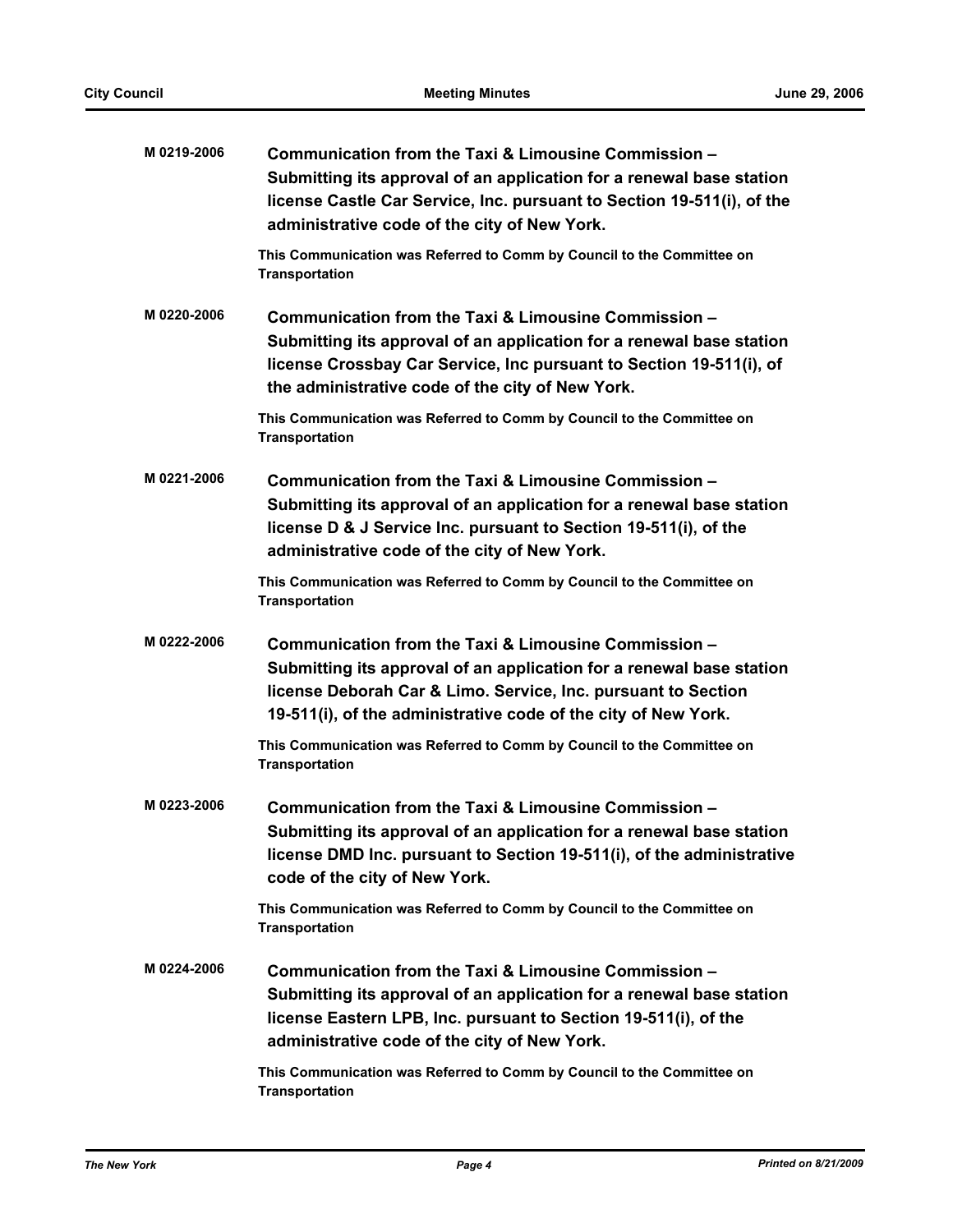| M 0225-2006 | Communication from the Taxi & Limousine Commission -<br>Submitting its approval of an application for a renewal base station<br>license Ecuadoor Corp. pursuant to Section 19-511(i), of the<br>administrative code of the city of New York.                      |
|-------------|-------------------------------------------------------------------------------------------------------------------------------------------------------------------------------------------------------------------------------------------------------------------|
|             | This Communication was Referred to Comm by Council to the Committee on<br><b>Transportation</b>                                                                                                                                                                   |
| M 0226-2006 | Communication from the Taxi & Limousine Commission -<br>Submitting its approval of an application for a renewal base station<br>license Ecua Line Corp. pursuant to Section 19-511(i), of the<br>administrative code of the city of New York.                     |
|             | This Communication was Referred to Comm by Council to the Committee on<br><b>Transportation</b>                                                                                                                                                                   |
| M 0227-2006 | Communication from the Taxi & Limousine Commission -<br>Submitting its approval of an application for a renewal base station<br>license Ecua Mex Inc. pursuant to Section 19-511(i), of the<br>administrative code of the city of New York.                       |
|             | This Communication was Referred to Comm by Council to the Committee on<br><b>Transportation</b>                                                                                                                                                                   |
| M0228-2006  | Communication from the Taxi & Limousine Commission -<br>Submitting its approval of an application for a renewal base station<br>license Eilat Transportation Corp. pursuant to Section 19-511(i), of<br>the administrative code of the city of New York.          |
|             | This Communication was Referred to Comm by Council to the Committee on<br><b>Transportation</b>                                                                                                                                                                   |
| M 0229-2006 | Communication from the Taxi & Limousine Commission -<br>Submitting its approval of an application for a renewal base station<br>license Evergreen Trans. Inc. pursuant to Section 19-511(i), of the<br>administrative code of the city of New York.               |
|             | This Communication was Referred to Comm by Council to the Committee on<br><b>Transportation</b>                                                                                                                                                                   |
| M 0230-2006 | Communication from the Taxi & Limousine Commission -<br>Submitting its approval of an application for a renewal base station<br>license Fanny Radio Dispatcher Service Inc. pursuant to Section<br>19-511(i), of the administrative code of the city of New York. |
|             | This Communication was Referred to Comm by Council to the Committee on<br><b>Transportation</b>                                                                                                                                                                   |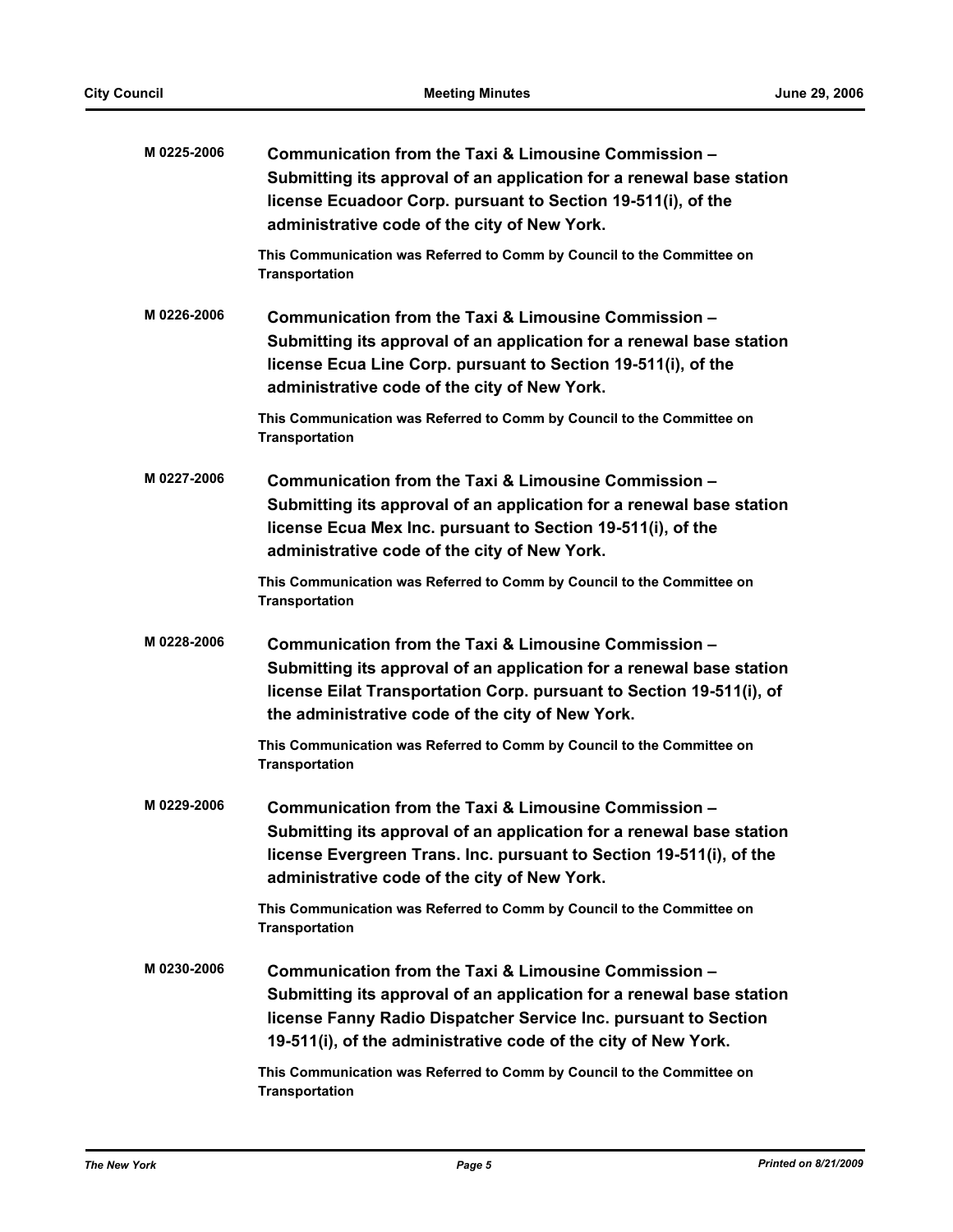| M 0231-2006 | Communication from the Taxi & Limousine Commission -<br>Submitting its approval of an application for a renewal base station<br>license Fiat Express Corp. pursuant to Section 19-511(i), of the<br>administrative code of the city of New York.                         |
|-------------|--------------------------------------------------------------------------------------------------------------------------------------------------------------------------------------------------------------------------------------------------------------------------|
|             | This Communication was Referred to Comm by Council to the Committee on<br><b>Transportation</b>                                                                                                                                                                          |
| M0232-2006  | Communication from the Taxi & Limousine Commission -<br>Submitting its approval of an application for a renewal base station<br>license GTWY Inc. pursuant to Section 19-511(i), of the<br>administrative code of the city of New York.                                  |
|             | This Communication was Referred to Comm by Council to the Committee on<br><b>Transportation</b>                                                                                                                                                                          |
| M0233-2006  | Communication from the Taxi & Limousine Commission -<br>Submitting its approval of an application for a renewal base station<br>license Gunhill Car Service. pursuant to Section 19-511(i), of the<br>administrative code of the city of New York.                       |
|             | This Communication was Referred to Comm by Council to the Committee on<br><b>Transportation</b>                                                                                                                                                                          |
| M0234-2006  | Communication from the Taxi & Limousine Commission -<br>Submitting its approval of an application for a renewal base station<br>license Haderech Inc. pursuant to Section 19-511(i), of the<br>administrative code of the city of New York.                              |
|             | This Communication was Referred to Comm by Council to the Committee on<br><b>Transportation</b>                                                                                                                                                                          |
| M0235-2006  | Communication from the Taxi & Limousine Commission -<br>Submitting its approval of an application for a renewal base station<br>license High Class Bronx Limo. & Car Service Corp. pursuant to<br>Section 19-511(i), of the administrative code of the city of New York. |
|             | This Communication was Referred to Comm by Council to the Committee on<br><b>Transportation</b>                                                                                                                                                                          |
| M0236-2006  | Communication from the Taxi & Limousine Commission -<br>Submitting its approval of an application for a renewal base station<br>license Hollywood Radio Dispatch Inc. pursuant to Section<br>19-511(i), of the administrative code of the city of New York.              |
|             | This Communication was Referred to Comm by Council to the Committee on<br><b>Transportation</b>                                                                                                                                                                          |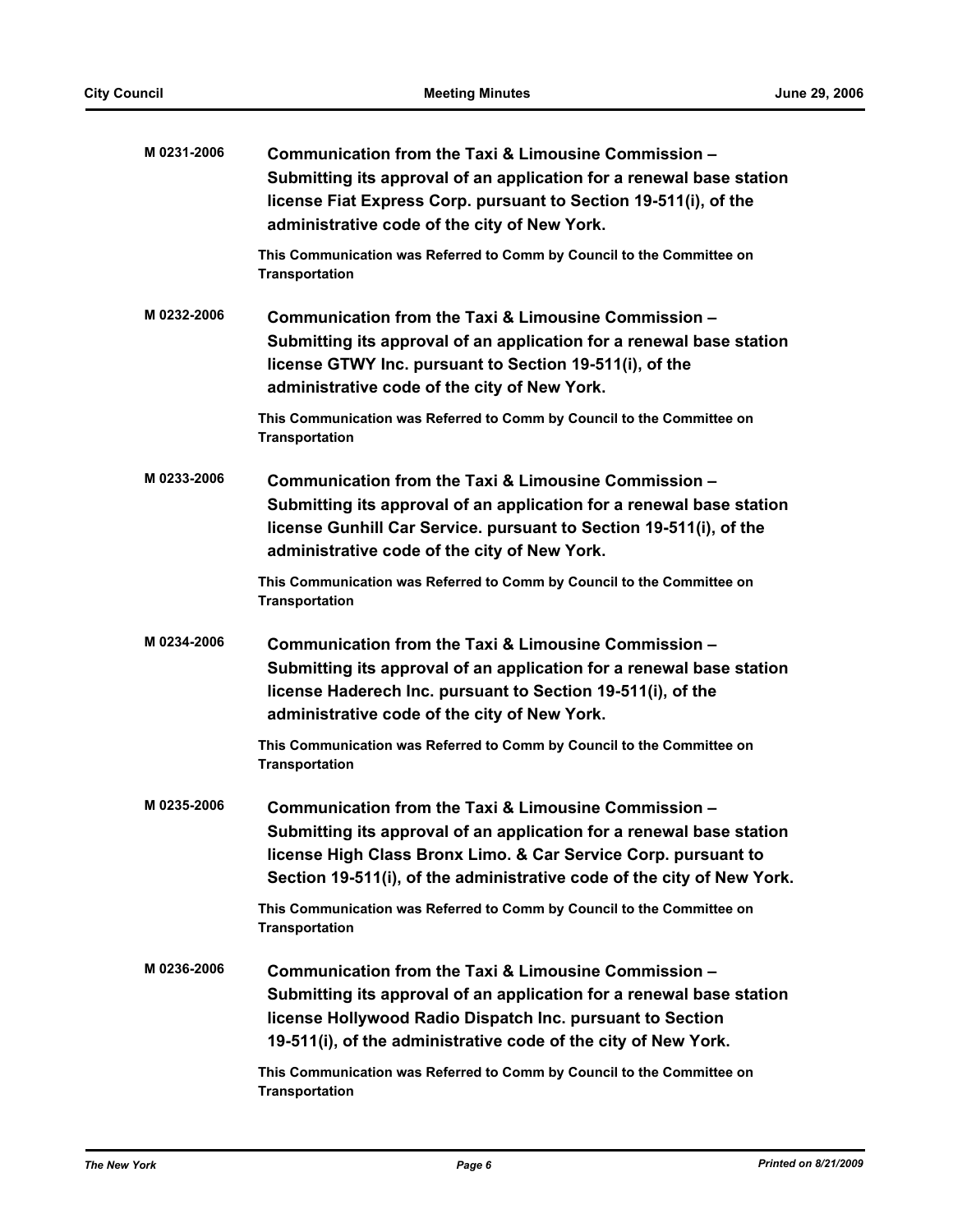| M 0237-2006 | Communication from the Taxi & Limousine Commission -<br>Submitting its approval of an application for a renewal base station<br>license Hunts Point Car Service Corp. pursuant to Section<br>19-511(i), of the administrative code of the city of New York.      |
|-------------|------------------------------------------------------------------------------------------------------------------------------------------------------------------------------------------------------------------------------------------------------------------|
|             | This Communication was Referred to Comm by Council to the Committee on<br><b>Transportation</b>                                                                                                                                                                  |
| M0238-2006  | Communication from the Taxi & Limousine Commission -<br>Submitting its approval of an application for a renewal base station<br>license Ivette Car Service. pursuant to Section 19-511(i), of the<br>administrative code of the city of New York.                |
|             | This Communication was Referred to Comm by Council to the Committee on<br><b>Transportation</b>                                                                                                                                                                  |
| M0239-2006  | Communication from the Taxi & Limousine Commission -<br>Submitting its approval of an application for a renewal base station<br>license J.T. Transportation Co. Inc. pursuant to Section 19-511(i), of<br>the administrative code of the city of New York.       |
|             | This Communication was Referred to Comm by Council to the Committee on<br><b>Transportation</b>                                                                                                                                                                  |
| M0240-2006  | Communication from the Taxi & Limousine Commission -<br>Submitting its approval of an application for a renewal base station<br>license Lex Car Service Inc. pursuant to Section 19-511(i), of the<br>administrative code of the city of New York.               |
|             | This Communication was Referred to Comm by Council to the Committee on<br><b>Transportation</b>                                                                                                                                                                  |
| M 0241-2006 | Communication from the Taxi & Limousine Commission -<br>Submitting its approval of an application for a renewal base station<br>license Lincoln Limo. Brokerage Inc. pursuant to Section 19-511(i),<br>of the administrative code of the city of New York.       |
|             | This Communication was Referred to Comm by Council to the Committee on<br><b>Transportation</b>                                                                                                                                                                  |
| M 0242-2006 | Communication from the Taxi & Limousine Commission -<br>Submitting its approval of an application for a renewal base station<br>license Martin's Belle Harbor Car Service. pursuant to Section<br>19-511(i), of the administrative code of the city of New York. |
|             | This Communication was Referred to Comm by Council to the Committee on<br><b>Transportation</b>                                                                                                                                                                  |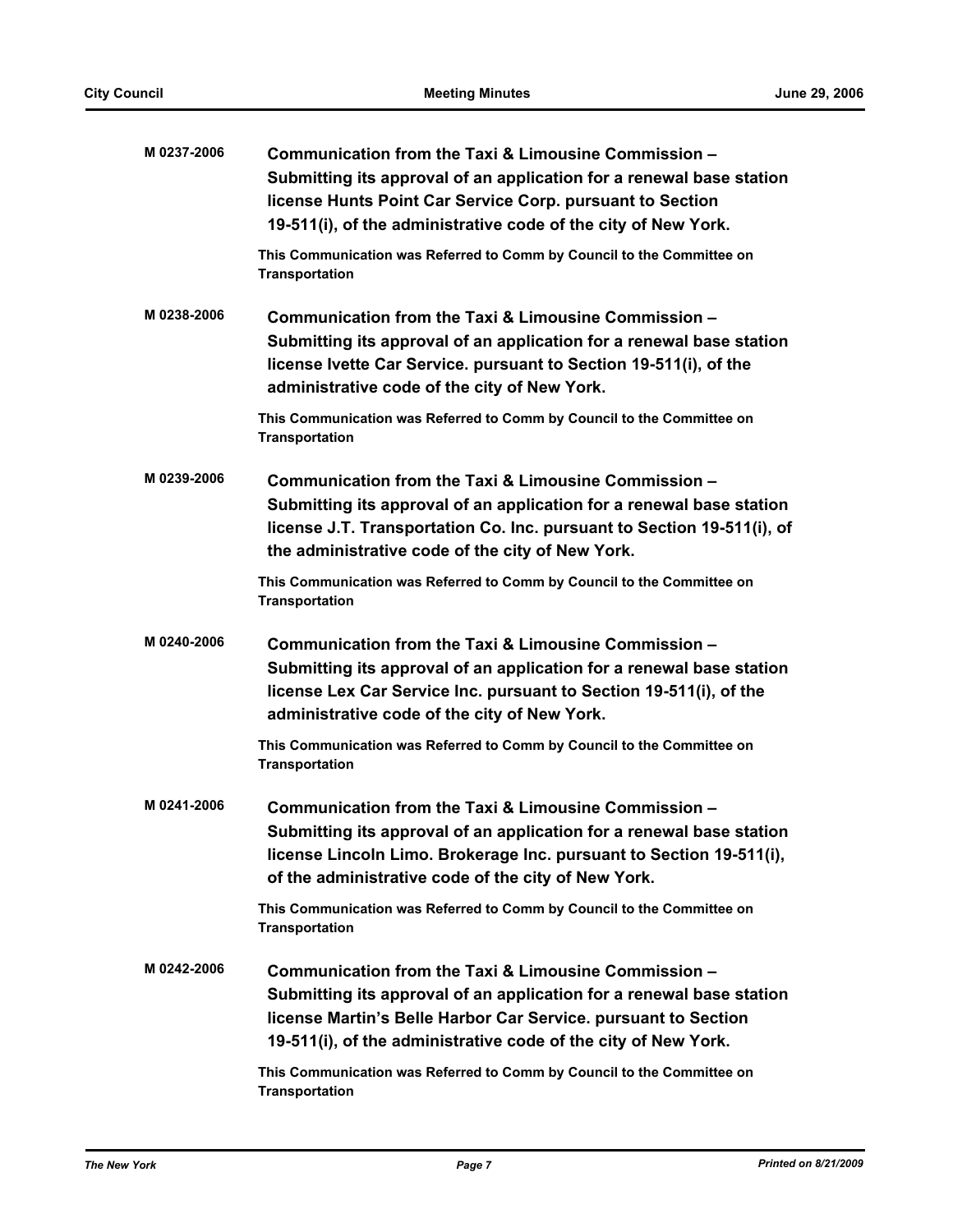| M 0243-2006 | Communication from the Taxi & Limousine Commission -<br>Submitting its approval of an application for a renewal base station<br>license Metro Luxury Inc. pursuant to Section 19-511(i), of the<br>administrative code of the city of New York.                        |
|-------------|------------------------------------------------------------------------------------------------------------------------------------------------------------------------------------------------------------------------------------------------------------------------|
|             | This Communication was Referred to Comm by Council to the Committee on<br><b>Transportation</b>                                                                                                                                                                        |
| M 0244-2006 | Communication from the Taxi & Limousine Commission -<br>Submitting its approval of an application for a renewal base station<br>license Metropolitan Multiplex Car Service Corp. pursuant to<br>Section 19-511(i), of the administrative code of the city of New York. |
|             | This Communication was Referred to Comm by Council to the Committee on<br><b>Transportation</b>                                                                                                                                                                        |
| M0245-2006  | Communication from the Taxi & Limousine Commission -<br>Submitting its approval of an application for a renewal base station<br>license Monopoly Inc. pursuant to Section 19-511(i), of the<br>administrative code of the city of New York.                            |
|             | This Communication was Referred to Comm by Council to the Committee on<br><b>Transportation</b>                                                                                                                                                                        |
| M0246-2006  | Communication from the Taxi & Limousine Commission -<br>Submitting its approval of an application for a renewal base station<br>license New Family Radio Dispatcher Inc. pursuant to Section<br>19-511(i), of the administrative code of the city of New York.         |
|             | This Communication was Referred to Comm by Council to the Committee on<br><b>Transportation</b>                                                                                                                                                                        |
| M 0247-2006 | Communication from the Taxi & Limousine Commission -<br>Submitting its approval of an application for a renewal base station<br>license New Jerusalem Car Service II, Inc. pursuant to Section<br>19-511(i), of the administrative code of the city of New York.       |
|             | This Communication was Referred to Comm by Council to the Committee on<br><b>Transportation</b>                                                                                                                                                                        |
| M0248-2006  | Communication from the Taxi & Limousine Commission -<br>Submitting its approval of an application for a renewal base station<br>license New Mexicana Car Service Inc. pursuant to Section<br>19-511(i), of the administrative code of the city of New York.            |
|             | This Communication was Referred to Comm by Council to the Committee on<br><b>Transportation</b>                                                                                                                                                                        |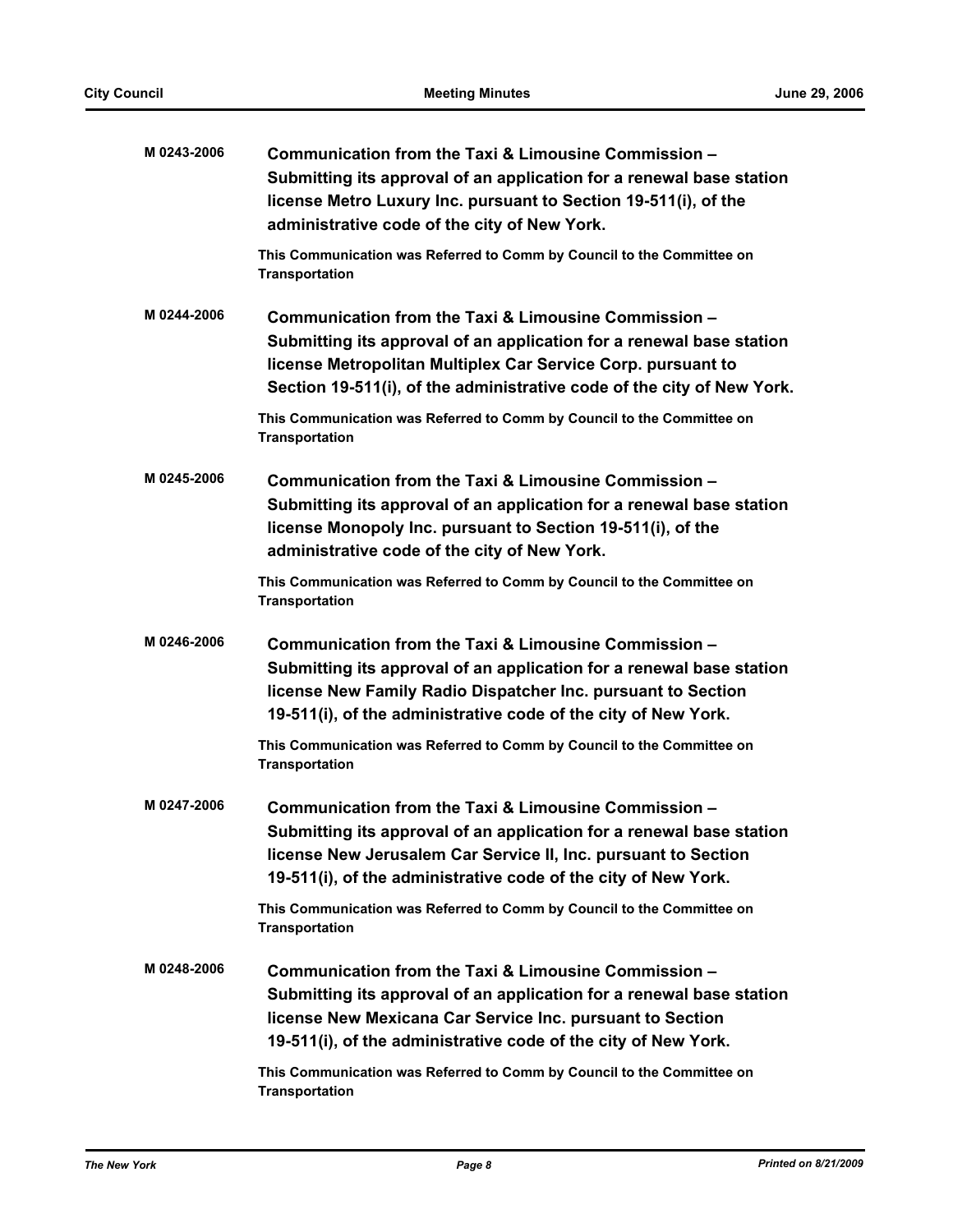| M0249-2006  | Communication from the Taxi & Limousine Commission -<br>Submitting its approval of an application for a renewal base station<br>license NY 88 Express Corp. pursuant to Section 19-511(i), of the<br>administrative code of the city of New York.               |
|-------------|-----------------------------------------------------------------------------------------------------------------------------------------------------------------------------------------------------------------------------------------------------------------|
|             | This Communication was Referred to Comm by Council to the Committee on<br><b>Transportation</b>                                                                                                                                                                 |
| M0250-2006  | Communication from the Taxi & Limousine Commission -<br>Submitting its approval of an application for a renewal base station<br>license Promenade Car Leasing Inc. pursuant to Section 19-511(i),<br>of the administrative code of the city of New York.        |
|             | This Communication was Referred to Comm by Council to the Committee on<br><b>Transportation</b>                                                                                                                                                                 |
| M0251-2006  | Communication from the Taxi & Limousine Commission -<br>Submitting its approval of an application for a renewal base station<br>license Puebla Express Corp. pursuant to Section 19-511(i), of the<br>administrative code of the city of New York.              |
|             | This Communication was Referred to Comm by Council to the Committee on<br><b>Transportation</b>                                                                                                                                                                 |
| M0252-2006  | Communication from the Taxi & Limousine Commission -<br>Submitting its approval of an application for a renewal base station<br>license Puerto Rico Car Service Inc. pursuant to Section 19-511(i),<br>of the administrative code of the city of New York.      |
|             | This Communication was Referred to Comm by Council to the Committee on<br><b>Transportation</b>                                                                                                                                                                 |
| M0253-2006  | Communication from the Taxi & Limousine Commission -<br>Submitting its approval of an application for a renewal base station<br>license Raja Car & Limousine Service Inc. pursuant to Section<br>19-511(i), of the administrative code of the city of New York. |
|             | This Communication was Referred to Comm by Council to the Committee on<br><b>Transportation</b>                                                                                                                                                                 |
| M 0254-2006 | Communication from the Taxi & Limousine Commission -<br>Submitting its approval of an application for a renewal base station<br>license R & B Car Limo. Corp. pursuant to Section 19-511(i), of the<br>administrative code of the city of New York.             |
|             | This Communication was Referred to Comm by Council to the Committee on<br><b>Transportation</b>                                                                                                                                                                 |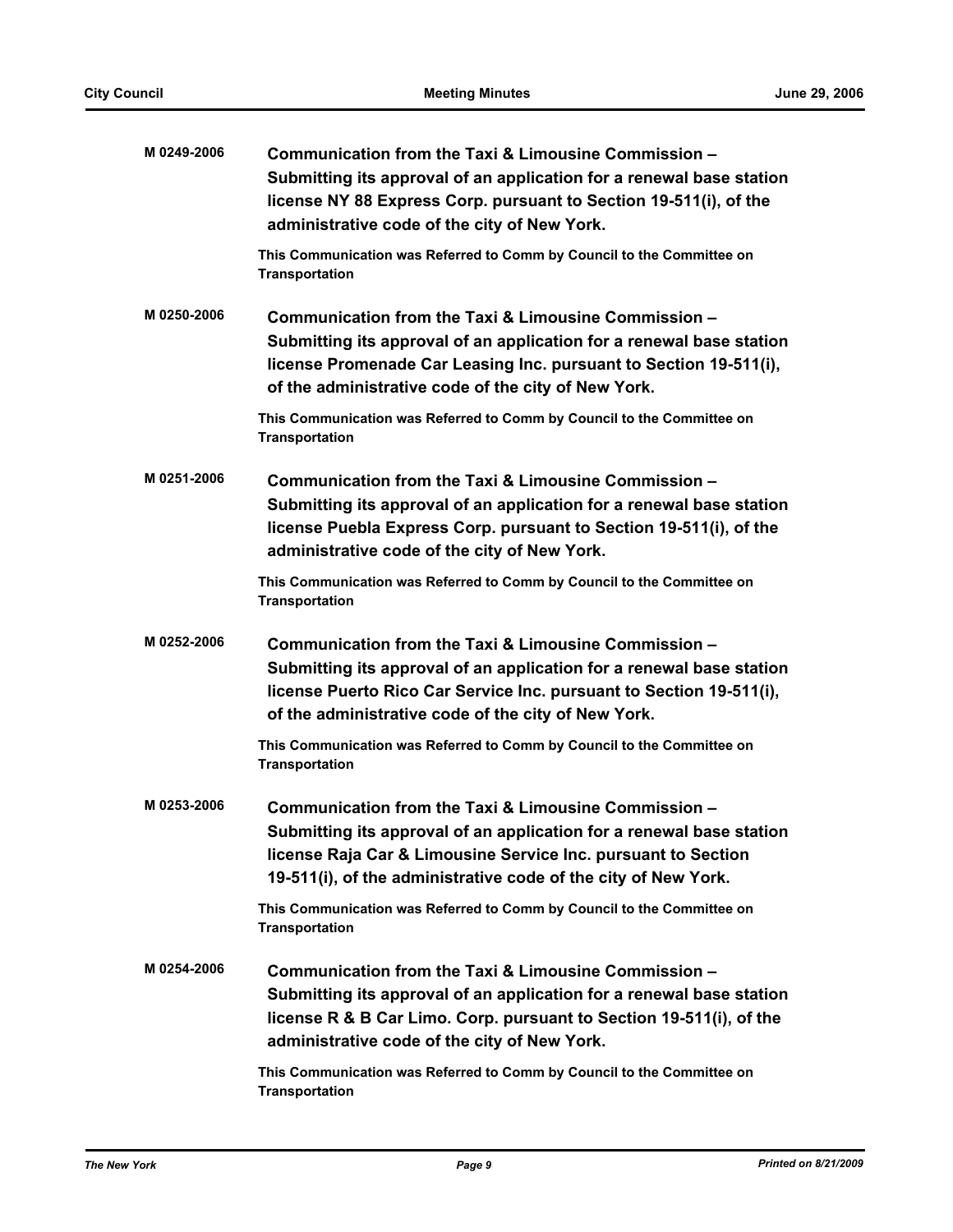| M 0255-2006 | Communication from the Taxi & Limousine Commission -<br>Submitting its approval of an application for a renewal base station<br>license Rego Park Express Inc. pursuant to Section 19-511(i), of the<br>administrative code of the city of New York.               |
|-------------|--------------------------------------------------------------------------------------------------------------------------------------------------------------------------------------------------------------------------------------------------------------------|
|             | This Communication was Referred to Comm by Council to the Committee on<br><b>Transportation</b>                                                                                                                                                                    |
| M 0256-2006 | Communication from the Taxi & Limousine Commission -<br>Submitting its approval of an application for a renewal base station<br>license RPDW D/b/a New Richmond Car Service. pursuant to<br>Section 19-511(i), of the administrative code of the city of New York. |
|             | This Communication was Referred to Comm by Council to the Committee on<br><b>Transportation</b>                                                                                                                                                                    |
| M 0257-2006 | Communication from the Taxi & Limousine Commission -<br>Submitting its approval of an application for a renewal base station<br>license Shaheeda Corp. pursuant to Section 19-511(i), of the<br>administrative code of the city of New York.                       |
|             | This Communication was Referred to Comm by Council to the Committee on<br><b>Transportation</b>                                                                                                                                                                    |
| M0258-2006  | Communication from the Taxi & Limousine Commission -<br>Submitting its approval of an application for a renewal base station<br>license Sun Fat Tat Express Corp. pursuant to Section 19-511(i), of<br>the administrative code of the city of New York.            |
|             | This Communication was Referred to Comm by Council to the Committee on<br><b>Transportation</b>                                                                                                                                                                    |
| M 0259-2006 | Communication from the Taxi & Limousine Commission -<br>Submitting its approval of an application for a renewal base station<br>license St. George Express Car Service Inc. pursuant to Section<br>19-511(i), of the administrative code of the city of New York.  |
|             | This Communication was Referred to Comm by Council to the Committee on<br><b>Transportation</b>                                                                                                                                                                    |
| M0260-2006  | Communication from the Taxi & Limousine Commission -<br>Submitting its approval of an application for a renewal base station<br>license Timely Car Service. pursuant to Section 19-511(i), of the<br>administrative code of the city of New York.                  |
|             | This Communication was Referred to Comm by Council to the Committee on<br><b>Transportation</b>                                                                                                                                                                    |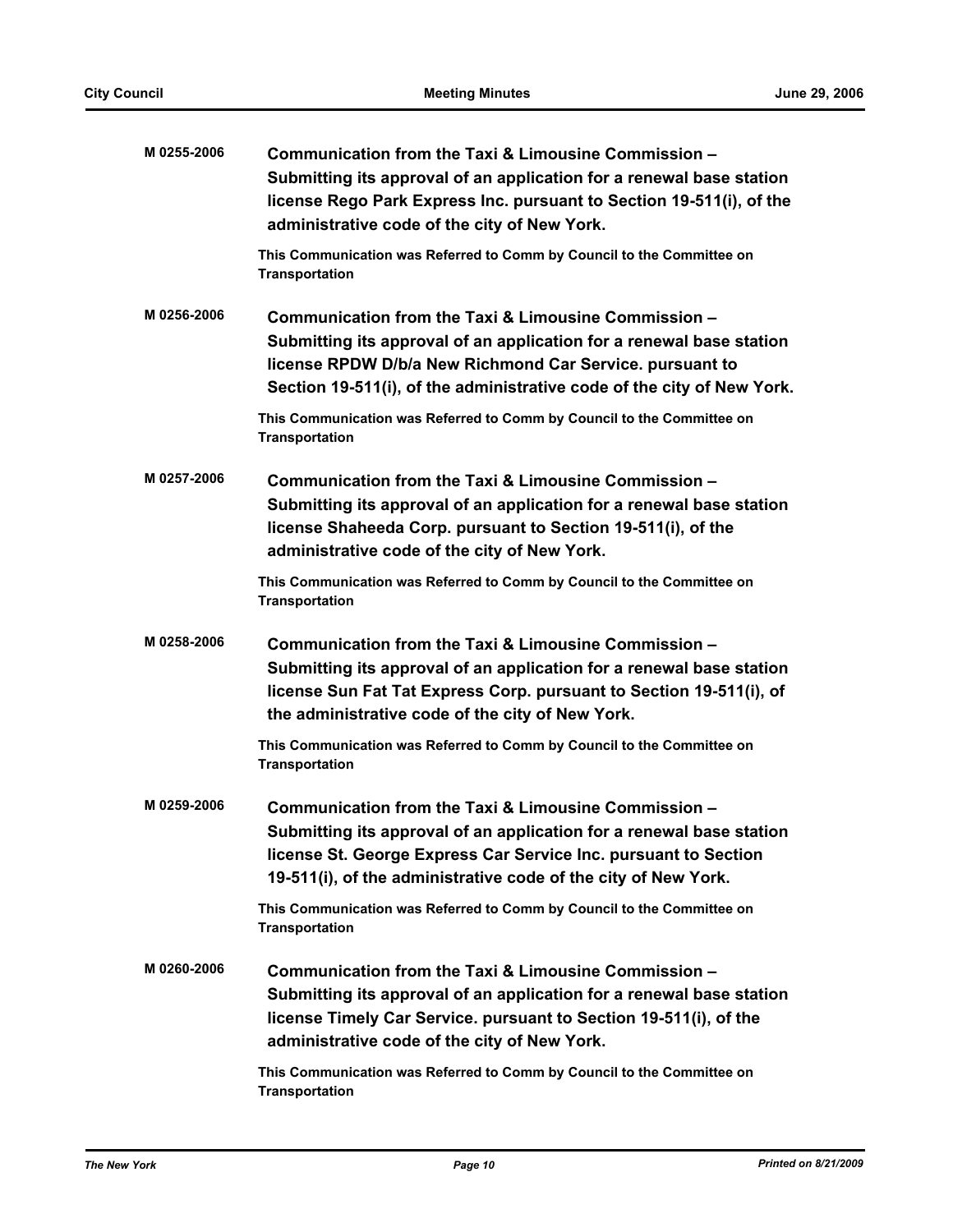| M 0261-2006 | Communication from the Taxi & Limousine Commission -<br>Submitting its approval of an application for a renewal base station<br>license Tov Too Transportation Inc. pursuant to Section 19-511(i),<br>of the administrative code of the city of New York. |
|-------------|-----------------------------------------------------------------------------------------------------------------------------------------------------------------------------------------------------------------------------------------------------------|
|             | This Communication was Referred to Comm by Council to the Committee on<br><b>Transportation</b>                                                                                                                                                           |
| M0262-2006  | Communication from the Taxi & Limousine Commission -<br>Submitting its approval of an application for a renewal base station<br>license Tremont Dispatching Corp. pursuant to Section 19-511(i), of<br>the administrative code of the city of New York.   |
|             | This Communication was Referred to Comm by Council to the Committee on<br><b>Transportation</b>                                                                                                                                                           |
| M0263-2006  | Communication from the Taxi & Limousine Commission -<br>Submitting its approval of an application for a renewal base station<br>license Tremont Dispatching Corp. pursuant to Section 19-511(i), of<br>the administrative code of the city of New York.   |
|             | This Communication was Referred to Comm by Council to the Committee on<br><b>Transportation</b>                                                                                                                                                           |
| M0264-2006  | Communication from the Taxi & Limousine Commission -<br>Submitting its approval of an application for a renewal base station<br>license VHC Inc. pursuant to Section 19-511(i), of the administrative<br>code of the city of New York.                    |
|             | This Communication was Referred to Comm by Council to the Committee on<br><b>Transportation</b>                                                                                                                                                           |
| M 0265-2006 | Communication from the Taxi & Limousine Commission -<br>Submitting its approval of an application for a renewal base station<br>license VIT Car Service, Inc. pursuant to Section 19-511(i), of the<br>administrative code of the city of New York.       |
|             | This Communication was Referred to Comm by Council to the Committee on<br><b>Transportation</b>                                                                                                                                                           |
| M0266-2006  | Communication from the Taxi & Limousine Commission -<br>Submitting its approval of an application for a renewal base station<br>license Zion Car Service Inc. pursuant to Section 19-511(i), of the<br>administrative code of the city of New York.       |
|             | This Communication was Referred to Comm by Council to the Committee on<br><b>Transportation</b>                                                                                                                                                           |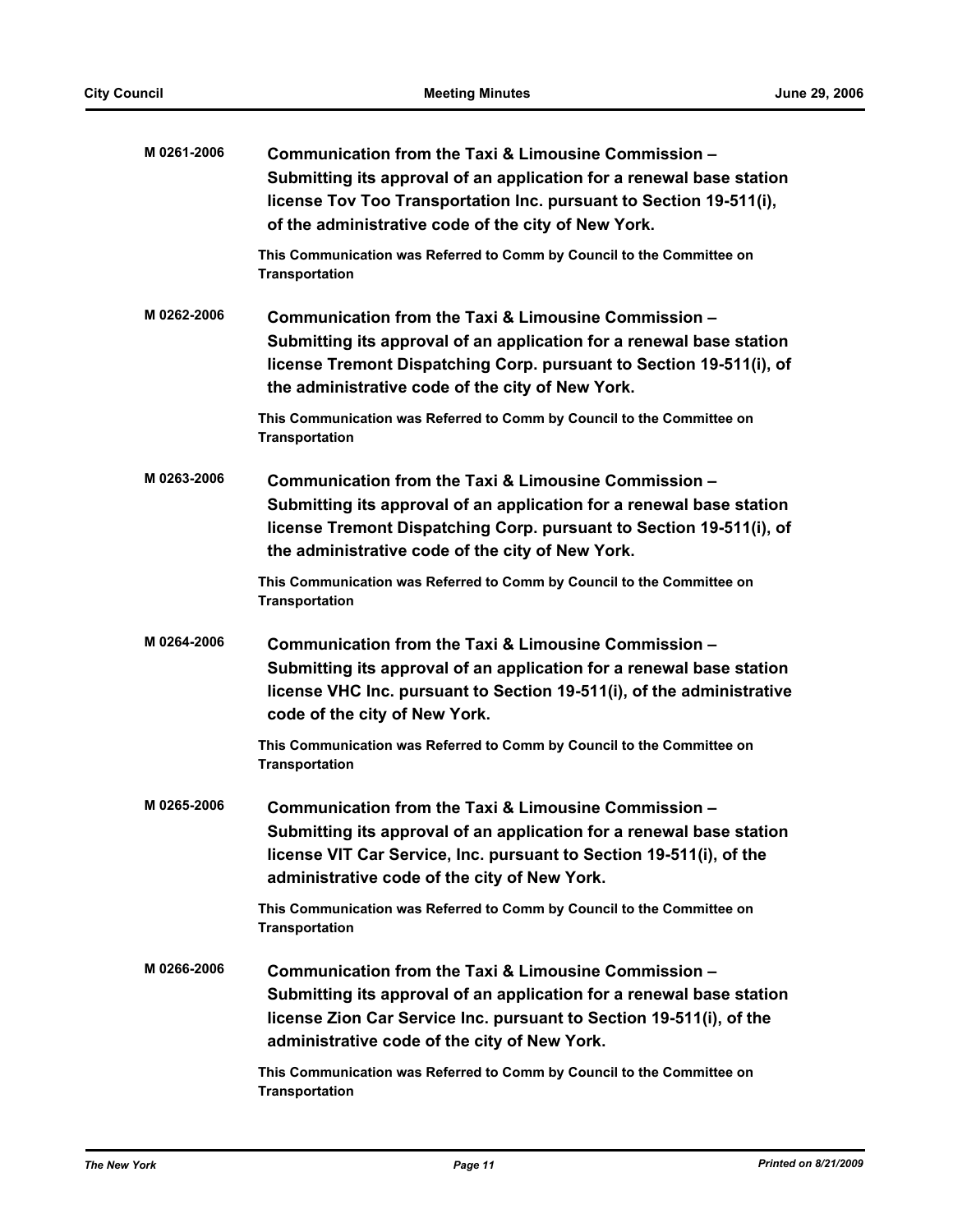**M 0267-2006 Communication from the Taxi & Limousine Commission – Submitting its approval for a change of location and change of ownership Golden Azteca Corp. pursuant to Section 19-511(i), of the administrative code of the city of New York.**

> **This Communication was Referred to Comm by Council to the Committee on Transportation**

- 6. Petitions and Communications
- 7. Land Use Call-Ups
	- **M 0268-2006 By Council Member Gerson:**

**Pursuant to Rule 11.20(b) of the Council and Section 20-226(g) of the New York City Administrative Code, the Council resolves that the action of the Department of Consumer Affairs approving an unenclosed sidewalk café located at 131 Duane Street Community Board 1 Application 20065293 TCM shall be subject to review by the Council.**

*Attachments:* Hearing Transcript - Stated Meeting 6/29/06

**A motion was made that this Land Use Call-Up be Approved, by Council approved by consent Roll Call.**

**M 0269-2006 By the Chair of the Land Use Committee Council Member Katz: Pursuant to Rule 11.20(c) of the Council and Section 197-d(b)(3) of the New York City Charter, the Council hereby resolves that the action of the City Planning Commission on Uniform Land Use Procedure Application no. C 060215 GFX, a special permit, shall be subject to Council review. This application is related to application no. C 060214 ZMX that is subject to Council review pursuant to Section 197-d of the New York City Charter.**

*Attachments:* Hearing Transcript - Stated Meeting 6/29/06

**A motion was made that this Land Use Call-Up be Approved, by Council approved by consent Roll Call.**

*The Public Advocate (Ms. Gotbaum) put the question whether the Council would agree with and adopt such motion which was decided in the affirmative by the following vote:*

**A motion was made that these files be approved by consent vote.**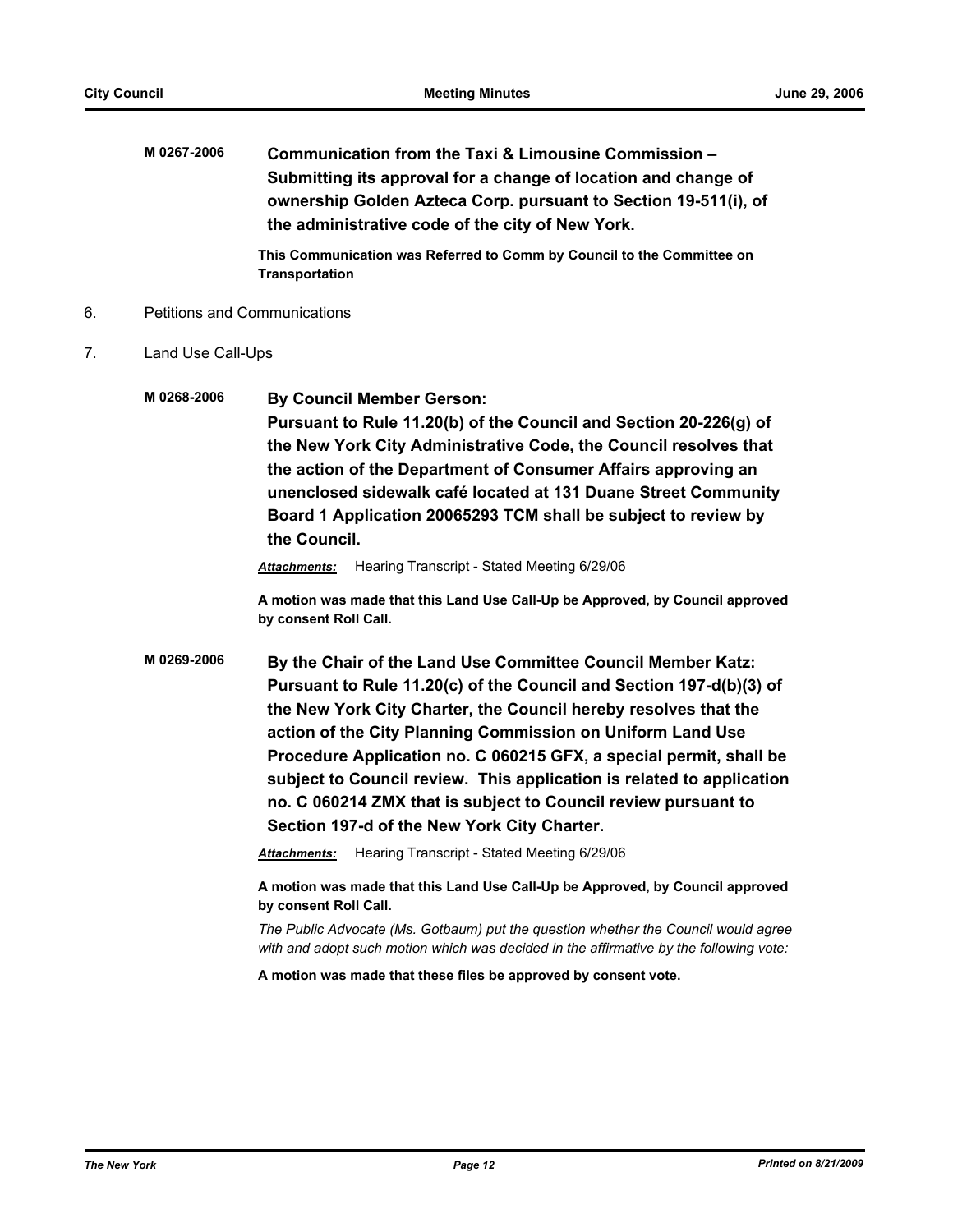### **Affirmative,** 49 -

Speaker Quinn, Addabbo Jr., Arroyo, Avella, Baez, Barron, Brewer, Clarke, Comrie Jr., Dickens, Dilan, de Blasio, Felder, Fidler, Foster, Gallagher, Garodnick, Gennaro, Gentile, Gerson, Gonzalez, Jackson, James, Katz, Koppell, Lanza, Lappin, Liu, Mark-Viverito, Martinez, McMahon, Mealy, Mendez, Monserrate, Nelson, Oddo, Recchia Jr., Reyna, Rivera, Sanders Jr., Seabrook, Sears, Stewart, Vacca, Vallone Jr., Vann, Weprin, White Jr. and Yassky

### **Excused,** 2 -

Gioia and Palma

*At this point, the Public Advocate (Ms. Gotbaum) declared that the aforementioned items were adopted and referred to the Committee on Land Use and to the appropriate Land Use subcommittee.*

- 8. Communication from the Speaker
- 9. Discussion of General Orders
- 10. Reports of Special Committees

*None*

11. Reports of Standing Committees

**Int 0350-2006 A Local Law to amend the New York city charter, the administrative code of the city of New York and local law number 58 for the year 1996, relating to performance by the police department of certain functions previously performed by the department of transportation, in relation to authorizing employees of the police department to perform parking enforcement functions.**

> *Attachments:* Int. No. 350 - 5/24/06, Proposed Int. No. 350-A - 6/22/06, Committee Report 6/22/06, Hearing Transcript 6/22/06, Committee Report 6/29/06, Hearing Transcript 6/29/06, Local Law, Fiscal Impact Statement, Hearing Transcript - Stated Meeting 6/29/06

*With Message of Necessary*

**A motion was made that this Introduction be Approved by Council approved by consent Roll Call.**

**Enactment No:** 2006/022

**Int 0371-2006 A Local Law to amend the administrative code of the city of New York, in relation to titles and procedures of the office of chief medical examiner.**

*Attachments:* Hearing Transcript 6/29/06, Hearing Transcript - Stated Meeting 6/29/06

**A motion was made that this Introduction be Filed by Council approved by consent Roll Call.**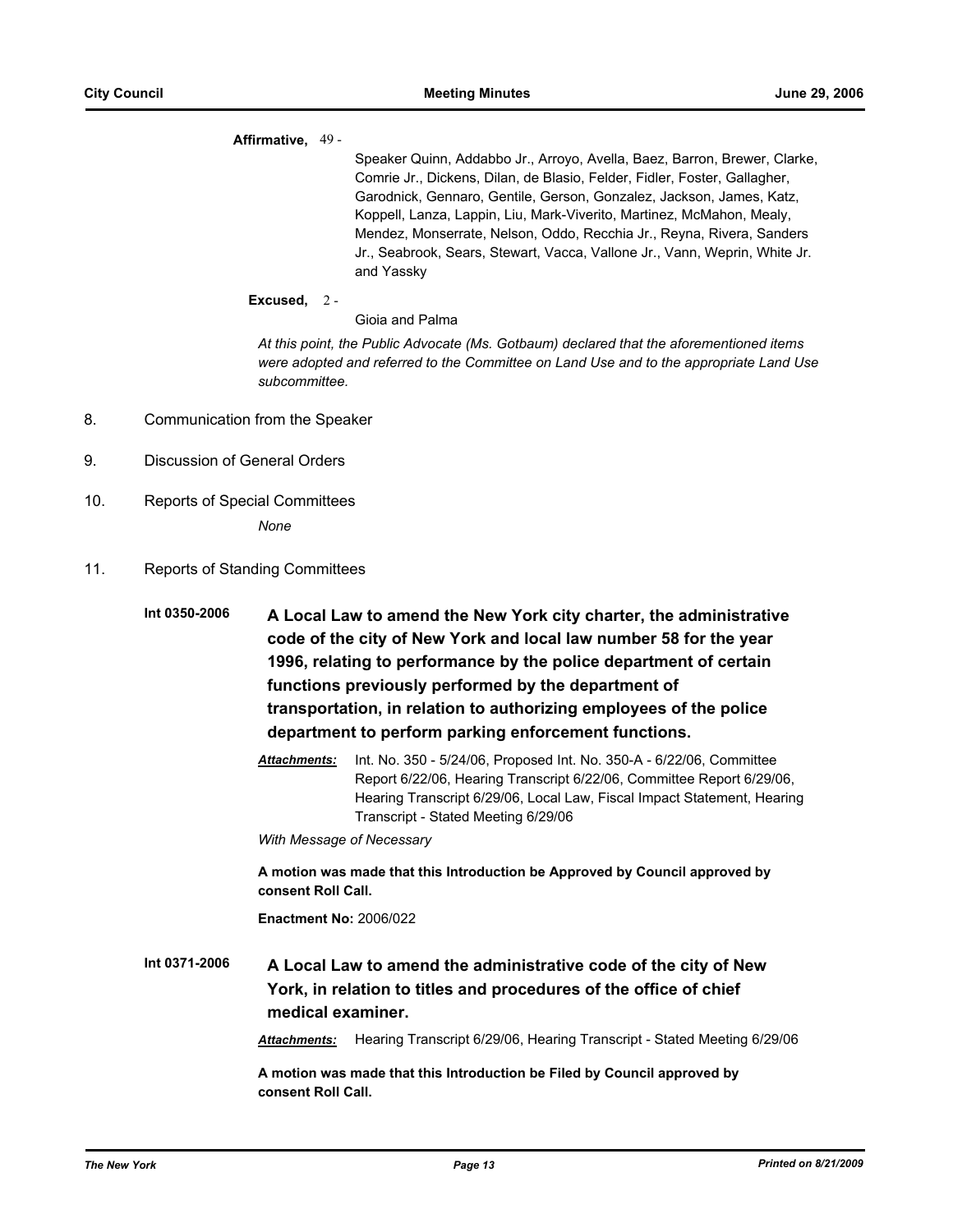| Int 0385-2006     | A Local Law to amend the New York City charter and the<br>administrative code of the city of New York, in relation to titles and<br>procedures of the office of chief medical examiner. |                                                                                                                                                                                                                                                                                                                                                                                                                                                                     |  |  |
|-------------------|-----------------------------------------------------------------------------------------------------------------------------------------------------------------------------------------|---------------------------------------------------------------------------------------------------------------------------------------------------------------------------------------------------------------------------------------------------------------------------------------------------------------------------------------------------------------------------------------------------------------------------------------------------------------------|--|--|
|                   | <b>Attachments:</b>                                                                                                                                                                     | Committee Report, Hearing Transcript, Fiscal Impact Statament, Hearing<br>Transcript - Stated Meeting 6/29/06, Local Law                                                                                                                                                                                                                                                                                                                                            |  |  |
|                   |                                                                                                                                                                                         | With Message of Necessary                                                                                                                                                                                                                                                                                                                                                                                                                                           |  |  |
|                   |                                                                                                                                                                                         | A motion was made that this Introduction be Approved by Council approved by<br>consent Roll Call.                                                                                                                                                                                                                                                                                                                                                                   |  |  |
|                   | <b>Enactment No: 2006/025</b>                                                                                                                                                           |                                                                                                                                                                                                                                                                                                                                                                                                                                                                     |  |  |
| Int 0384-2006     | A Local Law to amend local law number 2 for the year 2005, in<br>relation to film production tax credits.                                                                               |                                                                                                                                                                                                                                                                                                                                                                                                                                                                     |  |  |
|                   | <b>Attachments:</b>                                                                                                                                                                     | Committee Report, Fiscal Impact Statement, Hearing Transcript, Hearing<br>Transcript - Stated Meeting 6/29/06, Local Law                                                                                                                                                                                                                                                                                                                                            |  |  |
|                   |                                                                                                                                                                                         | With Message of Necessary                                                                                                                                                                                                                                                                                                                                                                                                                                           |  |  |
|                   | <b>Roll Call.</b>                                                                                                                                                                       | A motion was made that this Introduction be Approved by Council approved by                                                                                                                                                                                                                                                                                                                                                                                         |  |  |
| Affirmative, 48 - |                                                                                                                                                                                         |                                                                                                                                                                                                                                                                                                                                                                                                                                                                     |  |  |
|                   |                                                                                                                                                                                         | Speaker Quinn, Addabbo Jr., Arroyo, Avella, Baez, Barron, Brewer, Clarke,<br>Comrie Jr., Dickens, Dilan, de Blasio, Felder, Fidler, Foster, Gallagher,<br>Garodnick, Gennaro, Gentile, Gerson, Gonzalez, Jackson, James, Katz,<br>Koppell, Lanza, Lappin, Liu, Mark-Viverito, Martinez, Mealy, Mendez,<br>Monserrate, Nelson, Oddo, Recchia Jr., Reyna, Rivera, Sanders Jr.,<br>Seabrook, Sears, Stewart, Vacca, Vallone Jr., Vann, Weprin, White Jr. and<br>Yassky |  |  |
|                   | Negative,<br>$1 -$                                                                                                                                                                      | McMahon                                                                                                                                                                                                                                                                                                                                                                                                                                                             |  |  |
|                   | Excused, $2 -$                                                                                                                                                                          |                                                                                                                                                                                                                                                                                                                                                                                                                                                                     |  |  |
|                   |                                                                                                                                                                                         | Gioja and Palma                                                                                                                                                                                                                                                                                                                                                                                                                                                     |  |  |
|                   | <b>Enactment No: 2006/024</b>                                                                                                                                                           |                                                                                                                                                                                                                                                                                                                                                                                                                                                                     |  |  |
| Int 0391-2006     |                                                                                                                                                                                         | A Local Law to amend the administrative code of the city of New<br>York, in relation to a real property tax surcharge on certain class                                                                                                                                                                                                                                                                                                                              |  |  |
|                   | one properties.                                                                                                                                                                         |                                                                                                                                                                                                                                                                                                                                                                                                                                                                     |  |  |
|                   | <b>Attachments:</b>                                                                                                                                                                     | Committee Report, Fiscal Impact Statement, Hearing Transcript, Hearing<br>Transcript - Stated Meeting 6/29/06, Local Law                                                                                                                                                                                                                                                                                                                                            |  |  |
|                   |                                                                                                                                                                                         | With Message of Necessary                                                                                                                                                                                                                                                                                                                                                                                                                                           |  |  |
|                   | Roll Call.                                                                                                                                                                              | A motion was made that this Introduction be Approved by Council approved by                                                                                                                                                                                                                                                                                                                                                                                         |  |  |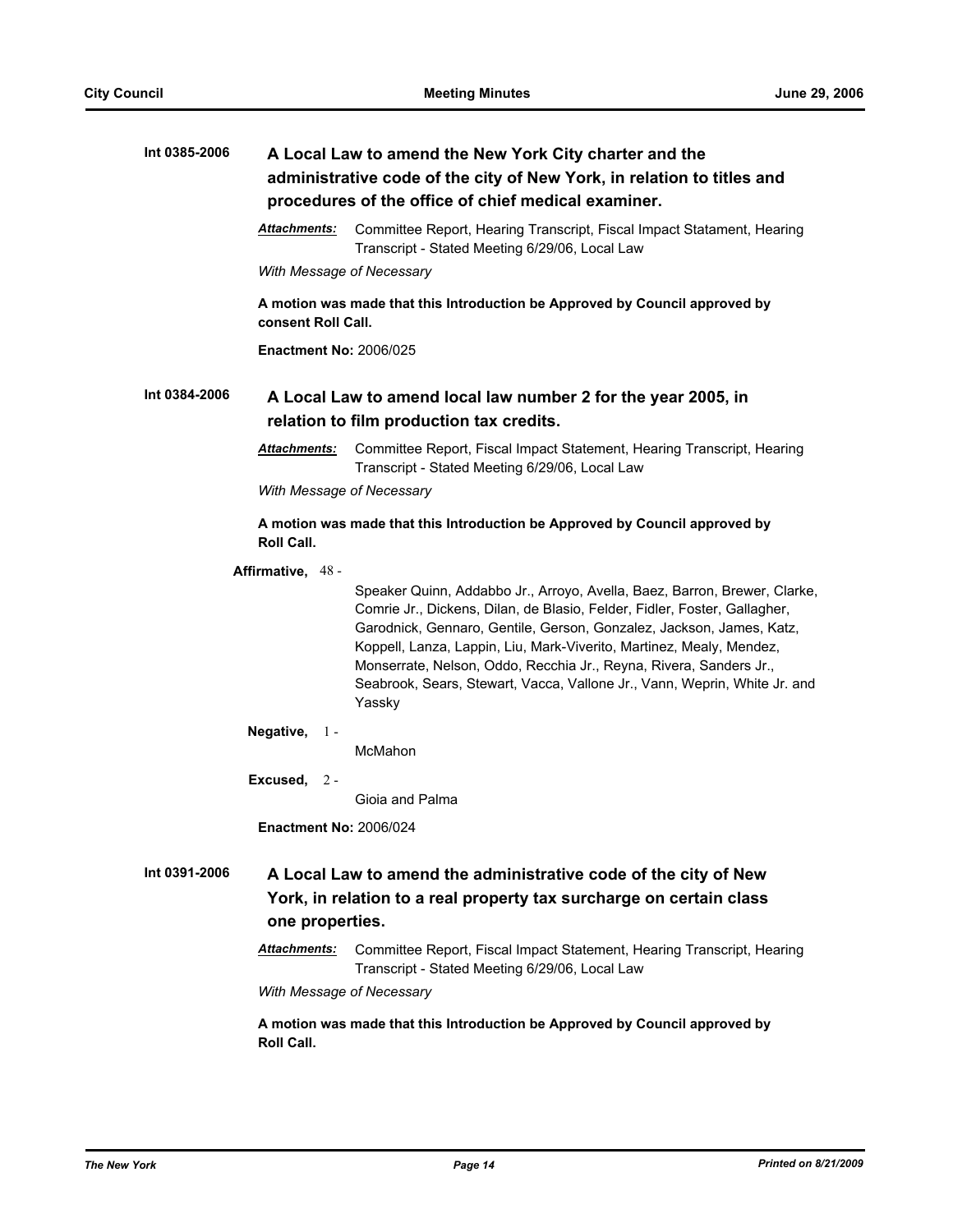|               | Affirmative, 45 -     |       |                                                                                                                                                                                                                                                                                                                                                                                                                                           |
|---------------|-----------------------|-------|-------------------------------------------------------------------------------------------------------------------------------------------------------------------------------------------------------------------------------------------------------------------------------------------------------------------------------------------------------------------------------------------------------------------------------------------|
|               |                       |       | Speaker Quinn, Addabbo Jr., Arroyo, Avella, Baez, Barron, Brewer, Clarke,<br>Comrie Jr., Dickens, Dilan, de Blasio, Felder, Foster, Garodnick, Gennaro,<br>Gentile, Gerson, Gonzalez, Jackson, James, Katz, Koppell, Lappin, Liu,<br>Mark-Viverito, Martinez, McMahon, Mealy, Mendez, Monserrate, Nelson,<br>Recchia Jr., Reyna, Rivera, Sanders Jr., Seabrook, Sears, Stewart, Vacca,<br>Vallone Jr., Vann, Weprin, White Jr. and Yassky |
|               | Negative,             | $3 -$ | Gallagher, Lanza and Oddo                                                                                                                                                                                                                                                                                                                                                                                                                 |
|               | Excused, $2-$         |       | Gioja and Palma                                                                                                                                                                                                                                                                                                                                                                                                                           |
|               | Abstain,              | $1 -$ | Fidler                                                                                                                                                                                                                                                                                                                                                                                                                                    |
|               |                       |       | <b>Enactment No: 2006/027</b>                                                                                                                                                                                                                                                                                                                                                                                                             |
| M 0118-2006   | <b>Attachments:</b>   |       | <b>Communication from the Mayor-Submitting the Expense Revenue</b><br>Contract Budget, for Fiscal Year 2007, pursuant to Section 249 of<br>the New York City Charter.<br>City Council FY'07 Adopted Expense Budget, Hearing Transcript, Hearing<br>Transcript - Stated Meeting 6/29/06                                                                                                                                                    |
|               | by consent Roll Call. |       | A motion was made that this Mayor's Message be Approved, by Council approved                                                                                                                                                                                                                                                                                                                                                              |
| Res 0403-2006 |                       |       | <b>RESOLUTION TO ADOPT A BUDGET APPROPRIATING THE</b><br>AMOUNTS NECESSARY FOR THE SUPPORT OF THE<br><b>GOVERNMENT OF THE CITY OF NEW YORK AND THE COUNTIES</b><br>THEREIN AND FOR THE PAYMENT OF INDEBTEDNESS<br>THEREOF, FOR THE FISCAL YEAR BEGINNING ON JULY 1, 2006<br>AND ENDING ON JUNE 30, 2007 IN ACCORDANCE WITH THE<br>PROVISIONS OF THE CHARTER OF THE CITY OF NEW YORK.                                                      |
|               | <u> Attachments:</u>  |       | City Council FY'07 Adopted Expense Budget, Hearing Transcript, Hearing<br>Transcript - Stated Meeting 6/29/06                                                                                                                                                                                                                                                                                                                             |
|               | consent Roll Call.    |       | A motion was made that this Resolution be Approved, by Council approved by                                                                                                                                                                                                                                                                                                                                                                |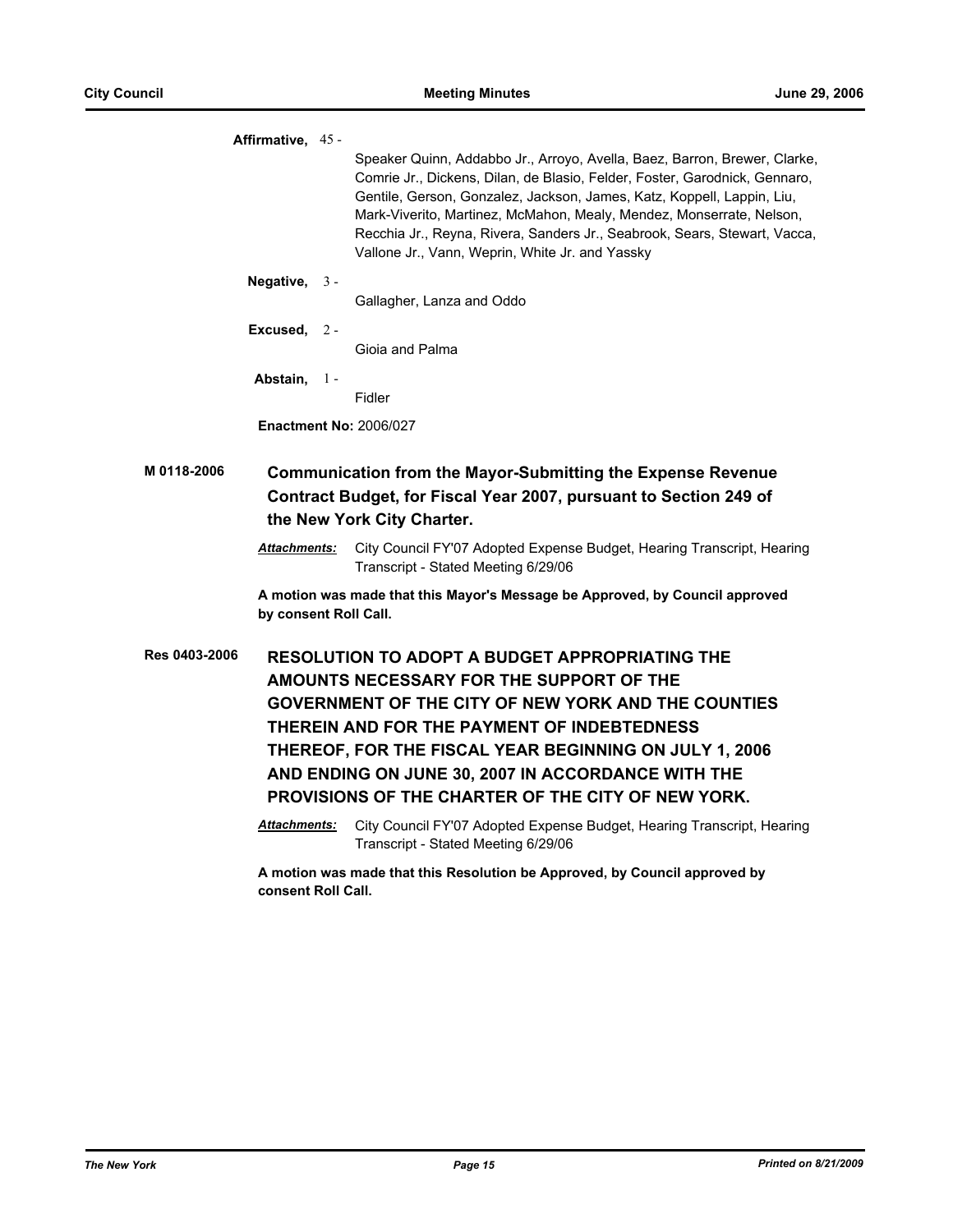| Res 0404-2006                   |                                                                                                                                                               | <b>RESOLUTION TO ADOPT A CONTRACT BUDGET SETTING</b><br>FORTH, BY AGENCY, CATEGORIES OF CONTRACTUAL<br><b>SERVICES FOR WHICH APPROPRIATIONS HAD BEEN</b><br>PROPOSED FOR THE FISCAL YEAR BEGINNING ON JULY 1, 2006<br>AND ENDING ON JUNE 30, 2007, IN ACCORDANCE WITH THE<br>PROVISIONS OF THE CHARTER OF THE CITY OF NEW YORK.                                                                                                                                                                                                                                          |  |
|---------------------------------|---------------------------------------------------------------------------------------------------------------------------------------------------------------|--------------------------------------------------------------------------------------------------------------------------------------------------------------------------------------------------------------------------------------------------------------------------------------------------------------------------------------------------------------------------------------------------------------------------------------------------------------------------------------------------------------------------------------------------------------------------|--|
|                                 | <b>Attachments:</b>                                                                                                                                           | City Council FY'07 Adopted Expense Budget, Hearing Transcript, Hearing<br>Transcript - Stated Meeting 6/29/06                                                                                                                                                                                                                                                                                                                                                                                                                                                            |  |
|                                 | consent Roll Call.                                                                                                                                            | A motion was made that this Resolution be Approved, by Council approved by                                                                                                                                                                                                                                                                                                                                                                                                                                                                                               |  |
| M 0119-2006                     | <b>Communication from the Mayor-Submitting the Executive Capital</b><br>Budget for Fiscal Year 2007, pursuant to Section 249 of the New<br>York City Charter. |                                                                                                                                                                                                                                                                                                                                                                                                                                                                                                                                                                          |  |
|                                 | <b>Attachments:</b>                                                                                                                                           | City Council FY'07 Adopted Expense Budget, Hearing Transcript, Hearing<br>Transcript - Stated Meeting 6/29/06                                                                                                                                                                                                                                                                                                                                                                                                                                                            |  |
|                                 | by consent Roll Call.                                                                                                                                         | A motion was made that this Mayor's Message be Approved, by Council approved                                                                                                                                                                                                                                                                                                                                                                                                                                                                                             |  |
| Res 0405-2006<br>(RESOLUTION A) |                                                                                                                                                               | <b>RESOLUTION BY THE New York CITY COUNCIL PURSUANT TO</b><br>SECTION 254 OF THE NEW YORK CITY CHARTER, THAT THE<br><b>CAPITAL BUDGET FOR FISCAL YEAR 2007 AND CAPITAL</b><br>PROGRAM, BEING THE EXECUTIVE CAPITAL BUDGET FOR<br>FISCAL YEAR 2007 AND PROGRAM AS SUBMITTED BY THE<br>MAYOR ON MAY 4, 2006, AND BY THE BOROUGH PRESIDENTS<br>PURSUANT TO SECTION 249 OF THE NEW YORK CITY CHARTER,<br><b>INCLUDING RESCINDMENT OF AMOUNTS FROM PRIOR CAPITAL</b><br>BUDGETS, BE AND THE SAME ARE HEREBY APPROVED IN<br>ACCORDANCE WITH THE FOLLOWING SCHEDULE OF CHANGES. |  |
|                                 | <b>Attachments:</b>                                                                                                                                           | City Council FY'07 Adopted Expense Budget, Hearing Transcript, Hearing<br>Transcript - Stated Meeting 6/29/06                                                                                                                                                                                                                                                                                                                                                                                                                                                            |  |
|                                 |                                                                                                                                                               | A motion was made that this Resolution be Approved, by Council approved by                                                                                                                                                                                                                                                                                                                                                                                                                                                                                               |  |

**consent Roll Call.**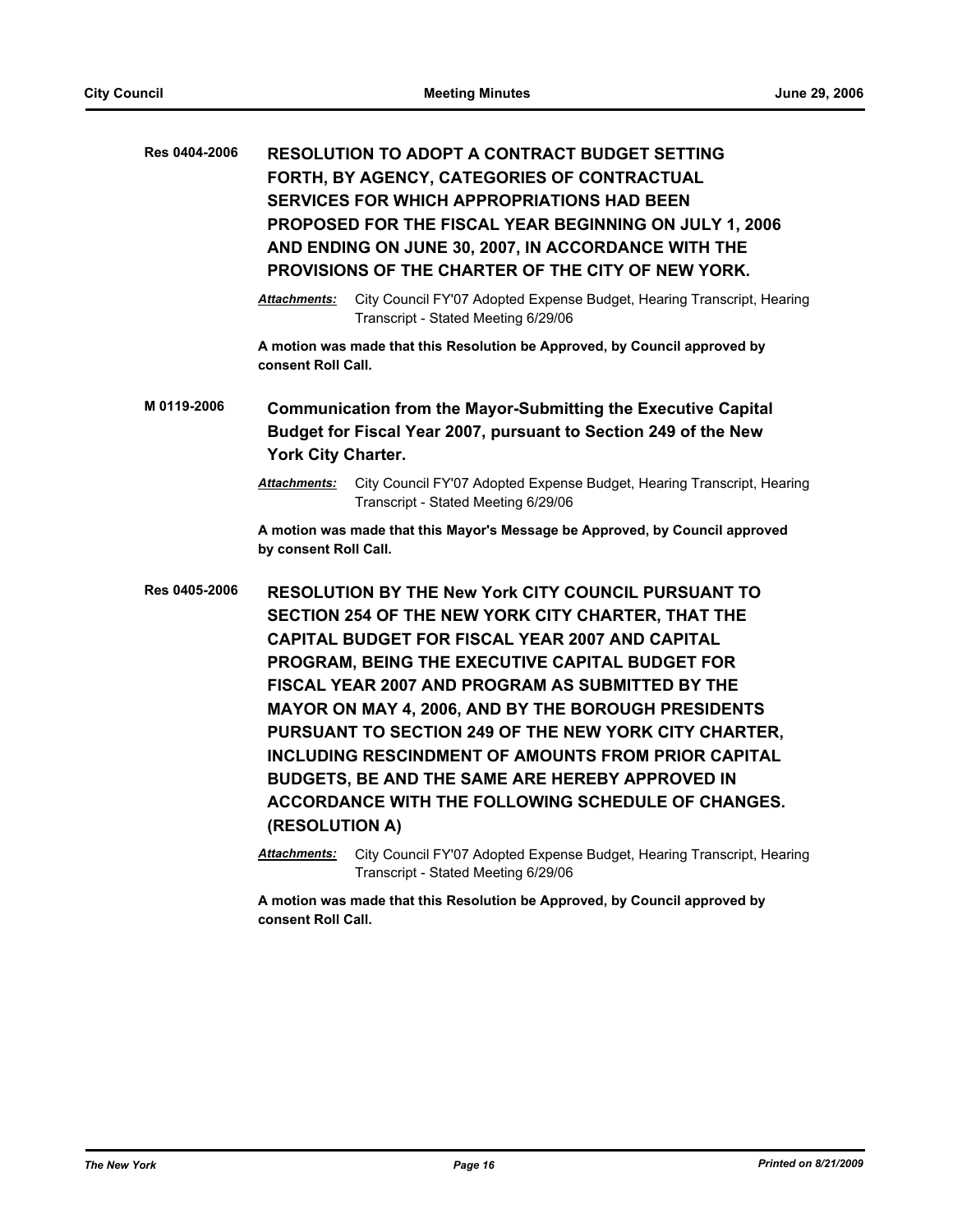| Res 0406-2006 | <b>RESOLUTION BY THE NEW YORK CITY COUNCIL PURSUANT TO</b><br>SECTION 254 OF THE NEW YORK CITY CHARTER, THAT THE<br><b>CAPITAL BUDGET FOR FISCAL YEAR 2007 AND CAPITAL</b><br>PROGRAM FOR THE ENSUING THREE YEARS, AS SET FORTH IN<br>THE EXECUTIVE CAPITAL BUDGET FOR THE FISCAL YEAR 2007<br>AND CAPITAL PROGRAM AS SUBMITTED BY THE MAYOR ON MAY<br>4, 2006, AS AUGMENTED BY THE BOROUGH PRESIDENTS<br>PURSUANT TO SECTION 249 OF THE NEW YORK CITY CHARTER,<br>AND AMENDED BY THE SCHEDULE OF CHANGES APPROVED<br>UNDER RESOLUTION A, INCLUDING AMOUNTS REALLOCATED<br>BY THE RESCINDMENT OF AMOUNTS FROM PRIOR CAPITAL<br>BUDGET APPROPRIATIONS, IS HEREBY ADOPTED IN THE TOTAL<br>AMOUNTS AS FOLLOWS. (RESOLUTION B) |  |
|---------------|----------------------------------------------------------------------------------------------------------------------------------------------------------------------------------------------------------------------------------------------------------------------------------------------------------------------------------------------------------------------------------------------------------------------------------------------------------------------------------------------------------------------------------------------------------------------------------------------------------------------------------------------------------------------------------------------------------------------------|--|
|               | City Council FY'07 Adopted Expense Budget, Hearing Transcript, Hearing<br><b>Attachments:</b><br>Transcript - Stated Meeting 6/29/06                                                                                                                                                                                                                                                                                                                                                                                                                                                                                                                                                                                       |  |
|               | A motion was made that this Resolution be Approved, by Council approved by<br>consent Roll Call.                                                                                                                                                                                                                                                                                                                                                                                                                                                                                                                                                                                                                           |  |
| M0120-2006    | <b>Communication from the Mayor-Submitting the Proposed City</b><br>Fiscal Year 2007 Community Development Program, the Proposed<br>CFY'07 Budget, the Proposed Reallocations-the CD XXXII Funds,<br>Proposed CD XXXIII Statement of Objectives and Budget, dated<br>May 4, 2006.                                                                                                                                                                                                                                                                                                                                                                                                                                          |  |
|               | City Council FY'07 Adopted Expense Budget, Hearing Transcript, Hearing<br>Attachments:<br>Transcript - Stated Meeting 6/29/06                                                                                                                                                                                                                                                                                                                                                                                                                                                                                                                                                                                              |  |
|               | A motion was made that this Mayor's Message be Approved, by Council approved<br>by consent Roll Call.                                                                                                                                                                                                                                                                                                                                                                                                                                                                                                                                                                                                                      |  |
| Res 0407-2006 | <b>RESOLUTION APPROVING THE FISCAL YEAR 2007 COMMUNITY</b><br>DEVELOPMENT PROGRAM, REALLOCATION OF THIRTY SECOND<br>YEAR COMMUNITY DEVELOPMENT FUNDS, AND THE PROPOSED<br>THIRTY THIRD YEAR COMMUNITY DEVELOPMENT PROGRAM.                                                                                                                                                                                                                                                                                                                                                                                                                                                                                                 |  |
|               | Attachments:<br>City Council FY'07 Adopted Expense Budget, Hearing Transcript, Hearing<br>Transcript - Stated Meeting 6/29/06                                                                                                                                                                                                                                                                                                                                                                                                                                                                                                                                                                                              |  |
|               | A motion was made that this Resolution be Approved, by Council approved by<br>consent Roll Call.                                                                                                                                                                                                                                                                                                                                                                                                                                                                                                                                                                                                                           |  |
| M 0203-2006   | <b>Communication from the Chancellor - Submitting Proposed 2006</b><br>Amendment to the 2005-2009 Five-Year Capital Plan.                                                                                                                                                                                                                                                                                                                                                                                                                                                                                                                                                                                                  |  |
|               | Committee Report, City Council FY'07 Adopted Expense Budget, Hearing<br><u> Attachments:</u><br>Transcript, Hearing Transcript - Stated Meeting 6/29/06                                                                                                                                                                                                                                                                                                                                                                                                                                                                                                                                                                    |  |
|               | A motion was made that this Communication be Approved, by Council approved<br>by consent Roll Call.                                                                                                                                                                                                                                                                                                                                                                                                                                                                                                                                                                                                                        |  |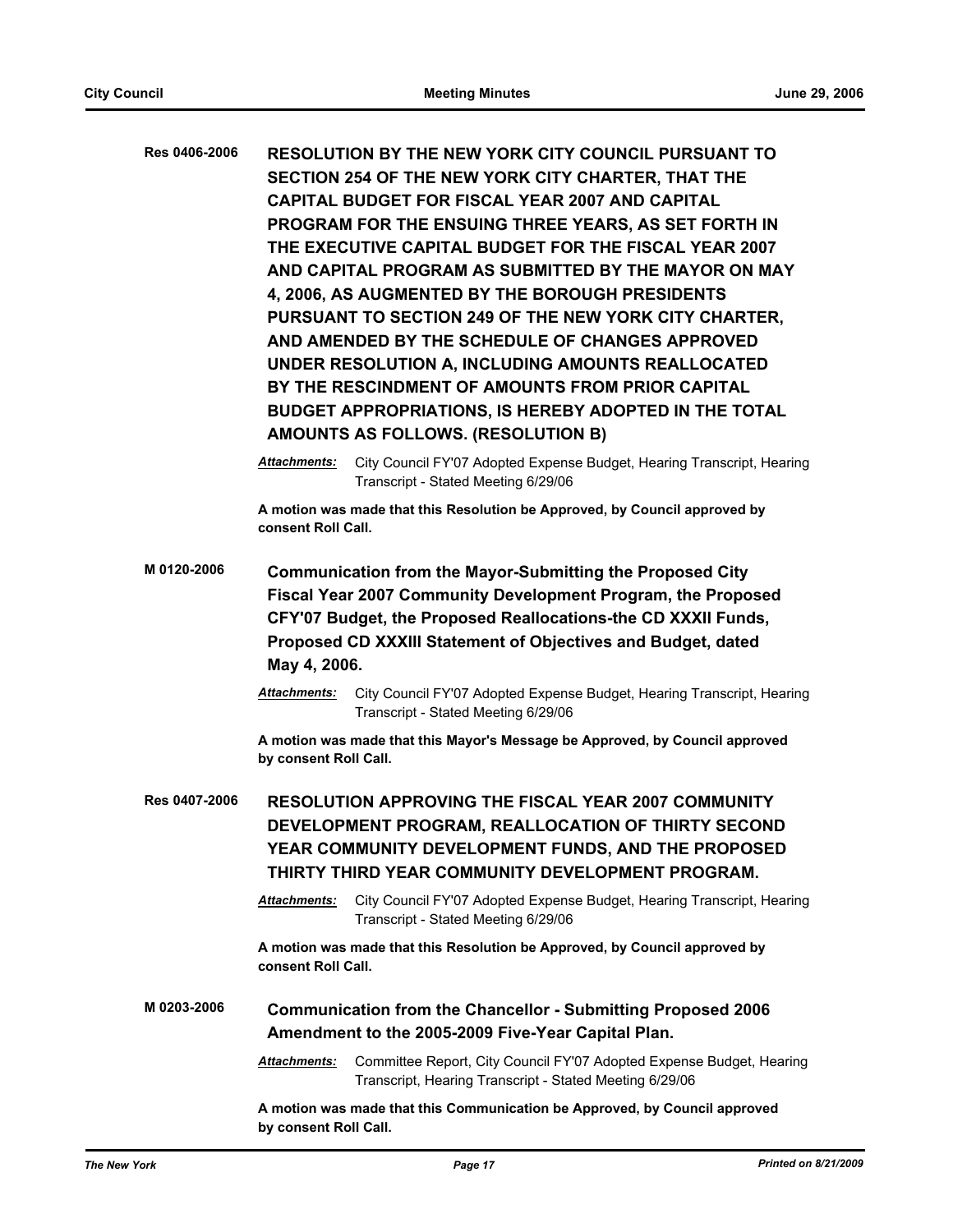| Res 0408-2006                                                                                                                                                                                                             | 2006.               | <b>RESOLUTION APPROVING, PURSUANT TO SECTION 2590-p OF</b><br>THE STATE EDUCATION LAW AND PARAGRAPH(1)(a) OF THE<br><b>MEMORANDUM OF UNDERSTANDING DATED JUNE 24, 2004</b><br>BETWEEN THE MAYOR, THE SPEAKER AND THE CHANCELLOR,<br>THE AMENDMENT TO THE FIVE YEAR EDUCATIONAL FACILITIES<br>CAPITAL PLAN FOR 2005 - 2009 SUBMITTED BY THE<br>CHANCELLOR AND RECEIVED BY THE COUNCIL ON JUNE 13,                                                                             |
|---------------------------------------------------------------------------------------------------------------------------------------------------------------------------------------------------------------------------|---------------------|------------------------------------------------------------------------------------------------------------------------------------------------------------------------------------------------------------------------------------------------------------------------------------------------------------------------------------------------------------------------------------------------------------------------------------------------------------------------------|
|                                                                                                                                                                                                                           | <b>Attachments:</b> | Committee Report, City Council FY'07 Adopted Expense Budget, Hearing<br>Transcript, Hearing Transcript - Stated Meeting 6/29/06                                                                                                                                                                                                                                                                                                                                              |
|                                                                                                                                                                                                                           | consent Roll Call.  | A motion was made that this Resolution be Approved, by Council approved by                                                                                                                                                                                                                                                                                                                                                                                                   |
| M 0012-2006<br><b>Communication from the Mayor - Submitting Financial Plan Detail</b><br>and Summary Book, Volumes I and II for Fiscal Years 2006-2010,<br>pursuant to Sections 101 and 213 of the New York City Charter. |                     |                                                                                                                                                                                                                                                                                                                                                                                                                                                                              |
|                                                                                                                                                                                                                           | <b>Attachments:</b> | Hearing Transcript, Hearing Transcript - Stated Meeting 6/29/06                                                                                                                                                                                                                                                                                                                                                                                                              |
|                                                                                                                                                                                                                           |                     | This Mayor's Message was Filed by Council                                                                                                                                                                                                                                                                                                                                                                                                                                    |
|                                                                                                                                                                                                                           | Affirmative, 49 -   |                                                                                                                                                                                                                                                                                                                                                                                                                                                                              |
|                                                                                                                                                                                                                           |                     | Speaker Quinn, Addabbo Jr., Arroyo, Avella, Baez, Barron, Brewer, Clarke,<br>Comrie Jr., Dickens, Dilan, de Blasio, Felder, Fidler, Foster, Gallagher,<br>Garodnick, Gennaro, Gentile, Gerson, Gonzalez, Jackson, James, Katz,<br>Koppell, Lanza, Lappin, Liu, Mark-Viverito, Martinez, McMahon, Mealy,<br>Mendez, Monserrate, Nelson, Oddo, Recchia Jr., Reyna, Rivera, Sanders<br>Jr., Seabrook, Sears, Stewart, Vacca, Vallone Jr., Vann, Weprin, White Jr.<br>and Yassky |
|                                                                                                                                                                                                                           | Excused, $2 -$      | Gioia and Palma                                                                                                                                                                                                                                                                                                                                                                                                                                                              |
| M 0013-2006                                                                                                                                                                                                               |                     | <b>Communication from the Mayor - Submitting Preliminary Expense</b><br>Budget for Fiscal Year 2007, pursuant to Sections 225 and 236 of<br>the New York City Charter.                                                                                                                                                                                                                                                                                                       |
|                                                                                                                                                                                                                           | <b>Attachments:</b> | Hearing Transcript, Hearing Transcript - Stated Meeting 6/29/06                                                                                                                                                                                                                                                                                                                                                                                                              |
|                                                                                                                                                                                                                           | consent Roll Call.  | A motion was made that this Mayor's Message be Filed by Council approved by                                                                                                                                                                                                                                                                                                                                                                                                  |
| M 0014-2006                                                                                                                                                                                                               |                     | <b>Communication from the Mayor - Submitting Geographic Reports</b><br>for Expense Budget for Fiscal Year 2007, pursuant to Sections 100<br>and 231 of the New York City Charter.                                                                                                                                                                                                                                                                                            |
|                                                                                                                                                                                                                           | <b>Attachments:</b> | Hearing Transcript, Hearing Transcript - Stated Meeting 6/29/06                                                                                                                                                                                                                                                                                                                                                                                                              |
|                                                                                                                                                                                                                           | consent Roll Call.  | A motion was made that this Mayor's Message be Filed by Council approved by                                                                                                                                                                                                                                                                                                                                                                                                  |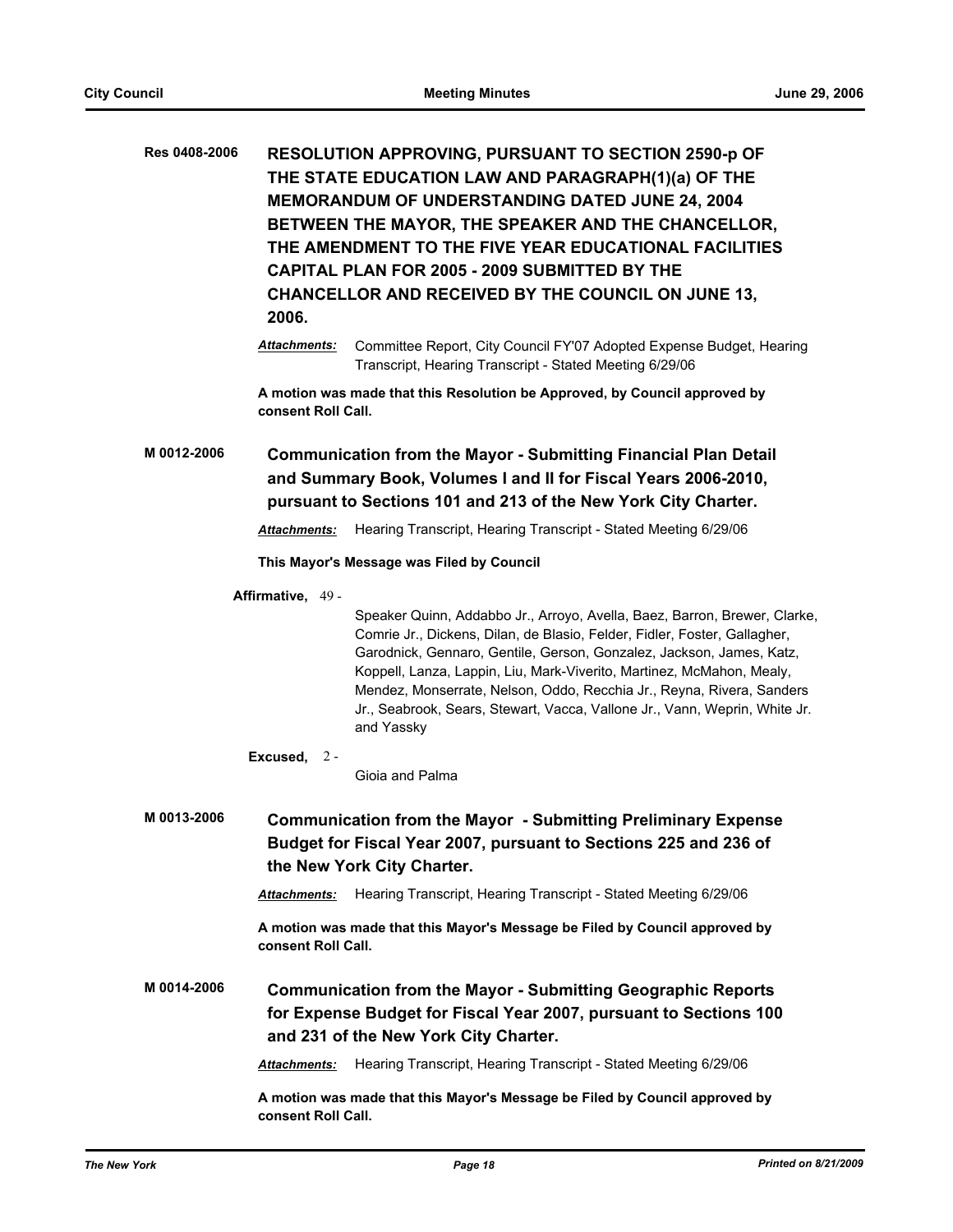| M 0015-2006 | <b>Communication from the Mayor - Submitting Departmental</b><br>Estimates Report, Volumes I, II, III, IV and V, for Fiscal Year 2007,<br>pursuant to Sections 100, 212 and 231 of the New York City<br>Charter.                                        |
|-------------|---------------------------------------------------------------------------------------------------------------------------------------------------------------------------------------------------------------------------------------------------------|
|             | Hearing Transcript, Hearing Transcript - Stated Meeting 6/29/06<br><b>Attachments:</b>                                                                                                                                                                  |
|             | A motion was made that this Mayor's Message be Filed by Council approved by<br>consent Roll Call.                                                                                                                                                       |
| M 0016-2006 | <b>Communication from the Mayor - Submitting Contract Budget</b><br>Report for Fiscal Year 2007, pursuant to Section 104 of the New<br><b>York City Charter.</b>                                                                                        |
|             | Hearing Transcript, Hearing Transcript - Stated Meeting 6/29/06<br>Attachments:                                                                                                                                                                         |
|             | A motion was made that this Mayor's Message be Filed by Council approved by<br>consent Roll Call.                                                                                                                                                       |
| M 0017-2006 | <b>Communication from the Mayor - Submitting the Preliminary Capital</b><br>Budget, Fiscal Year 2007, pursuant to Section 213 and 236 of the<br><b>New York City Charter.</b>                                                                           |
|             | Hearing Transcript, Hearing Transcript - Stated Meeting 6/29/06<br><b>Attachments:</b>                                                                                                                                                                  |
|             | A motion was made that this Mayor's Message be Filed by Council approved by<br>consent Roll Call.                                                                                                                                                       |
| M 0018-2006 | <b>Communication from the Mayor - Submitting the Capital</b><br>Commitment Plan, Fiscal Year 2007, Volumes 1, 2, & 3, and the<br>Capital Commitment Plan, Fiscal Year 2006, Financial Summary,<br>pursuant to Section 219 of the New York City Charter. |
|             | Hearing Transcript, Hearing Transcript - Stated Meeting 6/29/06<br><b>Attachments:</b>                                                                                                                                                                  |
|             | A motion was made that this Mayor's Message be Filed by Council approved by<br>consent Roll Call.                                                                                                                                                       |
| M 0019-2006 | Communication from the Mayor - Submitting the Preliminary<br>Ten-Year Capital Strategy, Fiscal Year 2007-2016.                                                                                                                                          |
|             | Hearing Transcript, Hearing Transcript - Stated Meeting 6/29/06<br><b>Attachments:</b>                                                                                                                                                                  |
|             | A motion was made that this Mayor's Message be Filed by Council approved by<br>consent Roll Call.                                                                                                                                                       |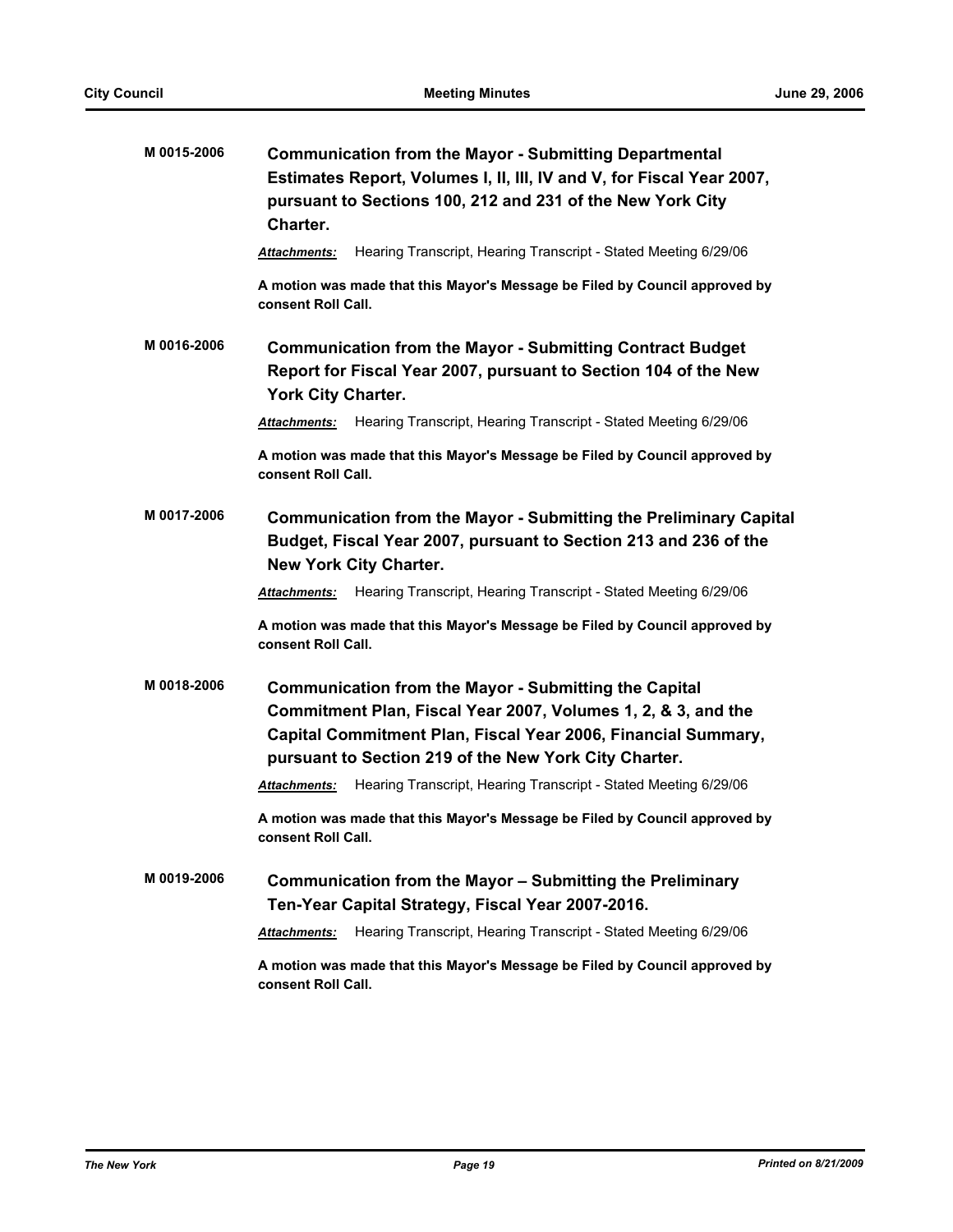| M 0121-2006 | <b>Communication from the Mayor-Submitting the Executive Budget</b><br>Supporting Schedules, for Fiscal Year 2007, pursuant to Section<br>250 of the New York City Charter.                                                                                                                                        |  |
|-------------|--------------------------------------------------------------------------------------------------------------------------------------------------------------------------------------------------------------------------------------------------------------------------------------------------------------------|--|
|             | Hearing Transcript, Hearing Transcript - Stated Meeting 6/29/06<br>Attachments:                                                                                                                                                                                                                                    |  |
|             | A motion was made that this Mayor's Message be Filed by Council approved by<br>consent Roll Call.                                                                                                                                                                                                                  |  |
| M 0122-2006 | <b>Communication from the Mayor-Submitting the Capital</b><br>Commitment Plan, Executive Budget, Fiscal Year 2007, Volumes I, II<br>and III, pursuant to Section 219(d) of the New York City Charter.                                                                                                              |  |
|             | Hearing Transcript, Hearing Transcript - Stated Meeting 6/29/06<br><b>Attachments:</b>                                                                                                                                                                                                                             |  |
|             | A motion was made that this Mayor's Message be Filed by Council approved by<br>consent Roll Call.                                                                                                                                                                                                                  |  |
| M 0123-2006 | <b>Communication from the Mayor-Submitting the Executive Budget</b><br>-Geographic Reports for Expense Budget for Fiscal Year 2007.                                                                                                                                                                                |  |
|             | Hearing Transcript, Hearing Transcript - Stated Meeting 6/29/06<br>Attachments:                                                                                                                                                                                                                                    |  |
|             | A motion was made that this Mayor's Message be Filed by Council approved by<br>consent Roll Call.                                                                                                                                                                                                                  |  |
| M 0124-2006 | <b>Communication from the Mayor-Submitting the Executive Capital</b><br>Budget Fiscal Year 2007, Capital Project Detail Data, Citywide<br>Volumes 1 and 2 and Volumes for the Five Boroughs, dated May 4,<br>2006 pursuant to the provisions of Sections 213 (4) & 219 (D) of the<br><b>New York City Charter.</b> |  |
|             | Hearing Transcript, Hearing Transcript - Stated Meeting 6/29/06<br><b>Attachments:</b>                                                                                                                                                                                                                             |  |
|             | A motion was made that this Mayor's Message be Filed by Council approved by<br>consent Roll Call.                                                                                                                                                                                                                  |  |
| M 0125-2006 | Communication from the Mayor-Submitting the Budget Summary,<br>Message of the Mayor and Summary of Reduction Program relative<br>to the Executive Budget, Fiscal Year 2007, pursuant to Section 249<br>of the New York City Charter.                                                                               |  |
|             | Hearing Transcript, Hearing Transcript - Stated Meeting 6/29/06<br>Attachments:                                                                                                                                                                                                                                    |  |
|             | A motion was made that this Mayor's Message be Filed by Council approved by<br>consent Roll Call.                                                                                                                                                                                                                  |  |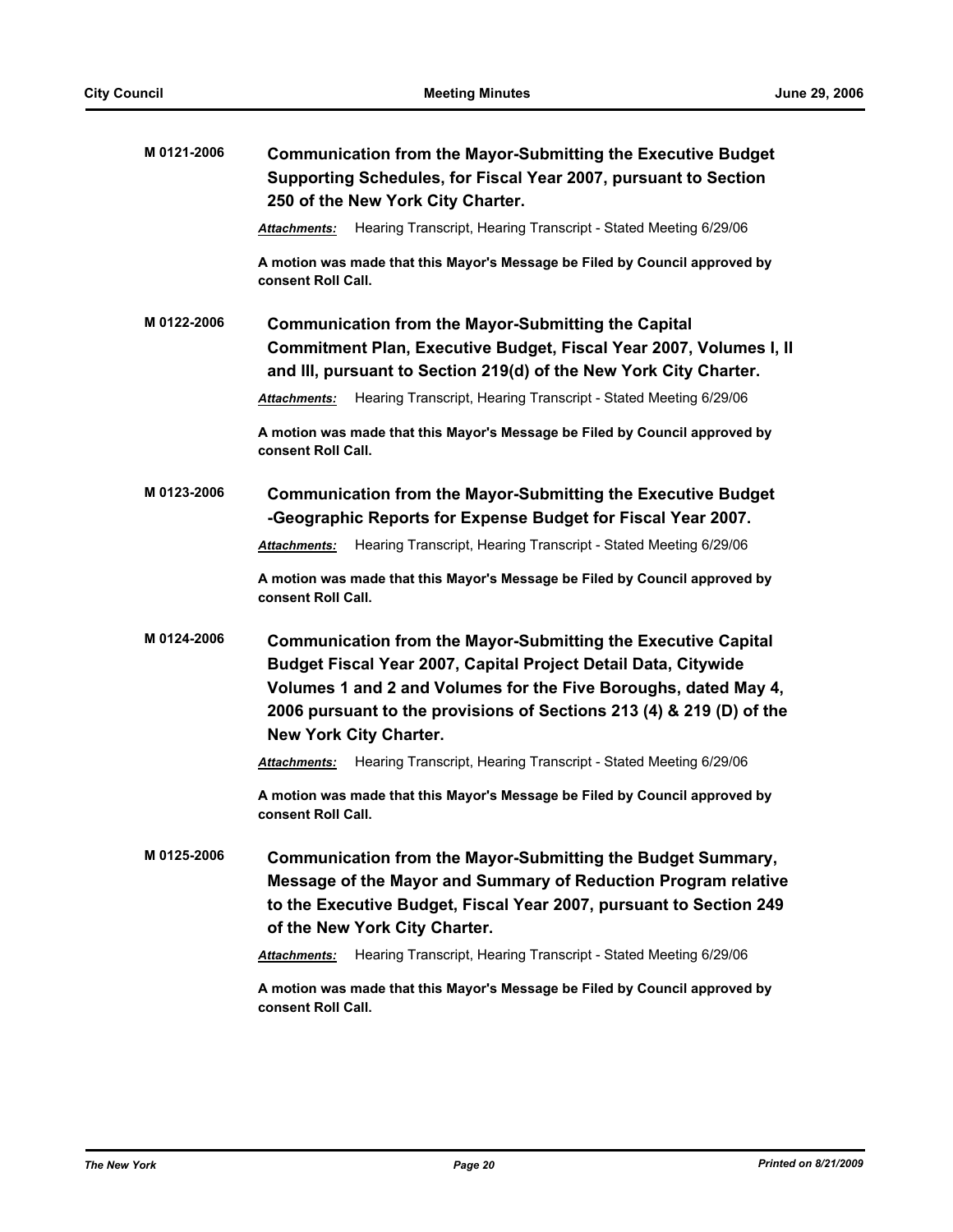| M 0208-2006   | Communication from the Office of Management & Budget -                                                                                                                                          |                                                                                                                                                              |  |
|---------------|-------------------------------------------------------------------------------------------------------------------------------------------------------------------------------------------------|--------------------------------------------------------------------------------------------------------------------------------------------------------------|--|
|               | Pursuant to Section 107(b) of the New York City Charter, transfer<br>City funds between various agencies in fiscal year 2006 to                                                                 |                                                                                                                                                              |  |
|               | implement changes to the City's expense budget. (MN - 7)                                                                                                                                        |                                                                                                                                                              |  |
|               |                                                                                                                                                                                                 |                                                                                                                                                              |  |
|               | Attachments:                                                                                                                                                                                    | City Council FY'07 Adopted Expense Budget, Hearing Transcript, Hearing<br>Transcript - Stated Meeting 6/29/06                                                |  |
|               | by consent Roll Call.                                                                                                                                                                           | A motion was made that this Communication be Approved, by Council approved                                                                                   |  |
| Res 0409-2006 | Communication from the Office of Management & Budget -                                                                                                                                          |                                                                                                                                                              |  |
|               | Pursuant to Section 107(b) of the New York City Charter, transfer                                                                                                                               |                                                                                                                                                              |  |
|               |                                                                                                                                                                                                 | City funds between various agencies in fiscal year 2006 to                                                                                                   |  |
|               |                                                                                                                                                                                                 | implement changes to the City's expense budget. (MN - 7)                                                                                                     |  |
|               | Attachments:                                                                                                                                                                                    | City Council FY'07 Adopted Expense Budget, Hearing Transcript, Hearing<br>Transcript - Stated Meeting 6/29/06                                                |  |
|               | consent Roll Call.                                                                                                                                                                              | A motion was made that this Resolution be Approved, by Council approved by                                                                                   |  |
| M 0209-2006   |                                                                                                                                                                                                 | Communication from the Office of Management & Budget -                                                                                                       |  |
|               |                                                                                                                                                                                                 |                                                                                                                                                              |  |
|               | Pursuant to Section 107(e) of the New York City Charter,<br>appropriate new revenues in fiscal year 2006. (MN - 8)                                                                              |                                                                                                                                                              |  |
|               |                                                                                                                                                                                                 |                                                                                                                                                              |  |
|               | Attachments:                                                                                                                                                                                    | City Council FY'07 Adopted Expense Budget, Committee Report,<br>Memorandum, Res. No. 410, Hearing Transcript, Hearing Transcript -<br>Stated Meeting 6/29/06 |  |
|               | by consent Roll Call.                                                                                                                                                                           | A motion was made that this Communication be Approved, by Council approved                                                                                   |  |
| Res 0410-2006 | <b>RESOLUTION APPROVING A MODIFICATION PURSUANT TO</b>                                                                                                                                          |                                                                                                                                                              |  |
|               |                                                                                                                                                                                                 | SECTION 107(E) OF THE CHARTER OF THE CITY OF NEW YORK.                                                                                                       |  |
|               | <u> Attachments:</u>                                                                                                                                                                            | City Council FY'07 Adopted Expense Budget, Committee Report,<br>Memorandum, Hearing Transcript, Hearing Transcript - Stated Meeting<br>6/29/06               |  |
|               | consent Roll Call.                                                                                                                                                                              | A motion was made that this Resolution be Approved, by Council approved by                                                                                   |  |
| M 0270-2006   | Report of the Committee on Finance in favor of approving a<br>resolution of the Council of the City of New York fixing the tax rate<br>for the Fiscal Year 2007, adopted June 29, 2006 upon the |                                                                                                                                                              |  |
|               |                                                                                                                                                                                                 | recommendation of the Committee on Finance of the Council.                                                                                                   |  |
|               | Attachments:                                                                                                                                                                                    | City Council FY'07 Adopted Expense Budget, Committee Report, Res. No.<br>411, Hearing Transcript, Hearing Transcript - Stated Meeting 6/29/06                |  |
|               | by Roll Call.                                                                                                                                                                                   | A motion was made that this Communication be Approved, by Council approved                                                                                   |  |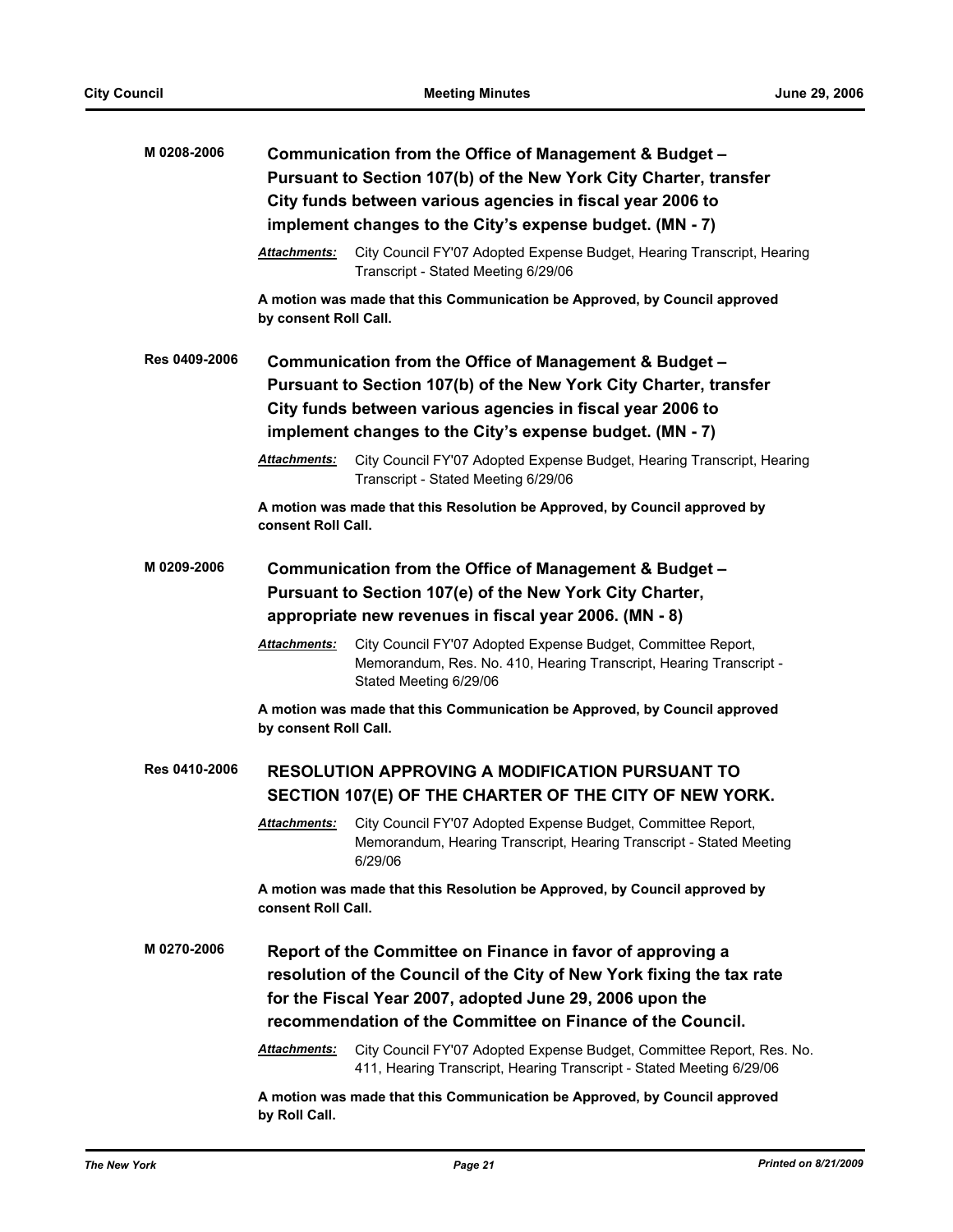| Affirmative, $46 -$               |       |                                                                                                                                                                                                                                                                                                                                                                                                                                                                                     |
|-----------------------------------|-------|-------------------------------------------------------------------------------------------------------------------------------------------------------------------------------------------------------------------------------------------------------------------------------------------------------------------------------------------------------------------------------------------------------------------------------------------------------------------------------------|
|                                   |       | Speaker Quinn, Addabbo Jr., Arroyo, Avella, Baez, Barron, Brewer, Clarke,<br>Comrie Jr., Dickens, Dilan, de Blasio, Felder, Fidler, Foster, Garodnick,<br>Gennaro, Gentile, Gerson, Gonzalez, Jackson, James, Katz, Koppell,<br>Lappin, Liu, Mark-Viverito, Martinez, McMahon, Mealy, Mendez,<br>Monserrate, Nelson, Recchia Jr., Reyna, Rivera, Sanders Jr., Seabrook,<br>Sears, Stewart, Vacca, Vallone Jr., Vann, Weprin, White Jr. and Yassky                                   |
| Negative,                         | $3 -$ |                                                                                                                                                                                                                                                                                                                                                                                                                                                                                     |
|                                   |       | Gallagher, Lanza and Oddo                                                                                                                                                                                                                                                                                                                                                                                                                                                           |
| Excused, $2 -$                    |       | Gioja and Palma                                                                                                                                                                                                                                                                                                                                                                                                                                                                     |
| <b>Res 0411-2006</b><br>New York. |       | Resolution to provide the amounts necessary for the support of the<br>Government of the City of New York and the counties therein and<br>for the payment of indebtedness thereof, for the Fiscal Year<br>beginning on July 1, 2006 and ending on June 30, 2007 by the levy<br>of taxes on the Real Property in the City of New York, in<br>accordance with the provisions of the constitution of the State of<br>New York, the Real Property Tax Law and the Charter of the City of |
| <b>Attachments:</b>               |       | City Council FY'07 Adopted Expense Budget, Committee Report, Hearing<br>Transcript, Hearing Transcript - Stated Meeting 6/29/06                                                                                                                                                                                                                                                                                                                                                     |
| <b>Roll Call.</b>                 |       | A motion was made that this Resolution be Approved, by Council approved by                                                                                                                                                                                                                                                                                                                                                                                                          |
| Affirmative, 46 -                 |       | Speaker Quinn, Addabbo Jr., Arroyo, Avella, Baez, Barron, Brewer, Clarke,<br>Comrie Jr., Dickens, Dilan, de Blasio, Felder, Fidler, Foster, Garodnick,<br>Gennaro, Gentile, Gerson, Gonzalez, Jackson, James, Katz, Koppell,<br>Lappin, Liu, Mark-Viverito, Martinez, McMahon, Mealy, Mendez,<br>Monserrate, Nelson, Recchia Jr., Reyna, Rivera, Sanders Jr., Seabrook,<br>Sears, Stewart, Vacca, Vallone Jr., Vann, Weprin, White Jr. and Yassky                                   |
| Negative,                         | $3 -$ | Gallagher, Lanza and Oddo                                                                                                                                                                                                                                                                                                                                                                                                                                                           |
| Excused,                          | -2 -  | Gioja and Palma                                                                                                                                                                                                                                                                                                                                                                                                                                                                     |

Report of the Committee on Land Use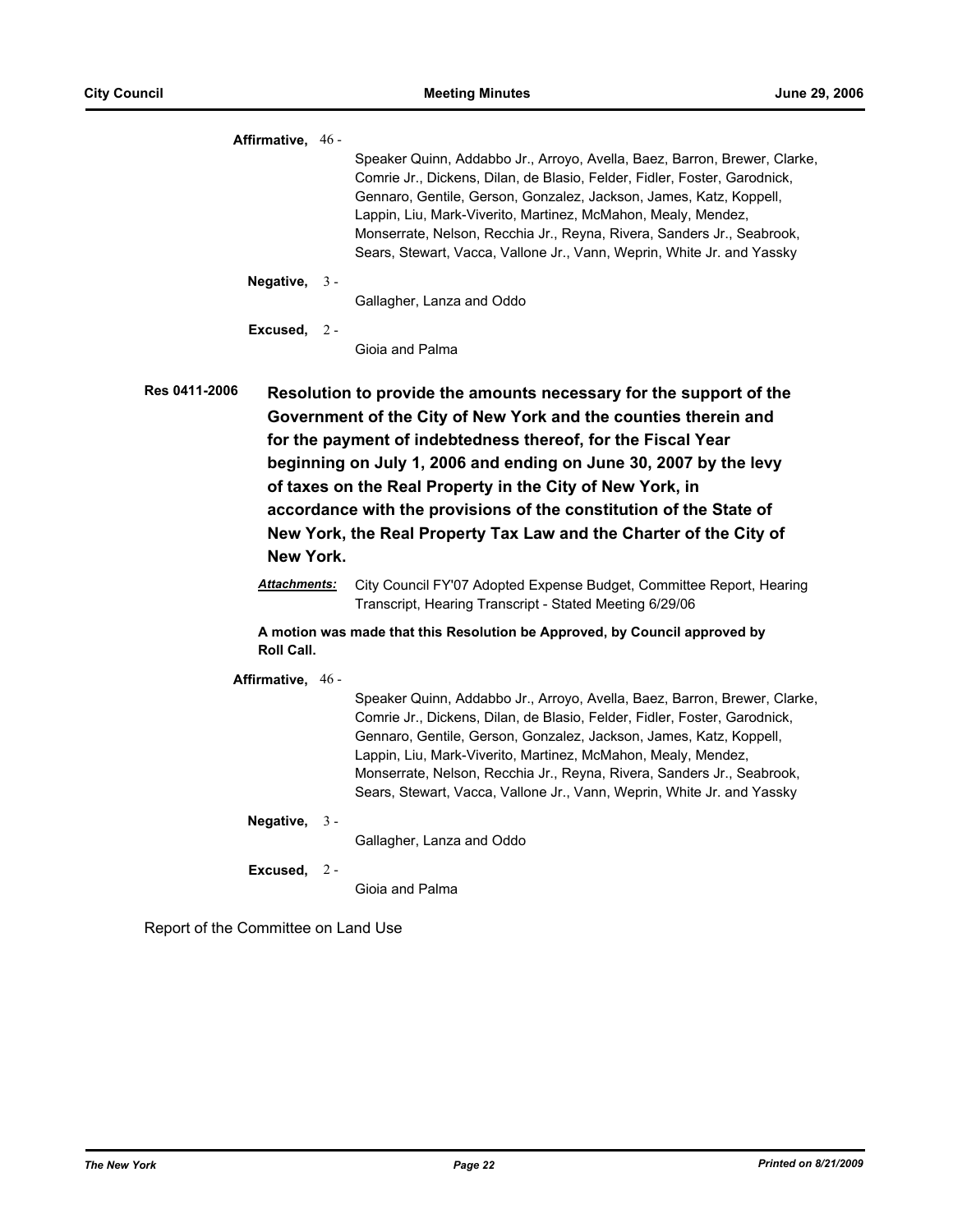| Int 0387-2006 | A Local Law to amend the New York city charter, in relation to the<br>public notice and hearing requirements of the franchise and<br>concession review committee.                                                                                                                                                                                                                                                                                                                                                                                                                                                                            |  |
|---------------|----------------------------------------------------------------------------------------------------------------------------------------------------------------------------------------------------------------------------------------------------------------------------------------------------------------------------------------------------------------------------------------------------------------------------------------------------------------------------------------------------------------------------------------------------------------------------------------------------------------------------------------------|--|
|               | Memo In Support, Fiscal Impact Statement, Hearing Transcript - Land Use<br><b>Attachments:</b><br>6/29/06, Hearing Transcript - Stated Meeting 6/29/06, Local Law                                                                                                                                                                                                                                                                                                                                                                                                                                                                            |  |
|               | With Message of Necessary                                                                                                                                                                                                                                                                                                                                                                                                                                                                                                                                                                                                                    |  |
|               | A motion was made that this Introduction be Approved by Council approved by<br>consent Roll Call.                                                                                                                                                                                                                                                                                                                                                                                                                                                                                                                                            |  |
|               | <b>Enactment No: 2006/026</b>                                                                                                                                                                                                                                                                                                                                                                                                                                                                                                                                                                                                                |  |
| LU 0074-2006  | Uniform land use review procedure application no. C 060281 HAM,<br>an Urban Development Action Area Designation and Project,<br>located within at 212-214 East 7th Street and 617-619 East 9th<br>Street, and the disposition of such property, Borough of<br>Manhattan, Council District no. 2. This matter is subject to Council<br>Review and action pursuant to §197-c and §197-d of the New York<br>City Charter and Article 16 of the General Municipal Law.<br>Hearing Transcript - Land Use 6/29/06<br><b>Attachments:</b>                                                                                                           |  |
|               | A motion was made that this Land Use Application be Approved, by Council<br>approved by consent Roll Call.                                                                                                                                                                                                                                                                                                                                                                                                                                                                                                                                   |  |
| Res 0412-2006 | Resolution approving the decision of the City Planning<br>Commission on an application submitted by the Department of<br>Housing Preservation and Development, ULURP No. C 060281<br>HAM, approving the designation of property located at 212-214 East<br>7th Street (Block 389, Lot 24) and 617-619 East 9th Street (Block<br>392, Lot 53), as an Urban Development Action Area, approving the<br>project for the area as an Urban Development Action Area Project,<br>and approving the disposition of such property to a developer<br>selected by the Department of Housing Preservation and<br>Development (L.U. No. 74; C 060281 HAM). |  |
|               | Committee Report, Hearing Transcript - Stated Meeting 6/29/06<br>Attachments:                                                                                                                                                                                                                                                                                                                                                                                                                                                                                                                                                                |  |
|               | A motion was made that this Resolution be Approved, by Council approved by<br>consent Roll Call.                                                                                                                                                                                                                                                                                                                                                                                                                                                                                                                                             |  |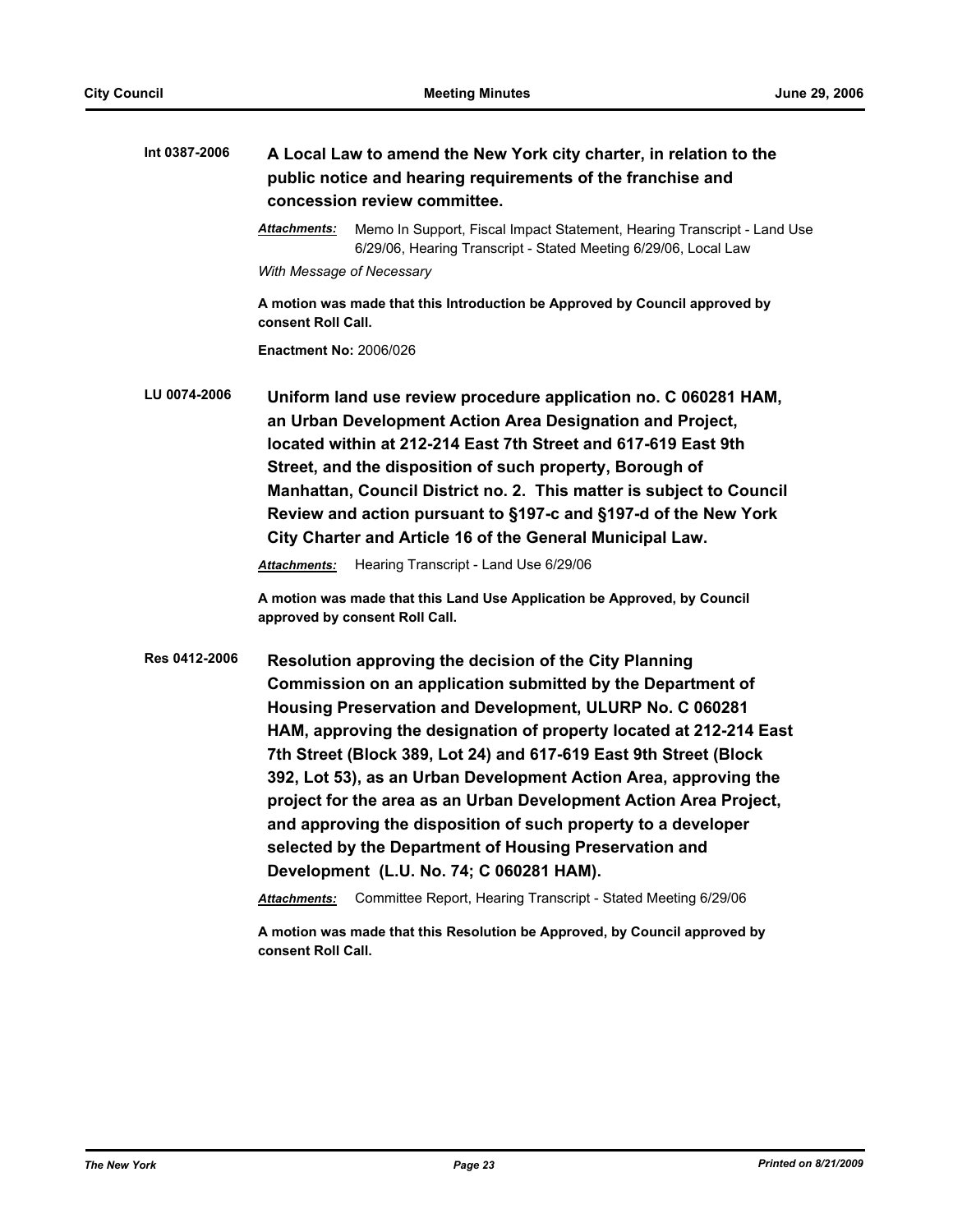| LU 0094-2006  | Application no. 20065300 HAM, an Urban Development Action Area<br>Project located 521 West 144th Street and 654 St. Nicholas Avenue,<br>Council District no. 7, Borough of Manhattan. This matter is subject<br>to Council review and action pursuant to Article 16 of the New York<br>General Municipal Law, at the request of the New York City<br>Department of Housing Preservation and Development.  |
|---------------|-----------------------------------------------------------------------------------------------------------------------------------------------------------------------------------------------------------------------------------------------------------------------------------------------------------------------------------------------------------------------------------------------------------|
|               | Hearing Transcript - Planning 6/1/06, Hearing Transcript - Land Use 6/29/06<br>Attachments:                                                                                                                                                                                                                                                                                                               |
|               | A motion was made that this Land Use Application be Approved, by Council<br>approved by consent Roll Call.                                                                                                                                                                                                                                                                                                |
| Res 0413-2006 | Resolution approving an Urban Development Action Area Project<br>located at 521 West 144th Street (Block 2076/Lot 21) and 654 St.<br>Nicholas Avenue (Block 2051/Lot 29), Manhattan, and waiving the<br>urban development action area designation requirement and the<br>Uniform Land Use Review Procedure, pursuant to Sections 693<br>and 694 of the General Municipal Law (L.U. No. 94; 20065300 HAM). |
|               | Committee Report, Hearing Transcript - Stated Meeting 6/29/06<br>Attachments:                                                                                                                                                                                                                                                                                                                             |
|               | A motion was made that this Resolution be Approved, by Council approved by<br>consent Roll Call.                                                                                                                                                                                                                                                                                                          |
| LU 0106-2006  | Uniform Land Use Review Procedure application no. C 060337 ZMQ<br>pursuant to §197-c and §197-d of the New York City Charter,<br>concerning changes to the zoning map, Borough of Queens,<br><b>Council District no. 24.</b>                                                                                                                                                                              |
|               | Hearing Transcript - Zoning 6/20/06, Hearing Transcript - Land Use 6/29/06<br>Attachments:                                                                                                                                                                                                                                                                                                                |
|               | A motion was made that this Land Use Application be Approved, by Council<br>approved by consent Roll Call.                                                                                                                                                                                                                                                                                                |
| Res 0414-2006 | Resolution approving the decision of the City Planning<br>Commission on ULURP No. C 060337 ZMQ, a Zoning Map change<br>(L.U. No. 106).                                                                                                                                                                                                                                                                    |
|               | Committee Report, Hearing Transcript - Stated Meeting 6/29/06<br>Attachments:                                                                                                                                                                                                                                                                                                                             |
|               | A motion was made that this Resolution be Approved, by Council approved by<br>consent Roll Call.                                                                                                                                                                                                                                                                                                          |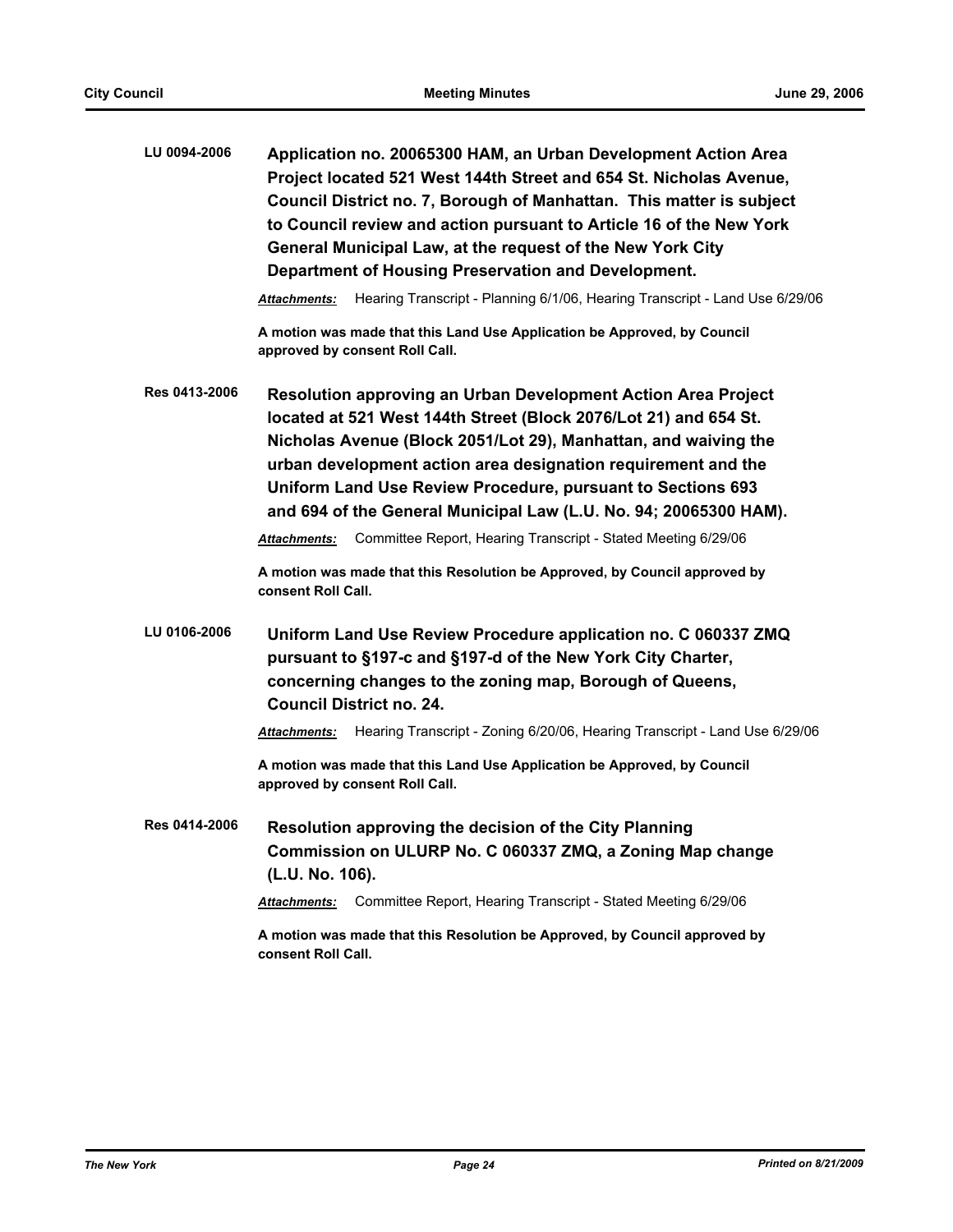| LU 0131-2006  | Application no. 20065402 HAM, an Urban Development Action Area<br>Project located at 531-33 West 156th Street, Council District no. 7,<br>Borough of Manhattan. This matter is subject to Council review<br>and action pursuant to Article 16 of the New York General Municipal<br>Law, at the request of the New York City Department of Housing<br><b>Preservation and Development.</b><br>Hearing Transcript - Planning 6/1/06, Hearing Transcript - Land Use 6/29/06<br>Attachments: |
|---------------|------------------------------------------------------------------------------------------------------------------------------------------------------------------------------------------------------------------------------------------------------------------------------------------------------------------------------------------------------------------------------------------------------------------------------------------------------------------------------------------|
|               | A motion was made that this Land Use Application be Approved, by Council<br>approved by consent Roll Call.                                                                                                                                                                                                                                                                                                                                                                               |
| Res 0415-2006 | Resolution approving an Urban Development Action Area Project<br>located at 531-33 West 156th Street (Block 2115/Lot 51), Manhattan,<br>and waiving the urban development action area designation<br>requirement and the Uniform Land Use Review Procedure,<br>pursuant to Sections 693 and 694 of the General Municipal Law<br>(L.U. No. 131; 20065402 HAM).                                                                                                                            |
|               | Committee Report, Hearing Transcript - Stated Meeting 6/29/06<br>Attachments:                                                                                                                                                                                                                                                                                                                                                                                                            |
|               | A motion was made that this Resolution be Approved, by Council approved by<br>consent Roll Call.                                                                                                                                                                                                                                                                                                                                                                                         |
| LU 0165-2006  | Zoning resolution amendment application no. N 060338(A) ZRY,<br>pursuant to §§197-d and 200 of the New York City Charter,<br>respecting changes in the text of the Zoning Resolution, to create a<br>new Zoning District, R5D.<br>Hearing Transcript - Zoning 6/20/06, Hearing Transcript - Land Use 6/29/06<br>Attachments:                                                                                                                                                             |
|               | A motion was made that this Land Use Application be Approved, by Council<br>approved by consent Roll Call.                                                                                                                                                                                                                                                                                                                                                                               |
| Res 0416-2006 | Resolution approving the decision of the City Planning<br>Commission on Application No. N 060338 (A) ZRY, an amendment<br>to the text of the Zoning Resolution of the City of New York relating<br>to various sections concerning the creation of an R5D Zoning<br>District (L.U. No. 165).<br>Committee Report, Hearing Transcript - Stated Meeting 6/29/06<br><b>Attachments:</b><br>A motion was made that this Resolution be Approved, by Council approved by                        |
|               | consent Roll Call.                                                                                                                                                                                                                                                                                                                                                                                                                                                                       |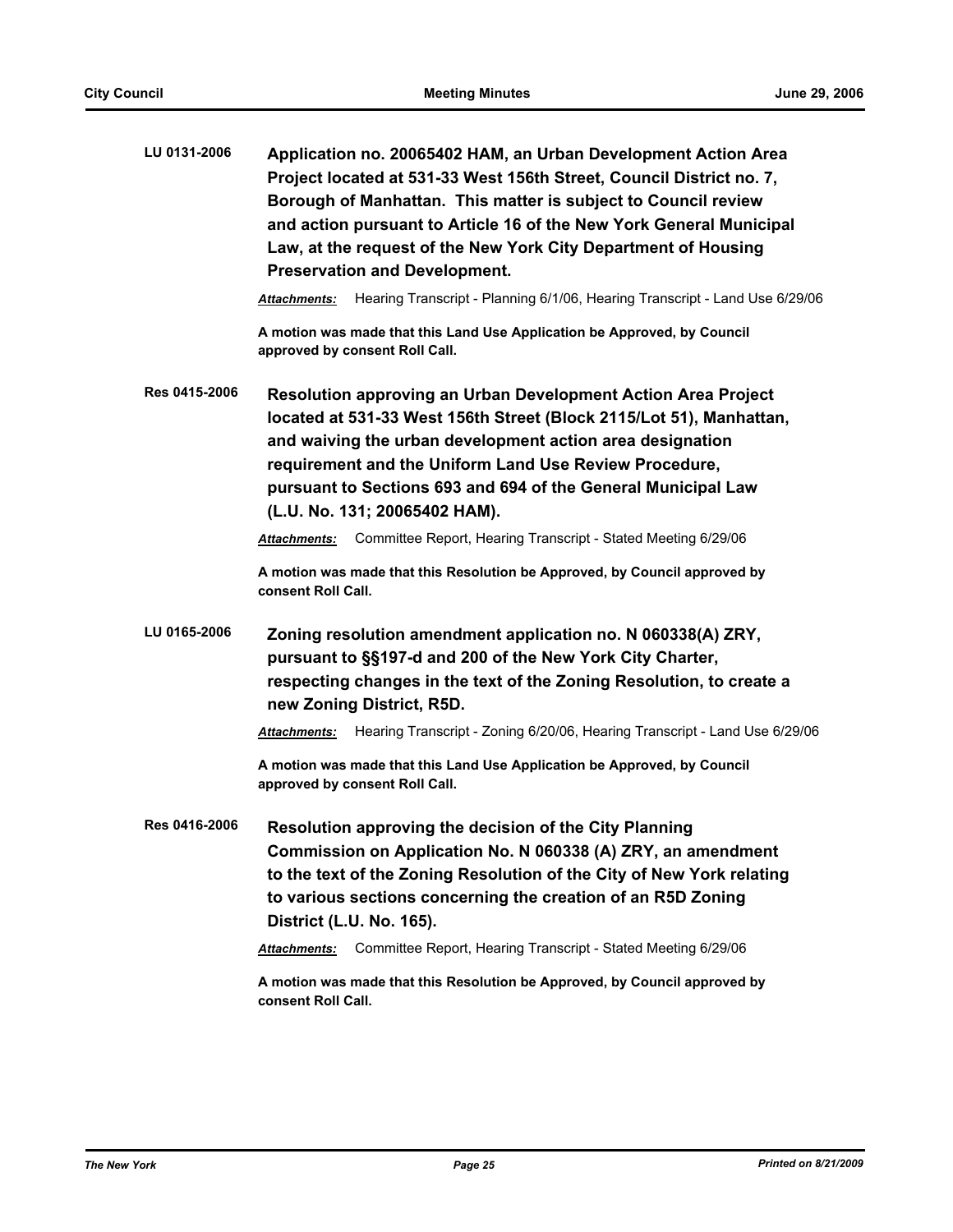| LU 0167-2006         | Application no. 20065462 HAK, an Urban Development Action Area<br>Project, located at 476 Linden Boulevard, Council District no. 40,<br>Borough of Brooklyn. This matter is subject to Council review and<br>action pursuant to Article 16 of the New York General Municipal<br>Law, at the request of the New York City Department of Housing<br><b>Preservation and Development.</b>                                              |
|----------------------|-------------------------------------------------------------------------------------------------------------------------------------------------------------------------------------------------------------------------------------------------------------------------------------------------------------------------------------------------------------------------------------------------------------------------------------|
|                      | Hearing Transcript - Planning 6/1/06, Hearing Transcript - Land Use 6/29/06<br>Attachments:                                                                                                                                                                                                                                                                                                                                         |
|                      | A motion was made that this Land Use Application be Approved, by Council<br>approved by consent Roll Call.                                                                                                                                                                                                                                                                                                                          |
| Res 0417-2006        | <b>Resolution approving an Urban Development Action Area Project</b><br>located at 476 Linden Boulevard (Block 4875/Lot 8), Brooklyn, and<br>waiving the urban development action area designation<br>requirement and the Uniform Land Use Review Procedure,<br>pursuant to Sections 693 and 694 of the General Municipal Law<br>(L.U. No. 167; 20065462 HAK).                                                                      |
|                      | Committee Report, Hearing Transcript - Stated Meeting 6/29/06<br><b>Attachments:</b>                                                                                                                                                                                                                                                                                                                                                |
|                      | A motion was made that this Resolution be Approved, by Council approved by<br>consent Roll Call.                                                                                                                                                                                                                                                                                                                                    |
| LU 0168-2006         | Application no. 20065463 HAK, an Urban Development Action Area<br>Project located at 1073 Utica Avenue, Council District no. 45,<br>Borough of Brooklyn. This matter is subject to Council review and<br>action pursuant to Article 16 of the New York General Municipal<br>Law, at the request of the New York City Department of Housing<br><b>Preservation and Development.</b>                                                  |
|                      | Hearing Transcript - Planning 6/1/06, Hearing Transcript - Land Use 6/29/06<br>Attachments:                                                                                                                                                                                                                                                                                                                                         |
|                      | A motion was made that this Land Use Application be Approved, by Council<br>approved by consent Roll Call.                                                                                                                                                                                                                                                                                                                          |
| <b>Res 0418-2006</b> | <b>Resolution approving an Urban Development Action Area Project</b><br>located at 1073 Utica Avenue (Block 4735/Lot 43), and waiving the<br>urban development action area designation requirement and the<br>Uniform Land Use Review Procedure, pursuant to Sections 693<br>and 694 of the General Municipal Law (L.U. No. 168; 20065463<br>HAK).<br>Committee Report, Hearing Transcript - Stated Meeting 6/29/06<br>Attachments: |
|                      |                                                                                                                                                                                                                                                                                                                                                                                                                                     |

**A motion was made that this Resolution be Approved, by Council approved by consent Roll Call.**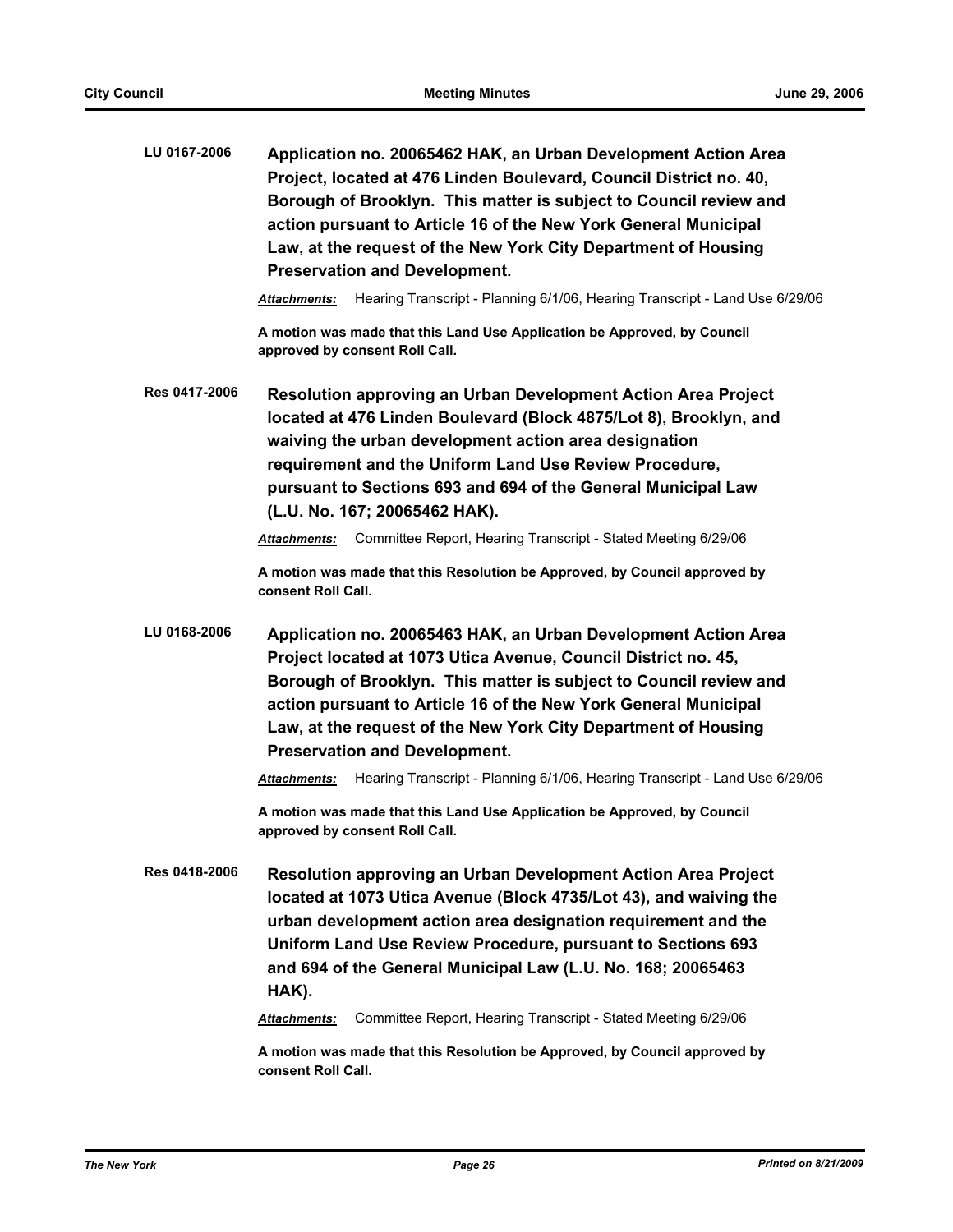**LU 0178-2006 Uniform land use review procedure application no. C 060277 ZSM, pursuant to §197-c and §197-d of the Charter of the City of New York concerning a special permit under Section 74-902 of the Zoning Resolution in the Borough of Manhattan, Council District no. 1 to facilitate the construction of a supportive housing facility. This application is subject to review and action by the Land Use Committee only if appealed to the Council pursuant to §197-d (b)(2) of the Charter or called up by vote of the Council pursuant to §197-d (b)(3) of the Charter.**

*Attachments:* Hearing Transcript - Zoning 6/20/06, Hearing Transcript - Land Use 6/29/06

**A motion was made that this Land Use Application be Approved, by Council approved by consent Roll Call.**

**Res 0419-2006 Resolution approving the decision of the City Planning Commission on ULURP No. C 060277 ZSM (L.U. No. 178), for the grant of a special permit pursuant to 74-902 of the Zoning Resolution to permit the allowable community facility floor area ratio of Section 24-11 (Maximum Floor Area and Percentage of Lot Coverage) to apply to a proposed approximately 99,158 square-foot, 12-story Non-Profit Institution with Sleeping Accommodations (U.G. 3A), Manhattan.**

*Attachments:* Committee Report, Hearing Transcript - Stated Meeting 6/29/06

**A motion was made that this Resolution be Approved, by Council approved by consent Roll Call.**

**LU 0179-2006 Application no. 20065421 TCQ, pursuant to §20-226 of the Administrative Code of the City of New York, concerning the petition of Stremones Corp., d/b/a Gyro World, to establish, maintain and operate an unenclosed sidewalk café located at 194-23 Northern Boulevard, Borough of Queens, Council District no. 19. This application is subject to review and action by the Land Use Committee only if called-up by vote of the Council pursuant to Rule 11.20b of the Council and §20-226(g) of the New York City Administrative Code.**

*Attachments:* Hearing Transcript - Zoning 6/20/06, Hearing Transcript - Land Use 6/29/06

**A motion was made that this Land Use Application be Disapproved by Council approved by consent Roll Call.**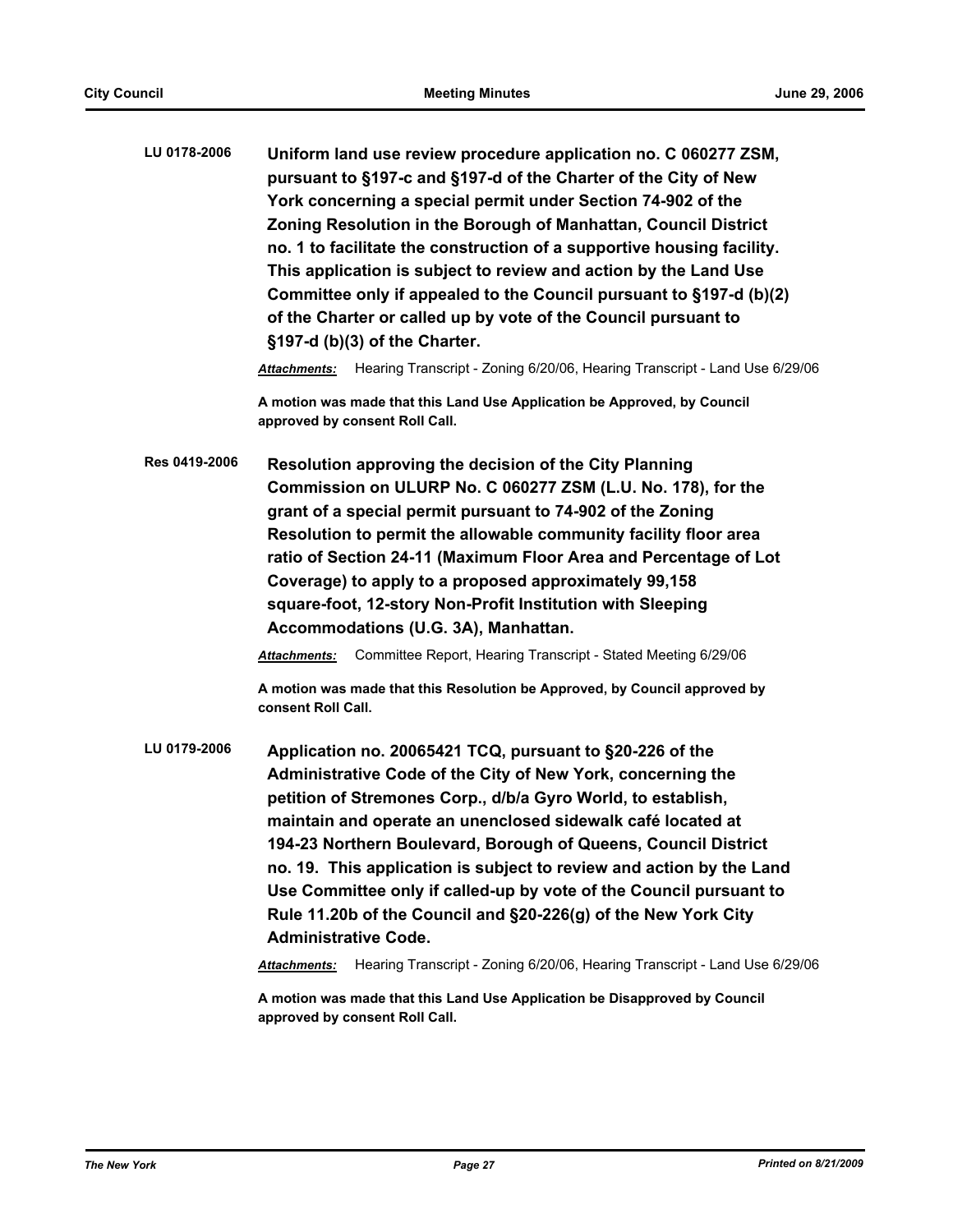| Res 0420-2006 | Resolution disapproving the petition for a revocable consent for an<br>unenclosed sidewalk café located at 194-23 Northern Boulevard,<br>Queens (20065421 TCQ; L.U. No. 179).                                                                                                                                                                                                                                                                     |  |
|---------------|---------------------------------------------------------------------------------------------------------------------------------------------------------------------------------------------------------------------------------------------------------------------------------------------------------------------------------------------------------------------------------------------------------------------------------------------------|--|
|               | Committee Report, Hearing Transcript - Stated Meeting 6/29/06<br><b>Attachments:</b>                                                                                                                                                                                                                                                                                                                                                              |  |
|               | A motion was made that this Resolution be Disapproved by Council approved by<br>consent Roll Call.                                                                                                                                                                                                                                                                                                                                                |  |
| LU 0180-2006  | Application no. 20065414 PNK, pursuant to §1301(2)(f) and (g) of<br>the New York City Charter concerning a maritime lease in the<br>Borough of Brooklyn, Council District no. 38.                                                                                                                                                                                                                                                                 |  |
|               | Hearing Transcript - Landmarks 6/20/06, Hearing Transcript - Land Use<br><b>Attachments:</b><br>6/29/06                                                                                                                                                                                                                                                                                                                                           |  |
|               | A motion was made that this Land Use Application be Approved, by Council<br>approved by consent Roll Call.                                                                                                                                                                                                                                                                                                                                        |  |
| Res 0421-2006 | Resolution approving the lease agreement of real property<br>generally located at the South Brooklyn Marine Terminal (Block<br>662, portions of Lots 1 and 155), Brooklyn (20065414 PNK; L.U. No.<br>$180$ ).                                                                                                                                                                                                                                     |  |
|               | Committee Report, Hearing Transcript - Stated Meeting 6/29/06<br><b>Attachments:</b>                                                                                                                                                                                                                                                                                                                                                              |  |
|               | A motion was made that this Resolution be Approved, by Council approved by<br>consent Roll Call.                                                                                                                                                                                                                                                                                                                                                  |  |
| LU 0181-2006  | Application no. 20065528 HAQ, an Urban Development Action Area<br>Project located at 122-02 Long Street, Council District no. 27,<br>Borough of Queens. This matter is subject to Council review and<br>action pursuant to Article 16 of the New York General Municipal<br>Law, at the request of the New York City Department of Housing<br><b>Preservation and Development.</b><br>Hearing Transcript - Land Use 6/29/06<br><b>Attachments:</b> |  |
|               | A motion was made that this Land Use Application be Approved, by Council                                                                                                                                                                                                                                                                                                                                                                          |  |

**approved by consent Roll Call.**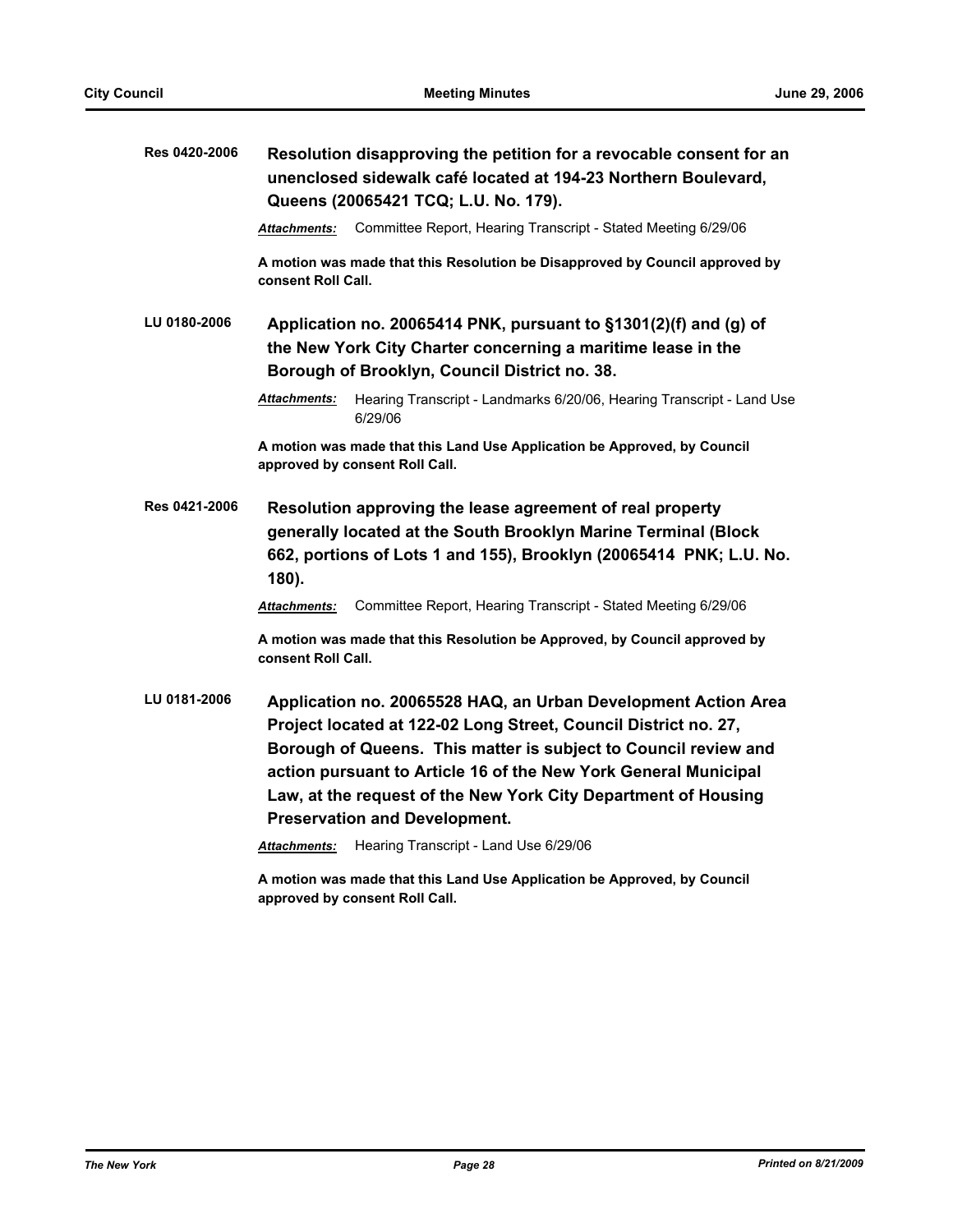| Res 0422-2006 | Resolution approving an Urban Development Action Area Project<br>located at 122-03 Long Street (Block 12255/Lot 19), Queens, and<br>waiving the urban development action area designation<br>requirement and the Uniform Land Use Review Procedure,<br>pursuant to Sections 693 and 694 of the General Municipal Law<br>(L.U. No. 181; 20065528 HAQ).       |  |  |
|---------------|-------------------------------------------------------------------------------------------------------------------------------------------------------------------------------------------------------------------------------------------------------------------------------------------------------------------------------------------------------------|--|--|
|               | Committee Report, Hearing Transcript - Stated Meeting 6/29/06<br>Attachments:                                                                                                                                                                                                                                                                               |  |  |
|               | A motion was made that this Resolution be Approved, by Council approved by<br>consent Roll Call.                                                                                                                                                                                                                                                            |  |  |
| LU 0188-2006  | Uniform Land Use Review Procedure application no. C 060294 ZMQ<br>pursuant to §197-c and §197-d of the New York City Charter,<br>concerning an amendment to the zoning map, Sections 9b, 9d and<br>13c, Borough of Queens, Council District no. 26.                                                                                                         |  |  |
|               | Hearing Transcript - Zoning 6/20/06, Hearing Transcript - Land Use 6/29/06<br><b>Attachments:</b>                                                                                                                                                                                                                                                           |  |  |
|               | A motion was made that this Land Use Application be Approved, by Council<br>approved by consent Roll Call.                                                                                                                                                                                                                                                  |  |  |
| Res 0423-2006 | Resolution approving the decision of the City Planning<br>Commission on ULURP No. C 060294 ZMQ, a Zoning Map change<br>(L.U. No. 188).                                                                                                                                                                                                                      |  |  |
|               | Committee Report, Hearing Transcript - Stated Meeting 6/29/06<br><b>Attachments:</b>                                                                                                                                                                                                                                                                        |  |  |
|               | A motion was made that this Resolution be Approved, by Council approved by<br>consent Roll Call.                                                                                                                                                                                                                                                            |  |  |
| LU 0189-2006  | Application no. 20065349 SCM, a proposed site for a<br>primate/intermediate school facility located at a site bounded by<br>Beekman, Gold, Spruce and Nassau Streets, Council District no. 1,<br>Borough of Manhattan. This matter is subject to Council review<br>and action pursuant Section 1732 of the New York State Public<br><b>Authorities Law.</b> |  |  |
|               | Hearing Transcript - Landmarks 6/20/06, Hearing Transcript - Landmarks<br>Attachments:<br>6/29/06, Hearing Transcript - Land Use 6/29/06                                                                                                                                                                                                                    |  |  |
|               | A motion was made that this Land Use Application be Approved, by Council<br>approved by consent Roll Call.                                                                                                                                                                                                                                                  |  |  |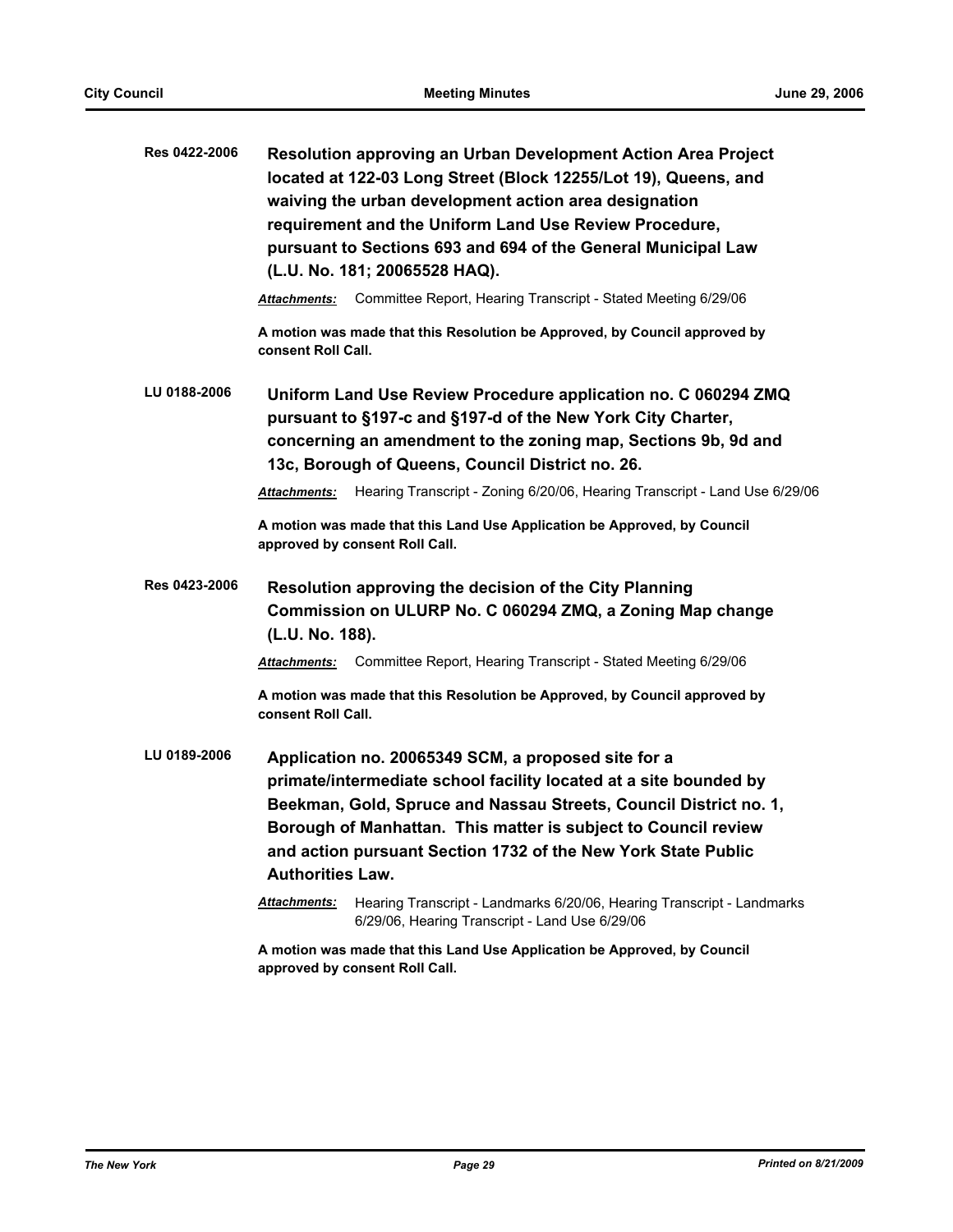# **Res 0424-2006 Resolution approving the site plan for a public school facility located generally on a block bounded by Beekman Street, Gold Street, Spruce Street and Nassau Street, Manhattan (Non-ULURP No. 20065349 SCM; L.U. No. 189).**

*Attachments:* Committee Report, Hearing Transcript - Stated Meeting 6/29/06

**A motion was made that this Resolution be Approved, by Council approved by consent Roll Call.**

### 12. General Orders Calendar

- **Int 0368-2006 A Local Law in relation to the naming of five thoroughfares and public places, Actors' Equity Corner, Borough of Manhattan, Josephine Diana Blvd., Borough of Brooklyn, Rev. Msgr. Bryan J. Karvelis Way, Borough of Brooklyn, Sgt. Jose Gomez Place, Borough of Queens and Dr. Reverend Wyatt Tee Walker Square, Borough of Manhattan and the repeal of sections 3, 26 and 47 of local law number 13 for the year 2006.**
	- *Attachments:* Int. No. 368 6/13/06, Committee Report, Hearing Transcript, Fiscal Impact Statement, Hearing Transcript - Stated Meeting 6/20/06, Hearing Transcript - Stated Meeting 6/29/06, Local Law

**A motion was made that this Introduction be Approved by Council approved by consent Roll Call.**

**Enactment No:** 2006/023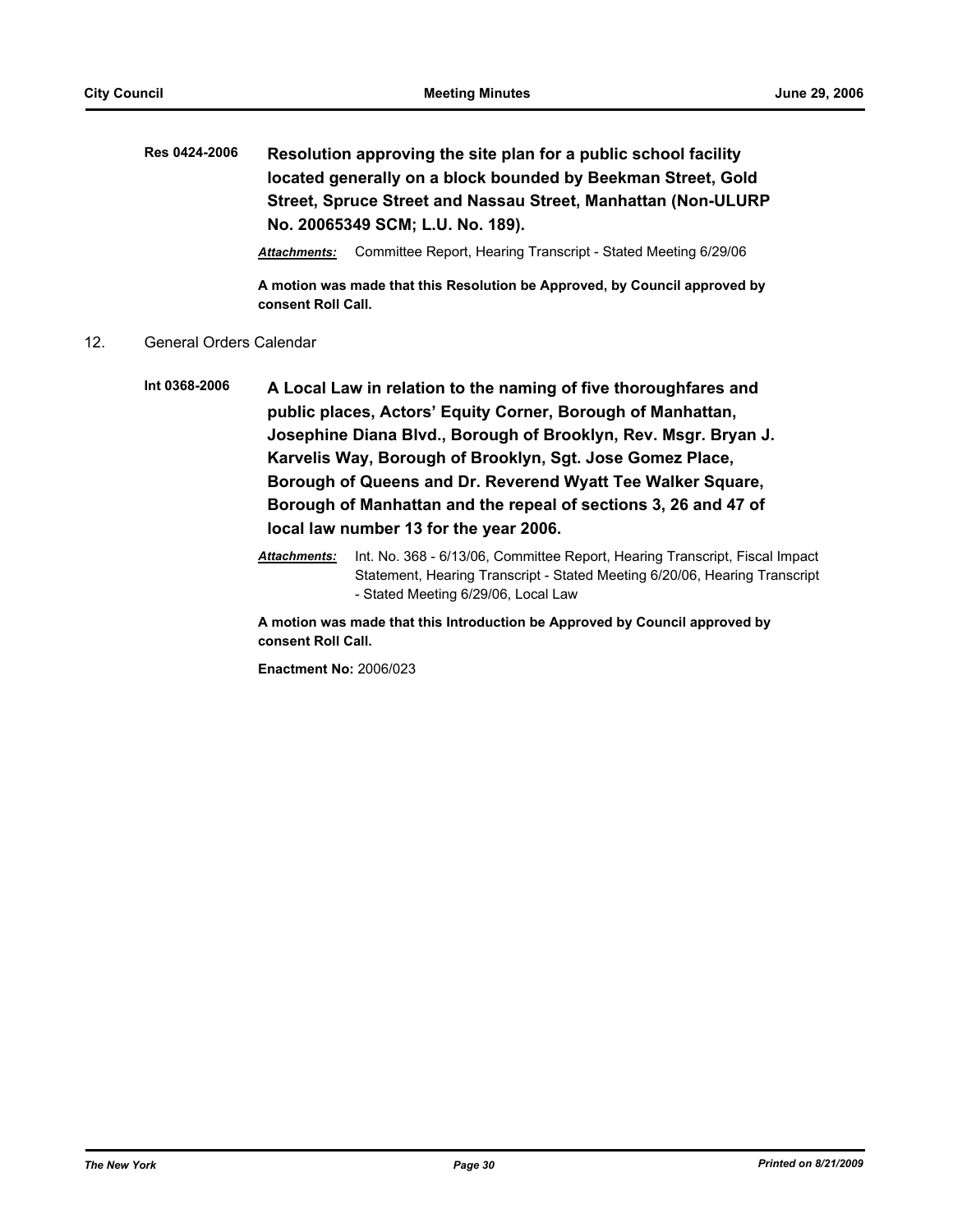### **T2006-0001 Commissioner of Deeds**

*Attachments:* Hearing Transcript - Charter Meeting 1/4/06, Hearing Transcript - Stated Meeting 1/18/06, Hearing Transcript - Stated Meeting 2/1/06, Hearing Transcript - Stated Meeting 2/15/06, Hearing Transcript - Stated Meeting 3/1/06, Hearing Transcript - Stated Meeting 3/22/06, Hearing Transcript - Stated Meeting 4/5/06, Hearing Transcript - Stated Meeting 4/26/06, Hearing Transcript - Stated Meeting 5/10/06, Hearing Transcript - Stated Meeting 5/24/06, Hearing Transcript - Stated Meeting 6/13/06, Hearing Transcript - Stated Meeting 6/20/06, Hearing Transcript - Stated Meeting 6/29/06, Hearing Transcript - Stated Meeting 7/19/06, Hearing Transcript - Stated Meeting 8/16/06, Hearing Transcript - Stated Meeting 9/13/06, Hearing Transcript - Stated Meeting 9/27/06, Hearing Transcript - Stated Meeting 10/11/06, Hearing Transcript - Stated Meeting 10/25/06, Hearing Transcript - Stated Meeting 11/15/06, Hearing Transcript - Stated Meeting 11/29/06, Hearing Transcript - Stated Meeting 12/6/06, Hearing Transcript - Stated Meeting 12/20/06, Hearing Transcript - Stated Meeting 1/3/07, Hearing Transcript - Stated Meeting 1/9/07, Hearing Transcript - Stated Meeting 2/1/07, Hearing Transcript - Stated Meeting 2/28/07, Hearing Transcript - Stated Meeting 3/14/07, Hearing Transcript - Stated Meeting 3/28/07, Hearing Transcript - Stated Meeting 4/12/07, Hearing Transcript - Stated Meeting 4/23/07, Hearing Transcript - Stated Meeting 5/9/07, Hearing Transcript - Stated Meeting 5/30/07, Hearing Transcript - Stated Meeting 6/5/07, Hearing Transcript - Stated Meeting 6/15/07, Hearing Transcript - Stated Meeting 6/27/07, Hearing Transcript - Stated Meeting 7/25/07, Hearing Transcript - Stated Meeting 8/6/07, Hearing Transcript - Stated Meeting 8/22/07, Hearing Transcript - Stated Meeting 9/10/07, Hearing Transcript - Stated Meeting 9/25/07, Hearing Transcript - Stated Meeting 10/17/07, Hearing Transcript - Stated Meeting 10/23/07, Hearing Transcript - Stated Meeting 10/29/07, Hearing Transcript - Stated Meeting 11/15/07, Hearing Transcript - Stated Meeting 11/28/07, Hearing Transcript - Stated Meeting 12/11/07, Hearing Transcript - Stated Meeting 12/19/07, Hearing Transcript - Charter Meeting 1/9/08, Hearing Transcript - Stated Meeting 1/30/08, Hearing Transcript - Stated Meeting 2/13/08, Hearing Transcript - Stated Meeting 2/27/08, Hearing Transcript - Stated Meeting 3/12/08, Hearing Transcript - Stated Meeting 3/26/08, Hearing Transcript - Stated Meeting 3/31/08, Hearing Transcript - Stated Meeting 4/16/08, Hearing Transcript - Stated Meeting 4/30/08, Hearing Transcript - Stated Meeting 5/14/08, Hearing Transcript - Stated Meeting 5/28/08, Hearing Transcript - Recessed Stated Meeting 5/28/08, Hearing Transcript - Stated Meeting 6/12/08, Hearing Transcript - Recessed Stated Meeting 6-23-08, Hearing Transcript - Stated Meeting 6/29/08, Hearing Transcript - Stated Meeting 7/23/08, Hearing Transcript - Stated Meeting 8/14/08, Hearing Transcript - Stated Meeting 9/4/08, Hearing Transcript - Stated Meeting 9/24/08, Hearing Transcript - Stated Meeting 10/7/08, Hearing Transcript - Stated Meeting 10/23/08, Hearing Transcript - Stated Meeting 11/13/08, Hearing Transcript - Stated Meeting 11/19/08, Hearing Transcript - Charter Meeting 1/7/09, Hearing Transcript - Stated Meeting 1/28/09, Hearing Transcript - Stated Meeting 2/11/09, Hearing Transcript - Stated Meeting 3/24/09, Hearing Transcript - Stated Meeting 4/2/09, Hearing Transcript - Stated Meeting 4/22/09, Hearing Transcript - Stated Meeting 5/6/09, Hearing Transcript - Stated Meeting 5/20/09, Hearing Transcript - Stated Meeting 6/10/09, Hearing Transcript - Stated Meeting 6/19/09, Hearing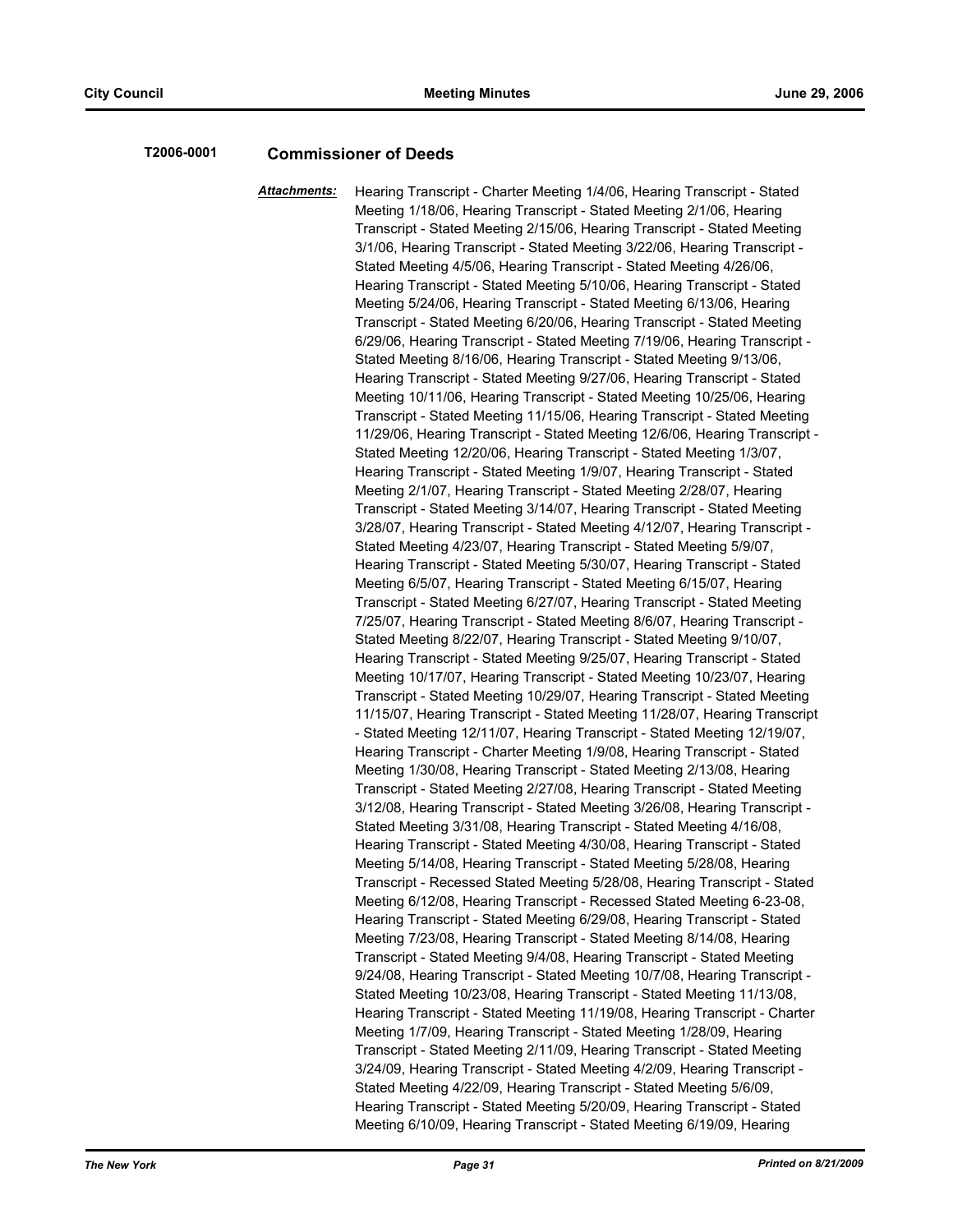Transcript - Stated Meeting 6/30/09, Hearing Transcript - Stated Meeting 7/29/09

**A motion was made that this Commissioner of Deeds be Approved, by Council approved by consent Roll Call.**

Coupled on General Order Calendar

| Int 0350-2006 | A Local Law to amend the New York city charter, the administrative<br>code of the city of New York and local law number 58 for the year<br>1996, relating to performance by the police department of certain<br>functions previously performed by the department of<br>transportation, in relation to authorizing employees of the police<br>department to perform parking enforcement functions. |                                                                                                                                                                                                                                                                 |
|---------------|---------------------------------------------------------------------------------------------------------------------------------------------------------------------------------------------------------------------------------------------------------------------------------------------------------------------------------------------------------------------------------------------------|-----------------------------------------------------------------------------------------------------------------------------------------------------------------------------------------------------------------------------------------------------------------|
|               | Attachments:                                                                                                                                                                                                                                                                                                                                                                                      | Int. No. 350 - 5/24/06, Proposed Int. No. 350-A - 6/22/06, Committee<br>Report 6/22/06, Hearing Transcript 6/22/06, Committee Report 6/29/06,<br>Hearing Transcript 6/29/06, Local Law, Fiscal Impact Statement, Hearing<br>Transcript - Stated Meeting 6/29/06 |
|               | <b>Enactment No: 2006/022</b>                                                                                                                                                                                                                                                                                                                                                                     |                                                                                                                                                                                                                                                                 |
| Int 0371-2006 | medical examiner.                                                                                                                                                                                                                                                                                                                                                                                 | A Local Law to amend the administrative code of the city of New<br>York, in relation to titles and procedures of the office of chief                                                                                                                            |
|               | Attachments:                                                                                                                                                                                                                                                                                                                                                                                      | Hearing Transcript 6/29/06, Hearing Transcript - Stated Meeting 6/29/06                                                                                                                                                                                         |
| Int 0385-2006 | A Local Law to amend the New York City charter and the<br>administrative code of the city of New York, in relation to titles and<br>procedures of the office of chief medical examiner.                                                                                                                                                                                                           |                                                                                                                                                                                                                                                                 |
|               | Attachments:                                                                                                                                                                                                                                                                                                                                                                                      | Committee Report, Hearing Transcript, Fiscal Impact Statament, Hearing<br>Transcript - Stated Meeting 6/29/06, Local Law                                                                                                                                        |
|               | <b>Enactment No: 2006/025</b>                                                                                                                                                                                                                                                                                                                                                                     |                                                                                                                                                                                                                                                                 |
| Int 0384-2006 |                                                                                                                                                                                                                                                                                                                                                                                                   | A Local Law to amend local law number 2 for the year 2005, in<br>relation to film production tax credits.                                                                                                                                                       |
|               | <u> Attachments:</u>                                                                                                                                                                                                                                                                                                                                                                              | Committee Report, Fiscal Impact Statement, Hearing Transcript, Hearing<br>Transcript - Stated Meeting 6/29/06, Local Law                                                                                                                                        |
|               | <b>Enactment No: 2006/024</b>                                                                                                                                                                                                                                                                                                                                                                     |                                                                                                                                                                                                                                                                 |
| Int 0391-2006 | one properties.                                                                                                                                                                                                                                                                                                                                                                                   | A Local Law to amend the administrative code of the city of New<br>York, in relation to a real property tax surcharge on certain class                                                                                                                          |
|               | Attachments:                                                                                                                                                                                                                                                                                                                                                                                      | Committee Report, Fiscal Impact Statement, Hearing Transcript, Hearing<br>Transcript - Stated Meeting 6/29/06, Local Law                                                                                                                                        |
|               | <b>Enactment No: 2006/027</b>                                                                                                                                                                                                                                                                                                                                                                     |                                                                                                                                                                                                                                                                 |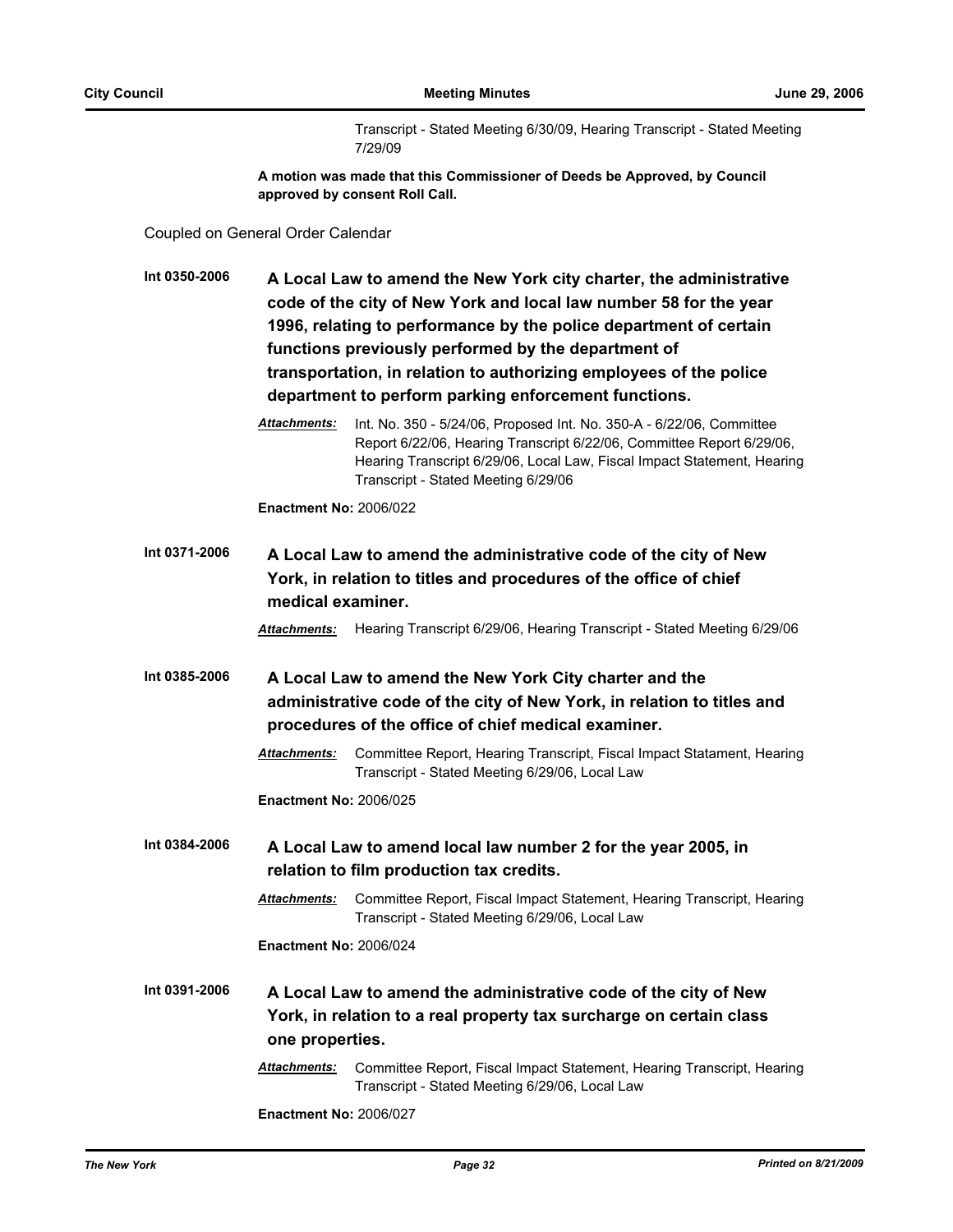| M 0118-2006   | <b>Communication from the Mayor-Submitting the Expense Revenue</b><br>Contract Budget, for Fiscal Year 2007, pursuant to Section 249 of<br>the New York City Charter. |                                                                                                                                                                                                                                                                                                                                                                                      |  |
|---------------|-----------------------------------------------------------------------------------------------------------------------------------------------------------------------|--------------------------------------------------------------------------------------------------------------------------------------------------------------------------------------------------------------------------------------------------------------------------------------------------------------------------------------------------------------------------------------|--|
|               | Attachments:                                                                                                                                                          | City Council FY'07 Adopted Expense Budget, Hearing Transcript, Hearing<br>Transcript - Stated Meeting 6/29/06                                                                                                                                                                                                                                                                        |  |
| Res 0403-2006 |                                                                                                                                                                       | <b>RESOLUTION TO ADOPT A BUDGET APPROPRIATING THE</b><br>AMOUNTS NECESSARY FOR THE SUPPORT OF THE<br><b>GOVERNMENT OF THE CITY OF NEW YORK AND THE COUNTIES</b><br>THEREIN AND FOR THE PAYMENT OF INDEBTEDNESS<br>THEREOF, FOR THE FISCAL YEAR BEGINNING ON JULY 1, 2006<br>AND ENDING ON JUNE 30, 2007 IN ACCORDANCE WITH THE<br>PROVISIONS OF THE CHARTER OF THE CITY OF NEW YORK. |  |
|               | Attachments:                                                                                                                                                          | City Council FY'07 Adopted Expense Budget, Hearing Transcript, Hearing<br>Transcript - Stated Meeting 6/29/06                                                                                                                                                                                                                                                                        |  |
| Res 0404-2006 |                                                                                                                                                                       | <b>RESOLUTION TO ADOPT A CONTRACT BUDGET SETTING</b><br>FORTH, BY AGENCY, CATEGORIES OF CONTRACTUAL<br><b>SERVICES FOR WHICH APPROPRIATIONS HAD BEEN</b><br>PROPOSED FOR THE FISCAL YEAR BEGINNING ON JULY 1, 2006<br>AND ENDING ON JUNE 30, 2007, IN ACCORDANCE WITH THE<br>PROVISIONS OF THE CHARTER OF THE CITY OF NEW YORK.                                                      |  |
|               | Attachments:                                                                                                                                                          | City Council FY'07 Adopted Expense Budget, Hearing Transcript, Hearing<br>Transcript - Stated Meeting 6/29/06                                                                                                                                                                                                                                                                        |  |
| M 0119-2006   | York City Charter.                                                                                                                                                    | <b>Communication from the Mayor-Submitting the Executive Capital</b><br>Budget for Fiscal Year 2007, pursuant to Section 249 of the New                                                                                                                                                                                                                                              |  |
|               | Attachments:                                                                                                                                                          | City Council FY'07 Adopted Expense Budget, Hearing Transcript, Hearing<br>Transcript - Stated Meeting 6/29/06                                                                                                                                                                                                                                                                        |  |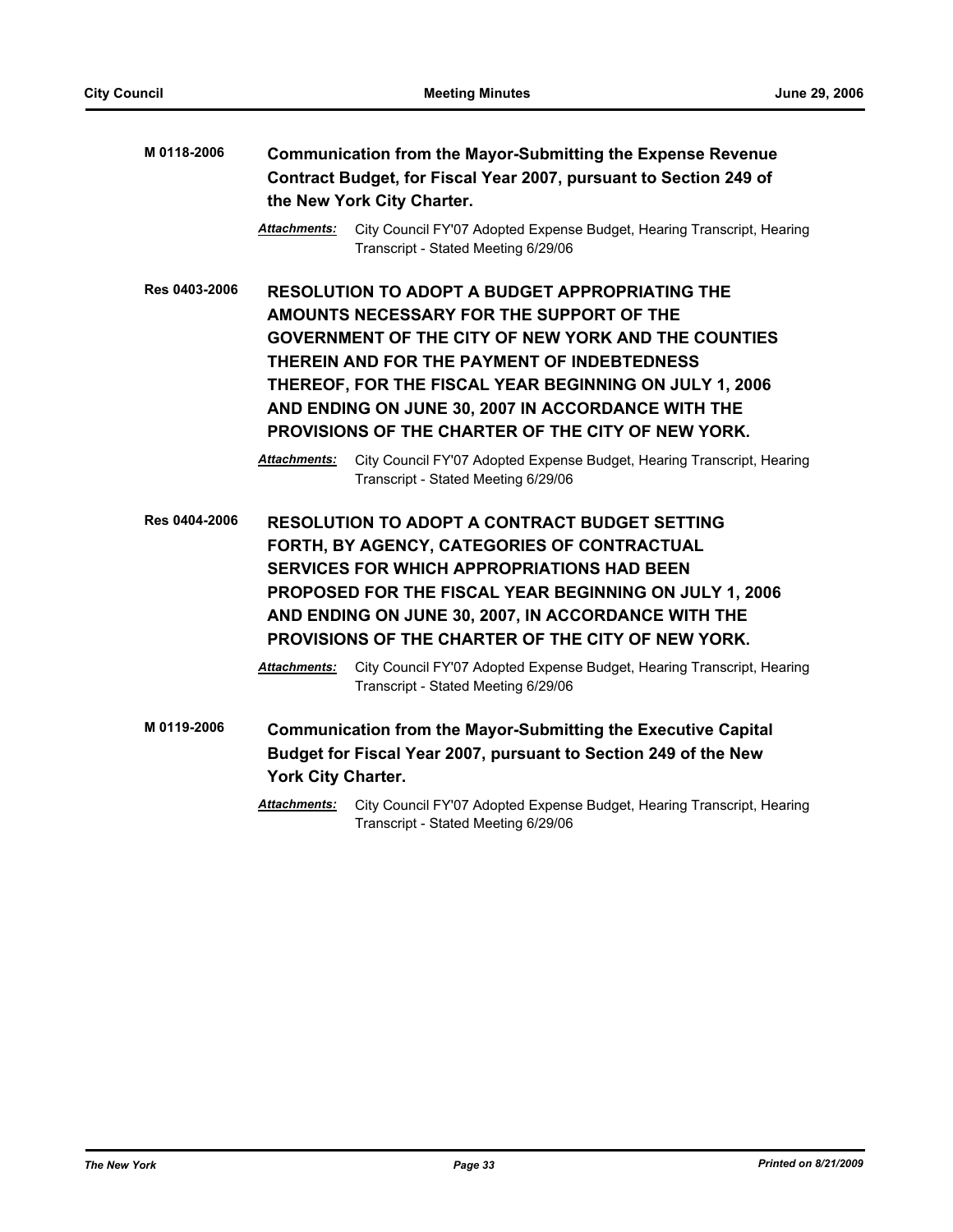**Res 0405-2006 RESOLUTION BY THE New York CITY COUNCIL PURSUANT TO SECTION 254 OF THE NEW YORK CITY CHARTER, THAT THE CAPITAL BUDGET FOR FISCAL YEAR 2007 AND CAPITAL PROGRAM, BEING THE EXECUTIVE CAPITAL BUDGET FOR FISCAL YEAR 2007 AND PROGRAM AS SUBMITTED BY THE MAYOR ON MAY 4, 2006, AND BY THE BOROUGH PRESIDENTS PURSUANT TO SECTION 249 OF THE NEW YORK CITY CHARTER, INCLUDING RESCINDMENT OF AMOUNTS FROM PRIOR CAPITAL BUDGETS, BE AND THE SAME ARE HEREBY APPROVED IN ACCORDANCE WITH THE FOLLOWING SCHEDULE OF CHANGES. (RESOLUTION A)**

**Res 0406-2006 RESOLUTION BY THE NEW YORK CITY COUNCIL PURSUANT TO SECTION 254 OF THE NEW YORK CITY CHARTER, THAT THE CAPITAL BUDGET FOR FISCAL YEAR 2007 AND CAPITAL PROGRAM FOR THE ENSUING THREE YEARS, AS SET FORTH IN THE EXECUTIVE CAPITAL BUDGET FOR THE FISCAL YEAR 2007 AND CAPITAL PROGRAM AS SUBMITTED BY THE MAYOR ON MAY 4, 2006, AS AUGMENTED BY THE BOROUGH PRESIDENTS PURSUANT TO SECTION 249 OF THE NEW YORK CITY CHARTER, AND AMENDED BY THE SCHEDULE OF CHANGES APPROVED UNDER RESOLUTION A, INCLUDING AMOUNTS REALLOCATED BY THE RESCINDMENT OF AMOUNTS FROM PRIOR CAPITAL BUDGET APPROPRIATIONS, IS HEREBY ADOPTED IN THE TOTAL AMOUNTS AS FOLLOWS. (RESOLUTION B)**

> *Attachments:* City Council FY'07 Adopted Expense Budget, Hearing Transcript, Hearing Transcript - Stated Meeting 6/29/06

**M 0120-2006 Communication from the Mayor-Submitting the Proposed City Fiscal Year 2007 Community Development Program, the Proposed CFY'07 Budget, the Proposed Reallocations-the CD XXXII Funds, Proposed CD XXXIII Statement of Objectives and Budget, dated May 4, 2006.**

*Attachments:* City Council FY'07 Adopted Expense Budget, Hearing Transcript, Hearing Transcript - Stated Meeting 6/29/06

*Attachments:* City Council FY'07 Adopted Expense Budget, Hearing Transcript, Hearing Transcript - Stated Meeting 6/29/06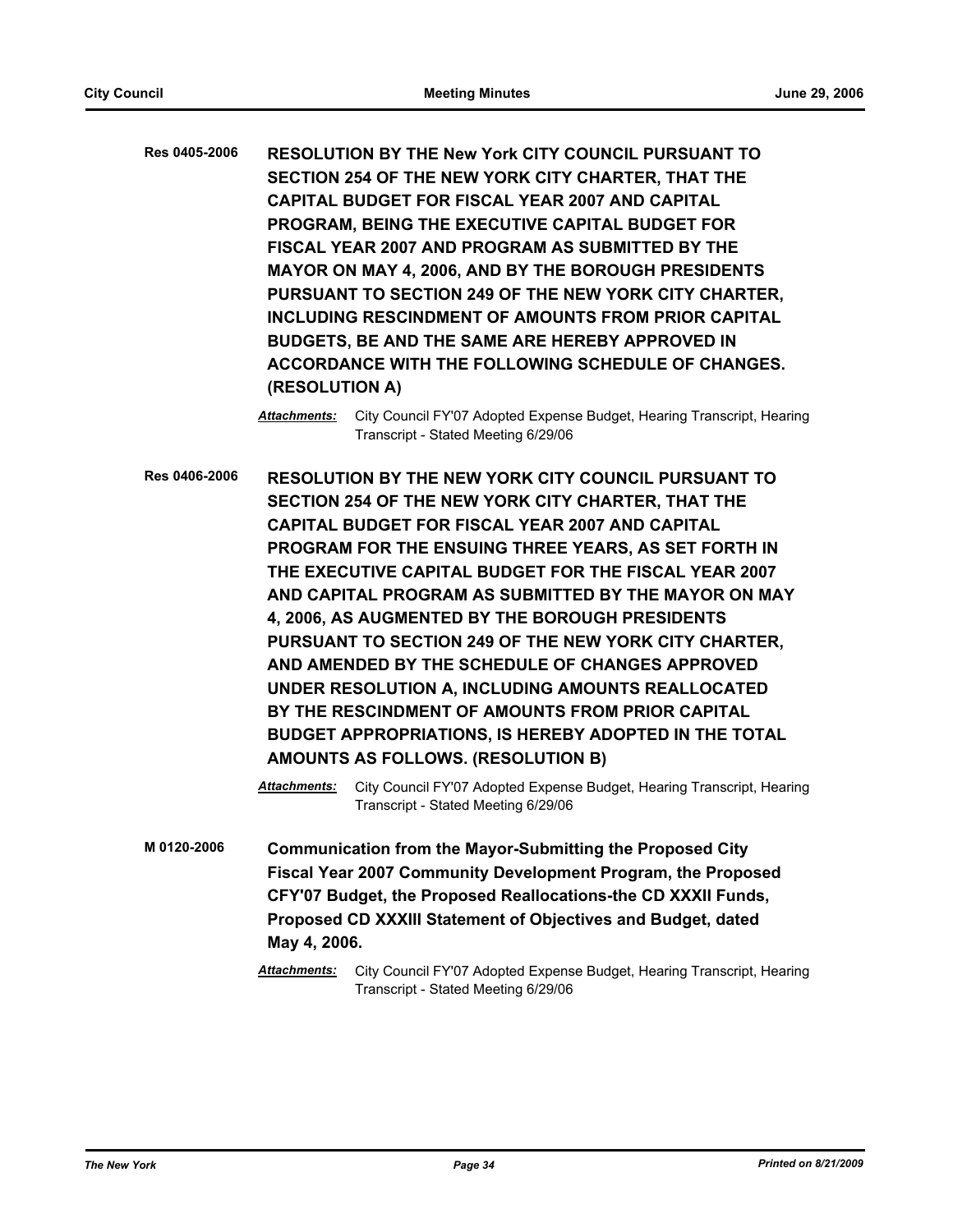| Res 0407-2006 | <b>RESOLUTION APPROVING THE FISCAL YEAR 2007 COMMUNITY</b><br>DEVELOPMENT PROGRAM, REALLOCATION OF THIRTY SECOND<br>YEAR COMMUNITY DEVELOPMENT FUNDS, AND THE PROPOSED<br>THIRTY THIRD YEAR COMMUNITY DEVELOPMENT PROGRAM. |                                                                                                                                                                                                                                                                                                                                                                                                                                                                   |  |
|---------------|----------------------------------------------------------------------------------------------------------------------------------------------------------------------------------------------------------------------------|-------------------------------------------------------------------------------------------------------------------------------------------------------------------------------------------------------------------------------------------------------------------------------------------------------------------------------------------------------------------------------------------------------------------------------------------------------------------|--|
|               | <b>Attachments:</b>                                                                                                                                                                                                        | City Council FY'07 Adopted Expense Budget, Hearing Transcript, Hearing<br>Transcript - Stated Meeting 6/29/06                                                                                                                                                                                                                                                                                                                                                     |  |
| M 0203-2006   |                                                                                                                                                                                                                            | <b>Communication from the Chancellor - Submitting Proposed 2006</b><br>Amendment to the 2005-2009 Five-Year Capital Plan.                                                                                                                                                                                                                                                                                                                                         |  |
|               | <b>Attachments:</b>                                                                                                                                                                                                        | Committee Report, City Council FY'07 Adopted Expense Budget, Hearing<br>Transcript, Hearing Transcript - Stated Meeting 6/29/06                                                                                                                                                                                                                                                                                                                                   |  |
| Res 0408-2006 | 2006.<br><b>Attachments:</b>                                                                                                                                                                                               | RESOLUTION APPROVING, PURSUANT TO SECTION 2590-p OF<br>THE STATE EDUCATION LAW AND PARAGRAPH(1)(a) OF THE<br><b>MEMORANDUM OF UNDERSTANDING DATED JUNE 24, 2004</b><br>BETWEEN THE MAYOR, THE SPEAKER AND THE CHANCELLOR,<br>THE AMENDMENT TO THE FIVE YEAR EDUCATIONAL FACILITIES<br>CAPITAL PLAN FOR 2005 - 2009 SUBMITTED BY THE<br>CHANCELLOR AND RECEIVED BY THE COUNCIL ON JUNE 13,<br>Committee Report, City Council FY'07 Adopted Expense Budget, Hearing |  |
|               |                                                                                                                                                                                                                            | Transcript, Hearing Transcript - Stated Meeting 6/29/06                                                                                                                                                                                                                                                                                                                                                                                                           |  |
| M 0012-2006   | Attachments:                                                                                                                                                                                                               | <b>Communication from the Mayor - Submitting Financial Plan Detail</b><br>and Summary Book, Volumes I and II for Fiscal Years 2006-2010,<br>pursuant to Sections 101 and 213 of the New York City Charter.<br>Hearing Transcript, Hearing Transcript - Stated Meeting 6/29/06                                                                                                                                                                                     |  |
| M 0013-2006   | Attachments:                                                                                                                                                                                                               | <b>Communication from the Mayor - Submitting Preliminary Expense</b><br>Budget for Fiscal Year 2007, pursuant to Sections 225 and 236 of<br>the New York City Charter.<br>Hearing Transcript, Hearing Transcript - Stated Meeting 6/29/06                                                                                                                                                                                                                         |  |
| M 0014-2006   |                                                                                                                                                                                                                            | <b>Communication from the Mayor - Submitting Geographic Reports</b><br>for Expense Budget for Fiscal Year 2007, pursuant to Sections 100<br>and 231 of the New York City Charter.                                                                                                                                                                                                                                                                                 |  |
|               | Attachments:                                                                                                                                                                                                               | Hearing Transcript, Hearing Transcript - Stated Meeting 6/29/06                                                                                                                                                                                                                                                                                                                                                                                                   |  |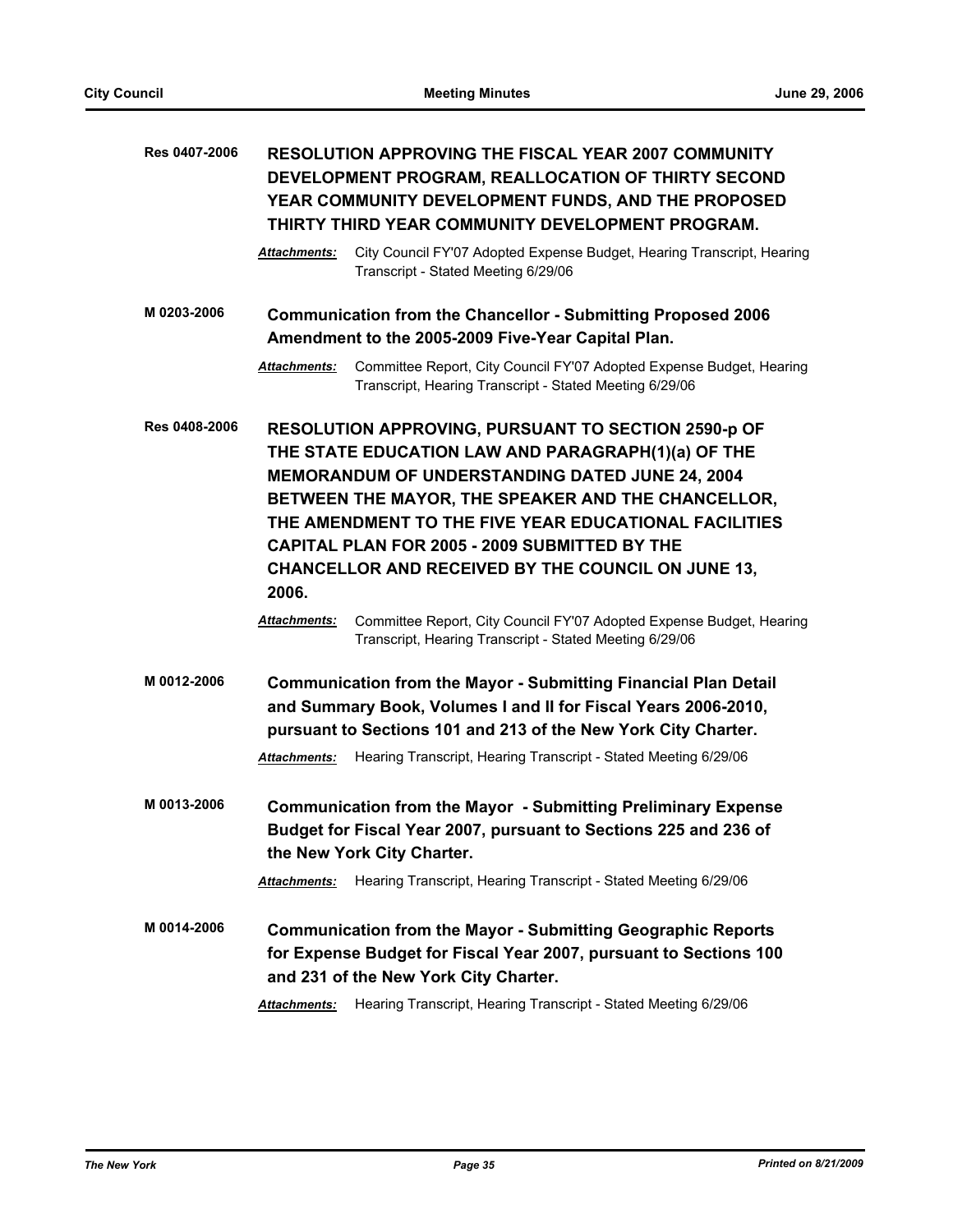| M 0015-2006 | <b>Communication from the Mayor - Submitting Departmental</b><br>Estimates Report, Volumes I, II, III, IV and V, for Fiscal Year 2007,<br>pursuant to Sections 100, 212 and 231 of the New York City<br>Charter.                                        |  |  |
|-------------|---------------------------------------------------------------------------------------------------------------------------------------------------------------------------------------------------------------------------------------------------------|--|--|
|             | Hearing Transcript, Hearing Transcript - Stated Meeting 6/29/06<br><b>Attachments:</b>                                                                                                                                                                  |  |  |
| M 0016-2006 | <b>Communication from the Mayor - Submitting Contract Budget</b><br>Report for Fiscal Year 2007, pursuant to Section 104 of the New<br>York City Charter.                                                                                               |  |  |
|             | Hearing Transcript, Hearing Transcript - Stated Meeting 6/29/06<br>Attachments:                                                                                                                                                                         |  |  |
| M 0017-2006 | <b>Communication from the Mayor - Submitting the Preliminary Capital</b><br>Budget, Fiscal Year 2007, pursuant to Section 213 and 236 of the<br><b>New York City Charter.</b>                                                                           |  |  |
|             | Hearing Transcript, Hearing Transcript - Stated Meeting 6/29/06<br><b>Attachments:</b>                                                                                                                                                                  |  |  |
| M 0018-2006 | <b>Communication from the Mayor - Submitting the Capital</b><br>Commitment Plan, Fiscal Year 2007, Volumes 1, 2, & 3, and the<br>Capital Commitment Plan, Fiscal Year 2006, Financial Summary,<br>pursuant to Section 219 of the New York City Charter. |  |  |
|             | Hearing Transcript, Hearing Transcript - Stated Meeting 6/29/06<br><b>Attachments:</b>                                                                                                                                                                  |  |  |
| M 0019-2006 | Communication from the Mayor - Submitting the Preliminary<br>Ten-Year Capital Strategy, Fiscal Year 2007-2016.                                                                                                                                          |  |  |
|             | Hearing Transcript, Hearing Transcript - Stated Meeting 6/29/06<br>Attachments:                                                                                                                                                                         |  |  |
| M 0121-2006 | <b>Communication from the Mayor-Submitting the Executive Budget</b><br>Supporting Schedules, for Fiscal Year 2007, pursuant to Section<br>250 of the New York City Charter.                                                                             |  |  |
|             | Hearing Transcript, Hearing Transcript - Stated Meeting 6/29/06<br><b>Attachments:</b>                                                                                                                                                                  |  |  |
| M 0122-2006 | <b>Communication from the Mayor-Submitting the Capital</b><br>Commitment Plan, Executive Budget, Fiscal Year 2007, Volumes I, II<br>and III, pursuant to Section 219(d) of the New York City Charter.                                                   |  |  |
|             | Hearing Transcript, Hearing Transcript - Stated Meeting 6/29/06<br><b>Attachments:</b>                                                                                                                                                                  |  |  |
| M 0123-2006 | <b>Communication from the Mayor-Submitting the Executive Budget</b><br>-Geographic Reports for Expense Budget for Fiscal Year 2007.                                                                                                                     |  |  |
|             | Hearing Transcript, Hearing Transcript - Stated Meeting 6/29/06<br><b>Attachments:</b>                                                                                                                                                                  |  |  |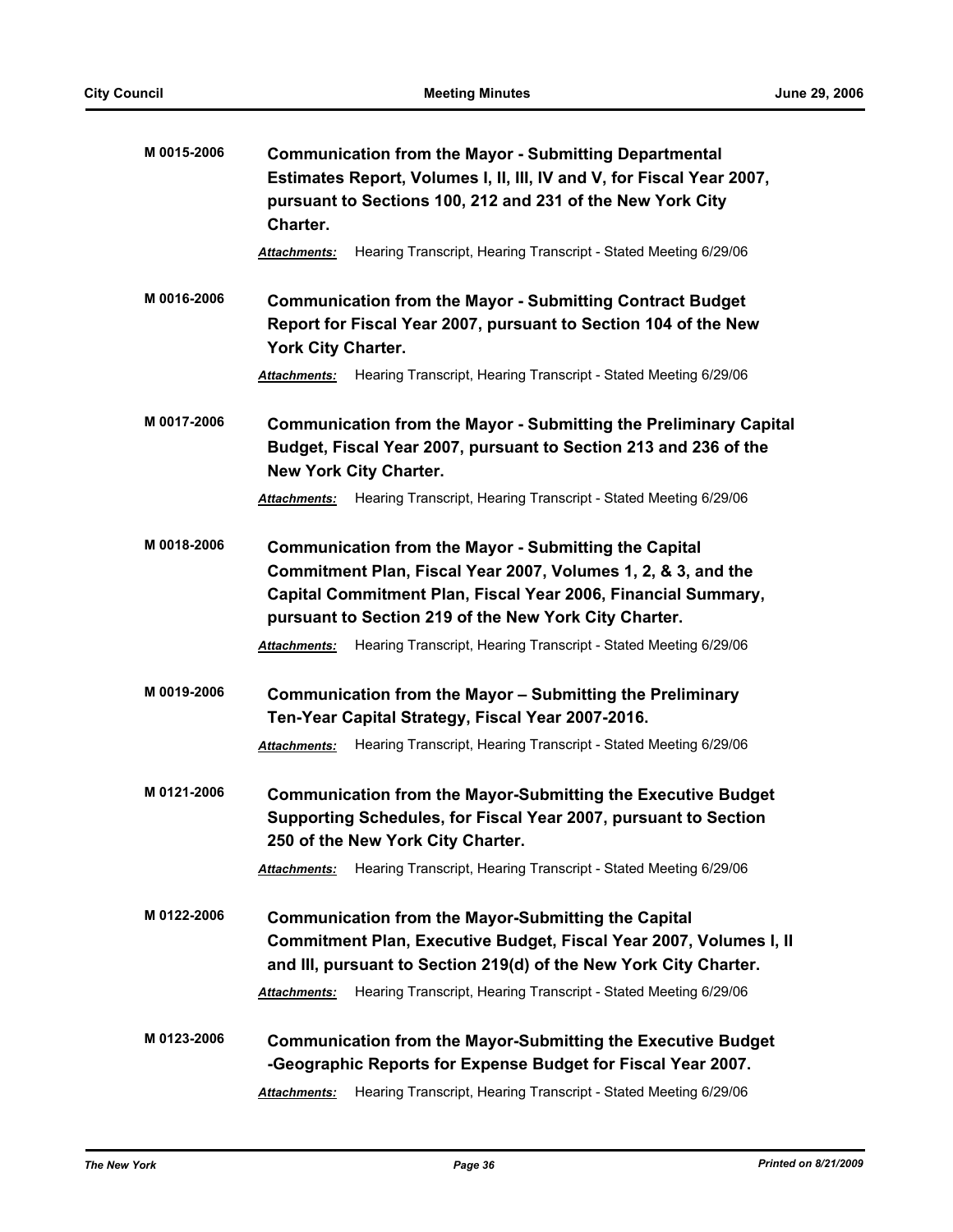| M 0124-2006   | Communication from the Mayor-Submitting the Executive Capital<br>Budget Fiscal Year 2007, Capital Project Detail Data, Citywide<br>Volumes 1 and 2 and Volumes for the Five Boroughs, dated May 4,<br>2006 pursuant to the provisions of Sections 213 (4) & 219 (D) of the<br><b>New York City Charter.</b> |                                                                                                                                                                                                                                                                                                                                                                        |  |
|---------------|-------------------------------------------------------------------------------------------------------------------------------------------------------------------------------------------------------------------------------------------------------------------------------------------------------------|------------------------------------------------------------------------------------------------------------------------------------------------------------------------------------------------------------------------------------------------------------------------------------------------------------------------------------------------------------------------|--|
|               | Attachments:                                                                                                                                                                                                                                                                                                | Hearing Transcript, Hearing Transcript - Stated Meeting 6/29/06                                                                                                                                                                                                                                                                                                        |  |
| M 0125-2006   |                                                                                                                                                                                                                                                                                                             | Communication from the Mayor-Submitting the Budget Summary,<br>Message of the Mayor and Summary of Reduction Program relative<br>to the Executive Budget, Fiscal Year 2007, pursuant to Section 249<br>of the New York City Charter.                                                                                                                                   |  |
|               | <b>Attachments:</b>                                                                                                                                                                                                                                                                                         | Hearing Transcript, Hearing Transcript - Stated Meeting 6/29/06                                                                                                                                                                                                                                                                                                        |  |
| Res 0409-2006 | <b>Attachments:</b>                                                                                                                                                                                                                                                                                         | Communication from the Office of Management & Budget -<br>Pursuant to Section 107(b) of the New York City Charter, transfer<br>City funds between various agencies in fiscal year 2006 to<br>implement changes to the City's expense budget. (MN - 7)<br>City Council FY'07 Adopted Expense Budget, Hearing Transcript, Hearing<br>Transcript - Stated Meeting 6/29/06 |  |
| Res 0410-2006 |                                                                                                                                                                                                                                                                                                             | <b>RESOLUTION APPROVING A MODIFICATION PURSUANT TO</b><br>SECTION 107(E) OF THE CHARTER OF THE CITY OF NEW YORK.                                                                                                                                                                                                                                                       |  |
|               | <b>Attachments:</b>                                                                                                                                                                                                                                                                                         | City Council FY'07 Adopted Expense Budget, Committee Report,<br>Memorandum, Hearing Transcript, Hearing Transcript - Stated Meeting<br>6/29/06                                                                                                                                                                                                                         |  |
| M 0270-2006   |                                                                                                                                                                                                                                                                                                             | Report of the Committee on Finance in favor of approving a<br>resolution of the Council of the City of New York fixing the tax rate<br>for the Fiscal Year 2007, adopted June 29, 2006 upon the<br>recommendation of the Committee on Finance of the Council.                                                                                                          |  |
|               | <b>Attachments:</b>                                                                                                                                                                                                                                                                                         | City Council FY'07 Adopted Expense Budget, Committee Report, Res. No.<br>411, Hearing Transcript, Hearing Transcript - Stated Meeting 6/29/06                                                                                                                                                                                                                          |  |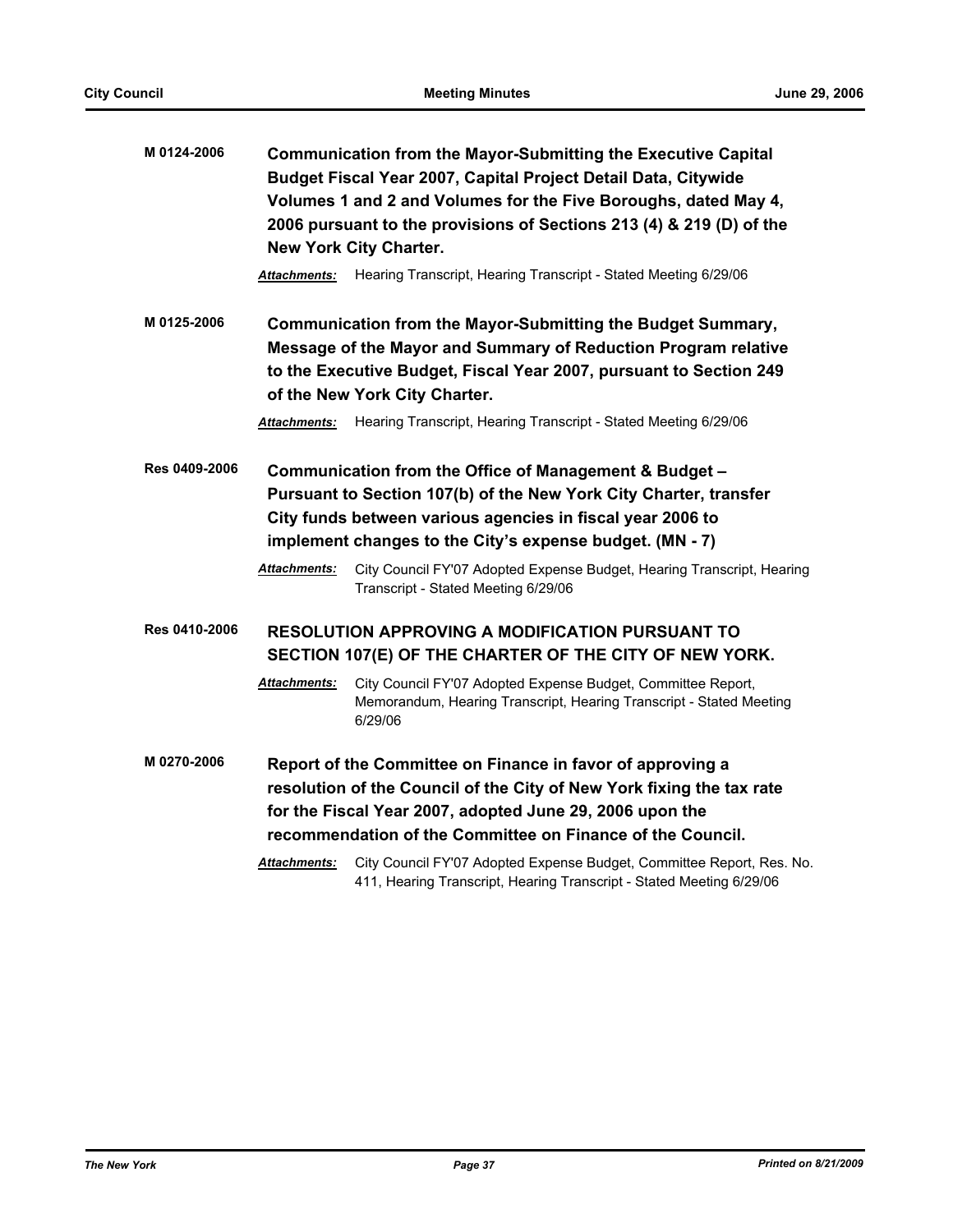| Res 0411-2006 | Resolution to provide the amounts necessary for the support of the<br>Government of the City of New York and the counties therein and<br>for the payment of indebtedness thereof, for the Fiscal Year<br>beginning on July 1, 2006 and ending on June 30, 2007 by the levy<br>of taxes on the Real Property in the City of New York, in<br>accordance with the provisions of the constitution of the State of<br>New York, the Real Property Tax Law and the Charter of the City of<br>New York.                                                                                                                                                                                                                              |  |  |
|---------------|-------------------------------------------------------------------------------------------------------------------------------------------------------------------------------------------------------------------------------------------------------------------------------------------------------------------------------------------------------------------------------------------------------------------------------------------------------------------------------------------------------------------------------------------------------------------------------------------------------------------------------------------------------------------------------------------------------------------------------|--|--|
|               | City Council FY'07 Adopted Expense Budget, Committee Report, Hearing<br>Attachments:<br>Transcript, Hearing Transcript - Stated Meeting 6/29/06                                                                                                                                                                                                                                                                                                                                                                                                                                                                                                                                                                               |  |  |
| Land Use      |                                                                                                                                                                                                                                                                                                                                                                                                                                                                                                                                                                                                                                                                                                                               |  |  |
| Int 0387-2006 | A Local Law to amend the New York city charter, in relation to the<br>public notice and hearing requirements of the franchise and<br>concession review committee.                                                                                                                                                                                                                                                                                                                                                                                                                                                                                                                                                             |  |  |
|               | <b>Attachments:</b><br>Memo In Support, Fiscal Impact Statement, Hearing Transcript - Land Use<br>6/29/06, Hearing Transcript - Stated Meeting 6/29/06, Local Law                                                                                                                                                                                                                                                                                                                                                                                                                                                                                                                                                             |  |  |
|               | <b>Enactment No: 2006/026</b>                                                                                                                                                                                                                                                                                                                                                                                                                                                                                                                                                                                                                                                                                                 |  |  |
| Res 0412-2006 | Resolution approving the decision of the City Planning<br>Commission on an application submitted by the Department of<br>Housing Preservation and Development, ULURP No. C 060281<br>HAM, approving the designation of property located at 212-214 East<br>7th Street (Block 389, Lot 24) and 617-619 East 9th Street (Block<br>392, Lot 53), as an Urban Development Action Area, approving the<br>project for the area as an Urban Development Action Area Project,<br>and approving the disposition of such property to a developer<br>selected by the Department of Housing Preservation and<br>Development (L.U. No. 74; C 060281 HAM).<br>Committee Report, Hearing Transcript - Stated Meeting 6/29/06<br>Attachments: |  |  |
| Res 0413-2006 | Resolution approving an Urban Development Action Area Project<br>located at 521 West 144th Street (Block 2076/Lot 21) and 654 St.<br>Nicholas Avenue (Block 2051/Lot 29), Manhattan, and waiving the<br>urban development action area designation requirement and the<br>Uniform Land Use Review Procedure, pursuant to Sections 693<br>and 694 of the General Municipal Law (L.U. No. 94; 20065300 HAM).<br>Committee Report, Hearing Transcript - Stated Meeting 6/29/06<br>Attachments:                                                                                                                                                                                                                                    |  |  |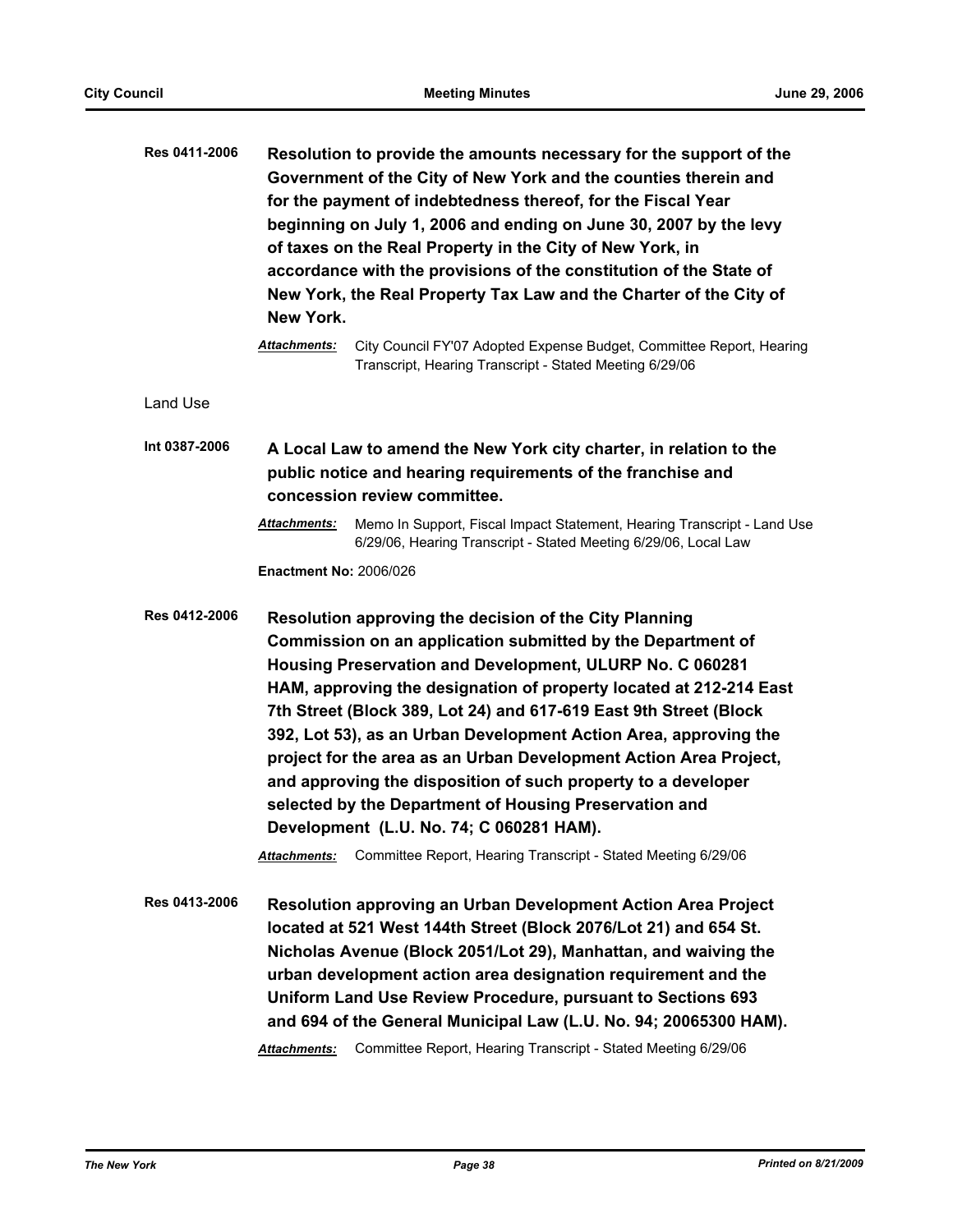| Res 0414-2006 | Resolution approving the decision of the City Planning<br>Commission on ULURP No. C 060337 ZMQ, a Zoning Map change<br>(L.U. No. 106).                                                                                                                                                                                                                                                                                                     |  |  |
|---------------|--------------------------------------------------------------------------------------------------------------------------------------------------------------------------------------------------------------------------------------------------------------------------------------------------------------------------------------------------------------------------------------------------------------------------------------------|--|--|
|               | Committee Report, Hearing Transcript - Stated Meeting 6/29/06<br>Attachments:                                                                                                                                                                                                                                                                                                                                                              |  |  |
| Res 0415-2006 | Resolution approving an Urban Development Action Area Project<br>located at 531-33 West 156th Street (Block 2115/Lot 51), Manhattan,<br>and waiving the urban development action area designation<br>requirement and the Uniform Land Use Review Procedure,<br>pursuant to Sections 693 and 694 of the General Municipal Law<br>(L.U. No. 131; 20065402 HAM).                                                                              |  |  |
|               | Committee Report, Hearing Transcript - Stated Meeting 6/29/06<br><b>Attachments:</b>                                                                                                                                                                                                                                                                                                                                                       |  |  |
| Res 0416-2006 | Resolution approving the decision of the City Planning<br>Commission on Application No. N 060338 (A) ZRY, an amendment<br>to the text of the Zoning Resolution of the City of New York relating<br>to various sections concerning the creation of an R5D Zoning<br>District (L.U. No. 165).                                                                                                                                                |  |  |
|               | Committee Report, Hearing Transcript - Stated Meeting 6/29/06<br>Attachments:                                                                                                                                                                                                                                                                                                                                                              |  |  |
| Res 0417-2006 | Resolution approving an Urban Development Action Area Project<br>located at 476 Linden Boulevard (Block 4875/Lot 8), Brooklyn, and<br>waiving the urban development action area designation<br>requirement and the Uniform Land Use Review Procedure,<br>pursuant to Sections 693 and 694 of the General Municipal Law<br>(L.U. No. 167; 20065462 HAK).                                                                                    |  |  |
|               | Committee Report, Hearing Transcript - Stated Meeting 6/29/06<br><b>Attachments:</b>                                                                                                                                                                                                                                                                                                                                                       |  |  |
| Res 0418-2006 | <b>Resolution approving an Urban Development Action Area Project</b><br>located at 1073 Utica Avenue (Block 4735/Lot 43), and waiving the<br>urban development action area designation requirement and the<br>Uniform Land Use Review Procedure, pursuant to Sections 693<br>and 694 of the General Municipal Law (L.U. No. 168; 20065463<br>HAK).<br>Committee Report, Hearing Transcript - Stated Meeting 6/29/06<br><b>Attachments:</b> |  |  |
|               |                                                                                                                                                                                                                                                                                                                                                                                                                                            |  |  |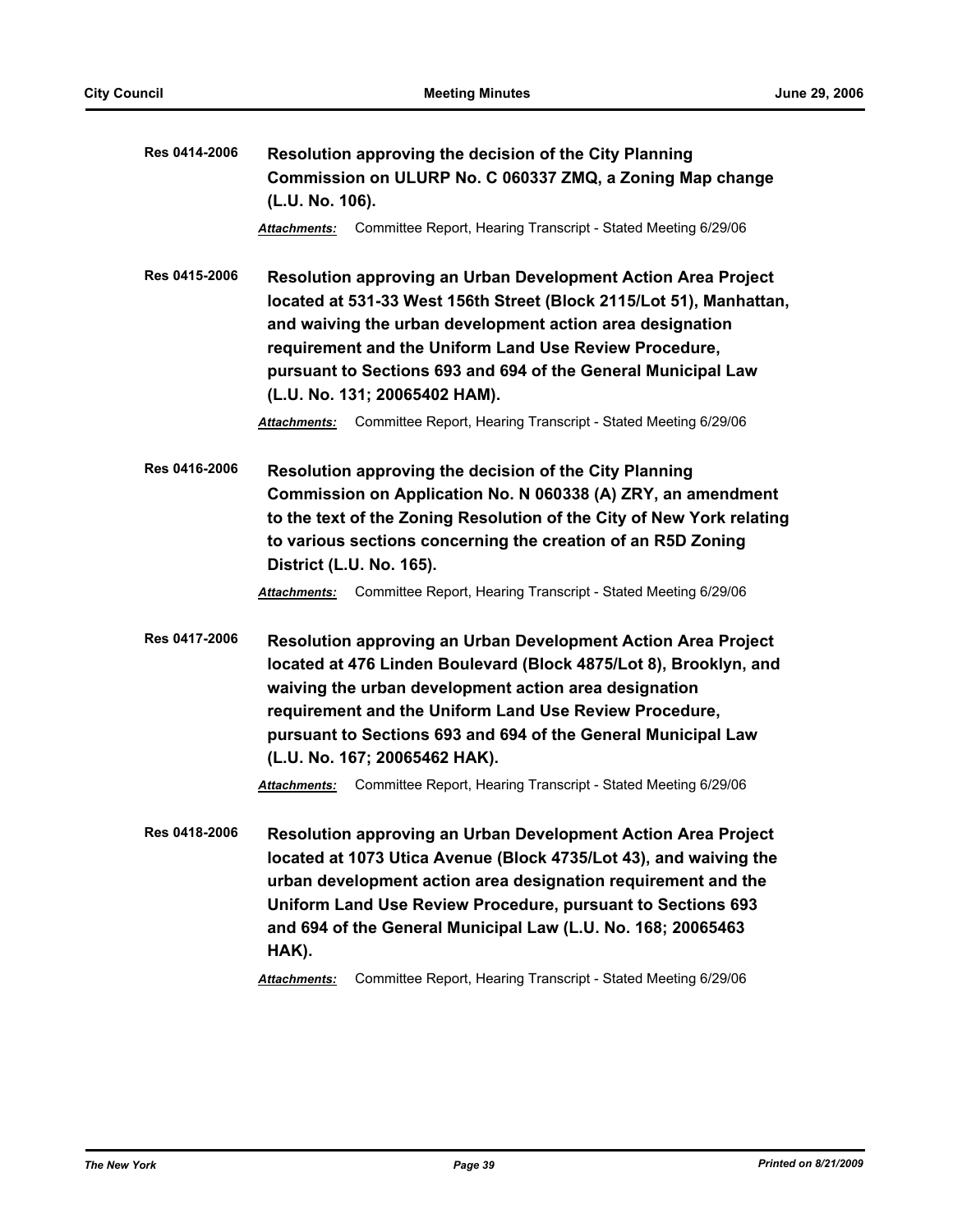| Res 0419-2006 | Resolution approving the decision of the City Planning<br>Commission on ULURP No. C 060277 ZSM (L.U. No. 178), for the<br>grant of a special permit pursuant to 74-902 of the Zoning<br>Resolution to permit the allowable community facility floor area<br>ratio of Section 24-11 (Maximum Floor Area and Percentage of Lot<br>Coverage) to apply to a proposed approximately 99,158<br>square-foot, 12-story Non-Profit Institution with Sleeping<br>Accommodations (U.G. 3A), Manhattan. |  |
|---------------|---------------------------------------------------------------------------------------------------------------------------------------------------------------------------------------------------------------------------------------------------------------------------------------------------------------------------------------------------------------------------------------------------------------------------------------------------------------------------------------------|--|
|               | Committee Report, Hearing Transcript - Stated Meeting 6/29/06<br>Attachments:                                                                                                                                                                                                                                                                                                                                                                                                               |  |
| Res 0420-2006 | Resolution disapproving the petition for a revocable consent for an<br>unenclosed sidewalk café located at 194-23 Northern Boulevard,<br>Queens (20065421 TCQ; L.U. No. 179).                                                                                                                                                                                                                                                                                                               |  |
|               | Committee Report, Hearing Transcript - Stated Meeting 6/29/06<br>Attachments:                                                                                                                                                                                                                                                                                                                                                                                                               |  |
| Res 0421-2006 | Resolution approving the lease agreement of real property<br>generally located at the South Brooklyn Marine Terminal (Block<br>662, portions of Lots 1 and 155), Brooklyn (20065414 PNK; L.U. No.<br>180).                                                                                                                                                                                                                                                                                  |  |
|               | Committee Report, Hearing Transcript - Stated Meeting 6/29/06<br>Attachments:                                                                                                                                                                                                                                                                                                                                                                                                               |  |
| Res 0422-2006 | Resolution approving an Urban Development Action Area Project<br>located at 122-03 Long Street (Block 12255/Lot 19), Queens, and<br>waiving the urban development action area designation<br>requirement and the Uniform Land Use Review Procedure,<br>pursuant to Sections 693 and 694 of the General Municipal Law<br>(L.U. No. 181; 20065528 HAQ).                                                                                                                                       |  |
|               | Committee Report, Hearing Transcript - Stated Meeting 6/29/06<br>Attachments:                                                                                                                                                                                                                                                                                                                                                                                                               |  |
| Res 0423-2006 | Resolution approving the decision of the City Planning<br>Commission on ULURP No. C 060294 ZMQ, a Zoning Map change<br>(L.U. No. 188).                                                                                                                                                                                                                                                                                                                                                      |  |
|               | Committee Report, Hearing Transcript - Stated Meeting 6/29/06<br><b>Attachments:</b>                                                                                                                                                                                                                                                                                                                                                                                                        |  |
| Res 0424-2006 | Resolution approving the site plan for a public school facility<br>located generally on a block bounded by Beekman Street, Gold<br>Street, Spruce Street and Nassau Street, Manhattan (Non-ULURP<br>No. 20065349 SCM; L.U. No. 189).                                                                                                                                                                                                                                                        |  |
|               | Committee Report, Hearing Transcript - Stated Meeting 6/29/06<br><b>Attachments:</b>                                                                                                                                                                                                                                                                                                                                                                                                        |  |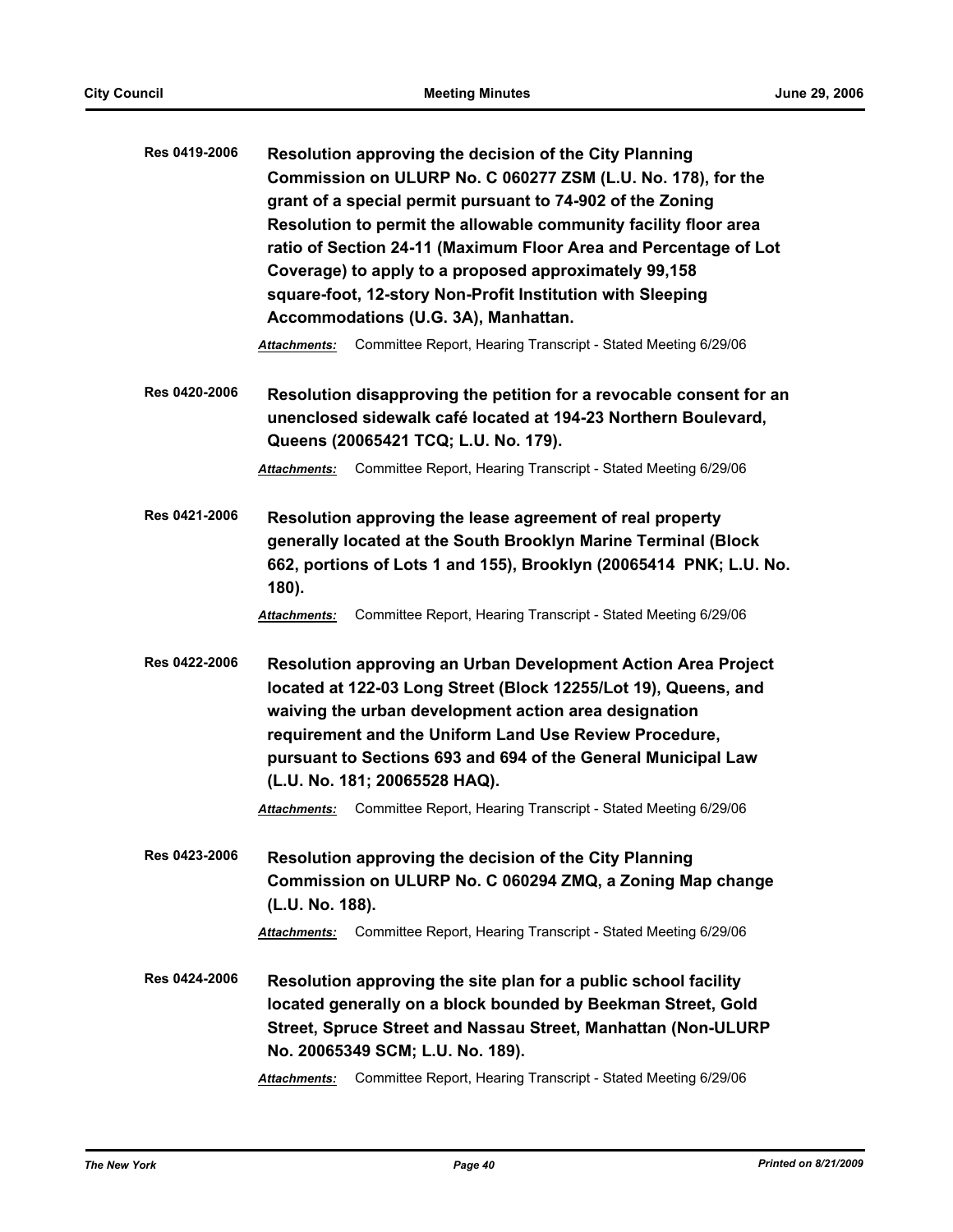General Order Calendar

**Int 0368-2006 A Local Law in relation to the naming of five thoroughfares and public places, Actors' Equity Corner, Borough of Manhattan, Josephine Diana Blvd., Borough of Brooklyn, Rev. Msgr. Bryan J. Karvelis Way, Borough of Brooklyn, Sgt. Jose Gomez Place, Borough of Queens and Dr. Reverend Wyatt Tee Walker Square, Borough of Manhattan and the repeal of sections 3, 26 and 47 of local law number 13 for the year 2006.**

> *Attachments:* Int. No. 368 - 6/13/06, Committee Report, Hearing Transcript, Fiscal Impact Statement, Hearing Transcript - Stated Meeting 6/20/06, Hearing Transcript - Stated Meeting 6/29/06, Local Law

**Enactment No:** 2006/023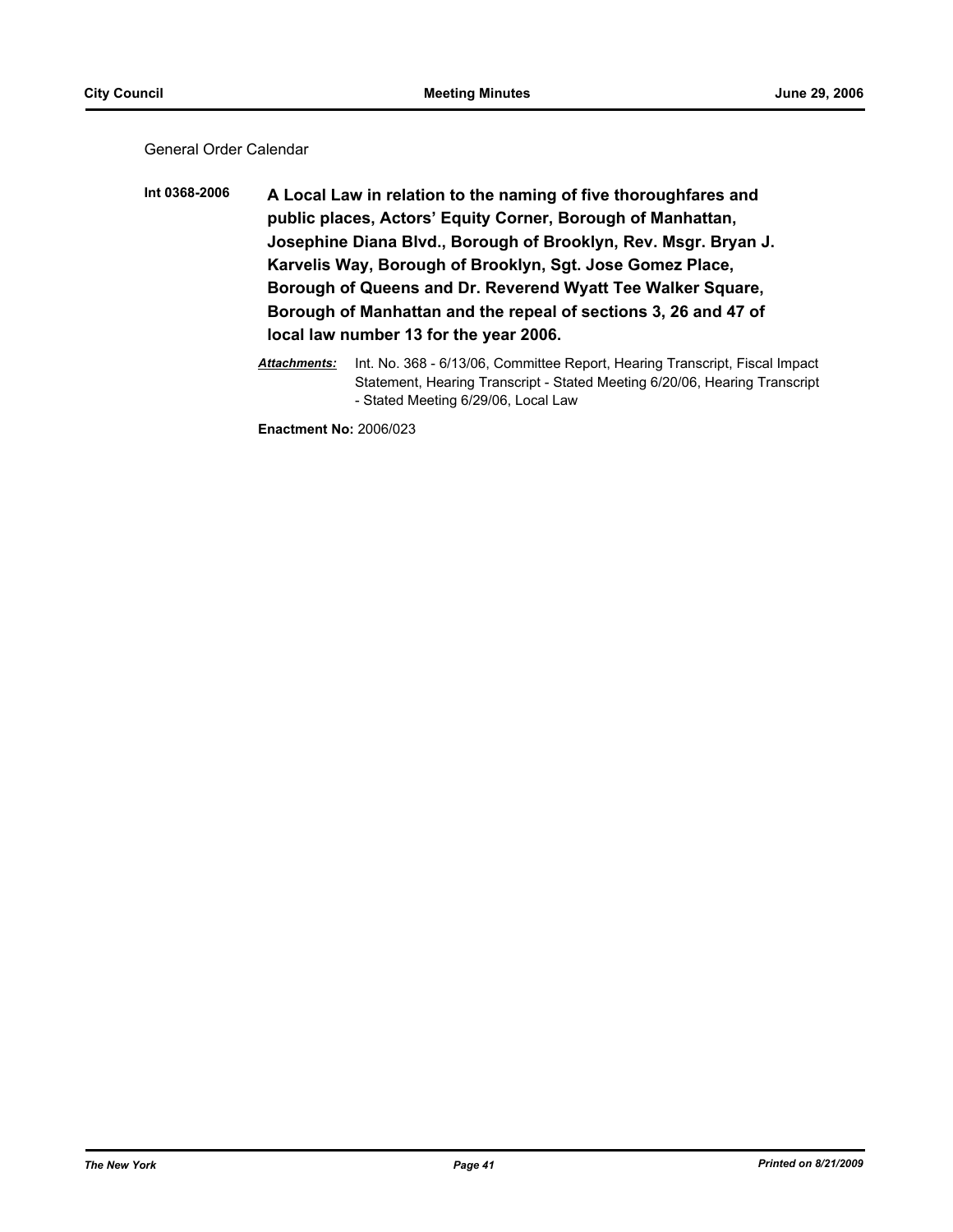### **T2006-0001 Commissioner of Deeds**

*Attachments:* Hearing Transcript - Charter Meeting 1/4/06, Hearing Transcript - Stated Meeting 1/18/06, Hearing Transcript - Stated Meeting 2/1/06, Hearing Transcript - Stated Meeting 2/15/06, Hearing Transcript - Stated Meeting 3/1/06, Hearing Transcript - Stated Meeting 3/22/06, Hearing Transcript - Stated Meeting 4/5/06, Hearing Transcript - Stated Meeting 4/26/06, Hearing Transcript - Stated Meeting 5/10/06, Hearing Transcript - Stated Meeting 5/24/06, Hearing Transcript - Stated Meeting 6/13/06, Hearing Transcript - Stated Meeting 6/20/06, Hearing Transcript - Stated Meeting 6/29/06, Hearing Transcript - Stated Meeting 7/19/06, Hearing Transcript - Stated Meeting 8/16/06, Hearing Transcript - Stated Meeting 9/13/06, Hearing Transcript - Stated Meeting 9/27/06, Hearing Transcript - Stated Meeting 10/11/06, Hearing Transcript - Stated Meeting 10/25/06, Hearing Transcript - Stated Meeting 11/15/06, Hearing Transcript - Stated Meeting 11/29/06, Hearing Transcript - Stated Meeting 12/6/06, Hearing Transcript - Stated Meeting 12/20/06, Hearing Transcript - Stated Meeting 1/3/07, Hearing Transcript - Stated Meeting 1/9/07, Hearing Transcript - Stated Meeting 2/1/07, Hearing Transcript - Stated Meeting 2/28/07, Hearing Transcript - Stated Meeting 3/14/07, Hearing Transcript - Stated Meeting 3/28/07, Hearing Transcript - Stated Meeting 4/12/07, Hearing Transcript - Stated Meeting 4/23/07, Hearing Transcript - Stated Meeting 5/9/07, Hearing Transcript - Stated Meeting 5/30/07, Hearing Transcript - Stated Meeting 6/5/07, Hearing Transcript - Stated Meeting 6/15/07, Hearing Transcript - Stated Meeting 6/27/07, Hearing Transcript - Stated Meeting 7/25/07, Hearing Transcript - Stated Meeting 8/6/07, Hearing Transcript - Stated Meeting 8/22/07, Hearing Transcript - Stated Meeting 9/10/07, Hearing Transcript - Stated Meeting 9/25/07, Hearing Transcript - Stated Meeting 10/17/07, Hearing Transcript - Stated Meeting 10/23/07, Hearing Transcript - Stated Meeting 10/29/07, Hearing Transcript - Stated Meeting 11/15/07, Hearing Transcript - Stated Meeting 11/28/07, Hearing Transcript - Stated Meeting 12/11/07, Hearing Transcript - Stated Meeting 12/19/07, Hearing Transcript - Charter Meeting 1/9/08, Hearing Transcript - Stated Meeting 1/30/08, Hearing Transcript - Stated Meeting 2/13/08, Hearing Transcript - Stated Meeting 2/27/08, Hearing Transcript - Stated Meeting 3/12/08, Hearing Transcript - Stated Meeting 3/26/08, Hearing Transcript - Stated Meeting 3/31/08, Hearing Transcript - Stated Meeting 4/16/08, Hearing Transcript - Stated Meeting 4/30/08, Hearing Transcript - Stated Meeting 5/14/08, Hearing Transcript - Stated Meeting 5/28/08, Hearing Transcript - Recessed Stated Meeting 5/28/08, Hearing Transcript - Stated Meeting 6/12/08, Hearing Transcript - Recessed Stated Meeting 6-23-08, Hearing Transcript - Stated Meeting 6/29/08, Hearing Transcript - Stated Meeting 7/23/08, Hearing Transcript - Stated Meeting 8/14/08, Hearing Transcript - Stated Meeting 9/4/08, Hearing Transcript - Stated Meeting 9/24/08, Hearing Transcript - Stated Meeting 10/7/08, Hearing Transcript - Stated Meeting 10/23/08, Hearing Transcript - Stated Meeting 11/13/08, Hearing Transcript - Stated Meeting 11/19/08, Hearing Transcript - Charter Meeting 1/7/09, Hearing Transcript - Stated Meeting 1/28/09, Hearing Transcript - Stated Meeting 2/11/09, Hearing Transcript - Stated Meeting 3/24/09, Hearing Transcript - Stated Meeting 4/2/09, Hearing Transcript - Stated Meeting 4/22/09, Hearing Transcript - Stated Meeting 5/6/09, Hearing Transcript - Stated Meeting 5/20/09, Hearing Transcript - Stated Meeting 6/10/09, Hearing Transcript - Stated Meeting 6/19/09, Hearing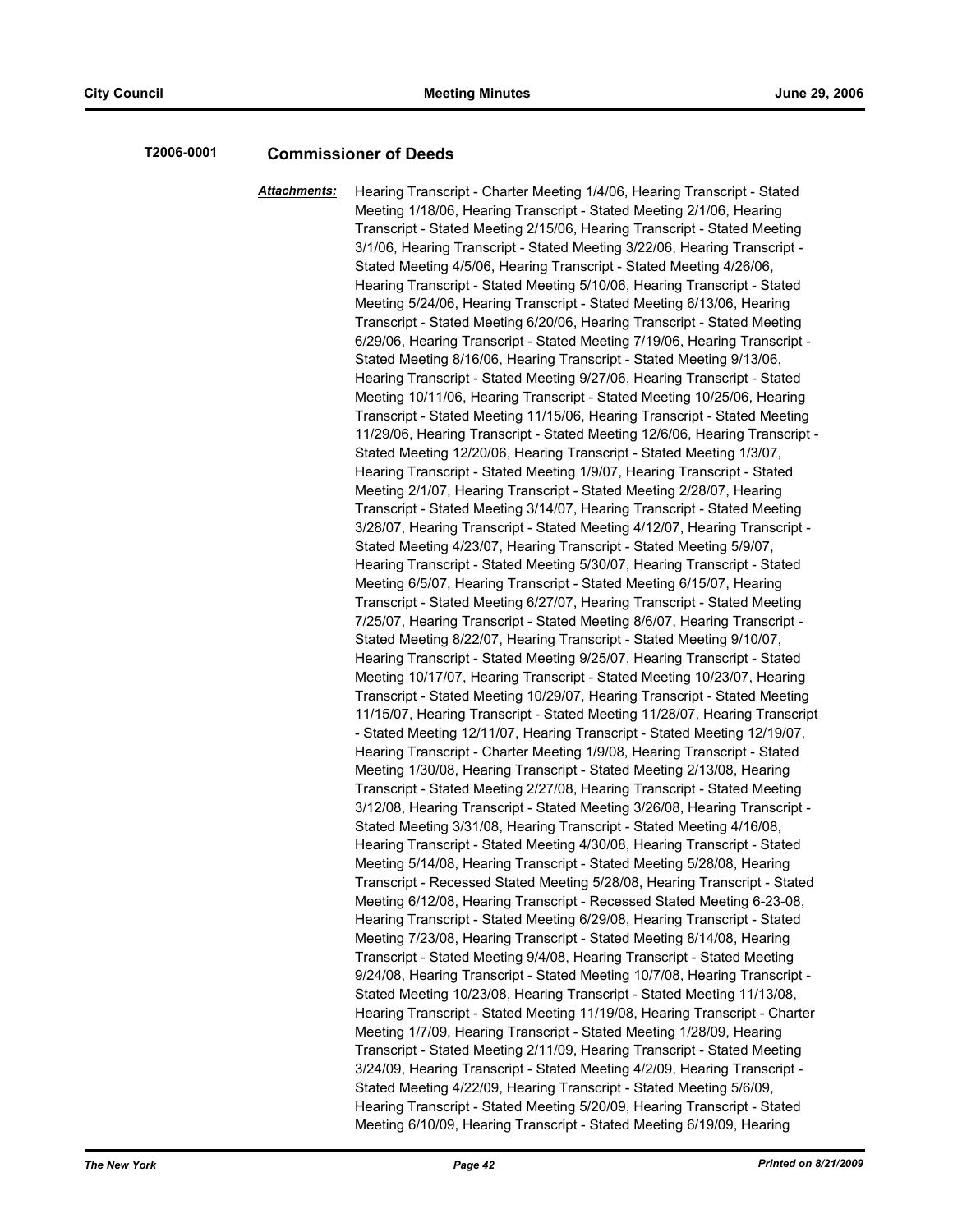Transcript - Stated Meeting 6/30/09, Hearing Transcript - Stated Meeting 7/29/09

*The Public Advocate (Ms. Gotbaum) put the question whether the Council would agree with and adopt such reports, which were decided in the affirmative by the following vote:*

#### **A motion was made that these files be approved by consent vote.**

### **Affirmative,** 49 -

Speaker Quinn, Addabbo Jr., Arroyo, Avella, Baez, Barron, Brewer, Clarke, Comrie Jr., Dickens, Dilan, de Blasio, Felder, Fidler, Foster, Gallagher, Garodnick, Gennaro, Gentile, Gerson, Gonzalez, Jackson, James, Katz, Koppell, Lanza, Lappin, Liu, Mark-Viverito, Martinez, McMahon, Mealy, Mendez, Monserrate, Nelson, Oddo, Recchia Jr., Reyna, Rivera, Sanders Jr., Seabrook, Sears, Stewart, Vacca, Vallone Jr., Vann, Weprin, White Jr. and Yassky

**Excused,** 2 -

Gioia and Palma

*The following files were removed from the General Order Calendar and voted separately: Int No. 384, Int No. 391 and M-270 & Res No. 411.*

#### *See files for individual votes.*

*At this point, the Public Advocate (Ms. Gotbaum) declared that the Executive Expense-Revenue-Contract Budget; the Capital Budget for Fiscal Year 2007 and the Capital Program for the three succeeding Fiscal Years; all as modified; and in accordance with the appropriate sections of the New York City Charter, are ADOPTED on this date of Friday, June 30, 2006 at 12:40 am.*

- Introduction & Reading of Bills See Attached 13.
- 14. Discussion of Resolutions
- 15. Resolutons

*None*

- 16. General Discussion
- 17. Extension of Remarks

INTRODUCTION AND READING OF BILLS

## **Int 0384-2006 A Local Law to amend local law number 2 for the year 2005, in relation to film production tax credits.**

| <b>Sponsors:</b>    | By The Speaker (Speaker Quinn) and Council Members Yassky, Weprin,                                                       |  |  |
|---------------------|--------------------------------------------------------------------------------------------------------------------------|--|--|
|                     | Recchia Jr., James, Gioia, Jackson, Arroyo, Martinez, Comrie Jr., Mealy<br>and Nelson (in conjunction with the Mayor)    |  |  |
| <b>Attachments:</b> | Committee Report, Fiscal Impact Statement, Hearing Transcript, Hearing<br>Transcript - Stated Meeting 6/29/06, Local Law |  |  |

**This Introduction was Referred to Comm by Council to the Committee on Finance**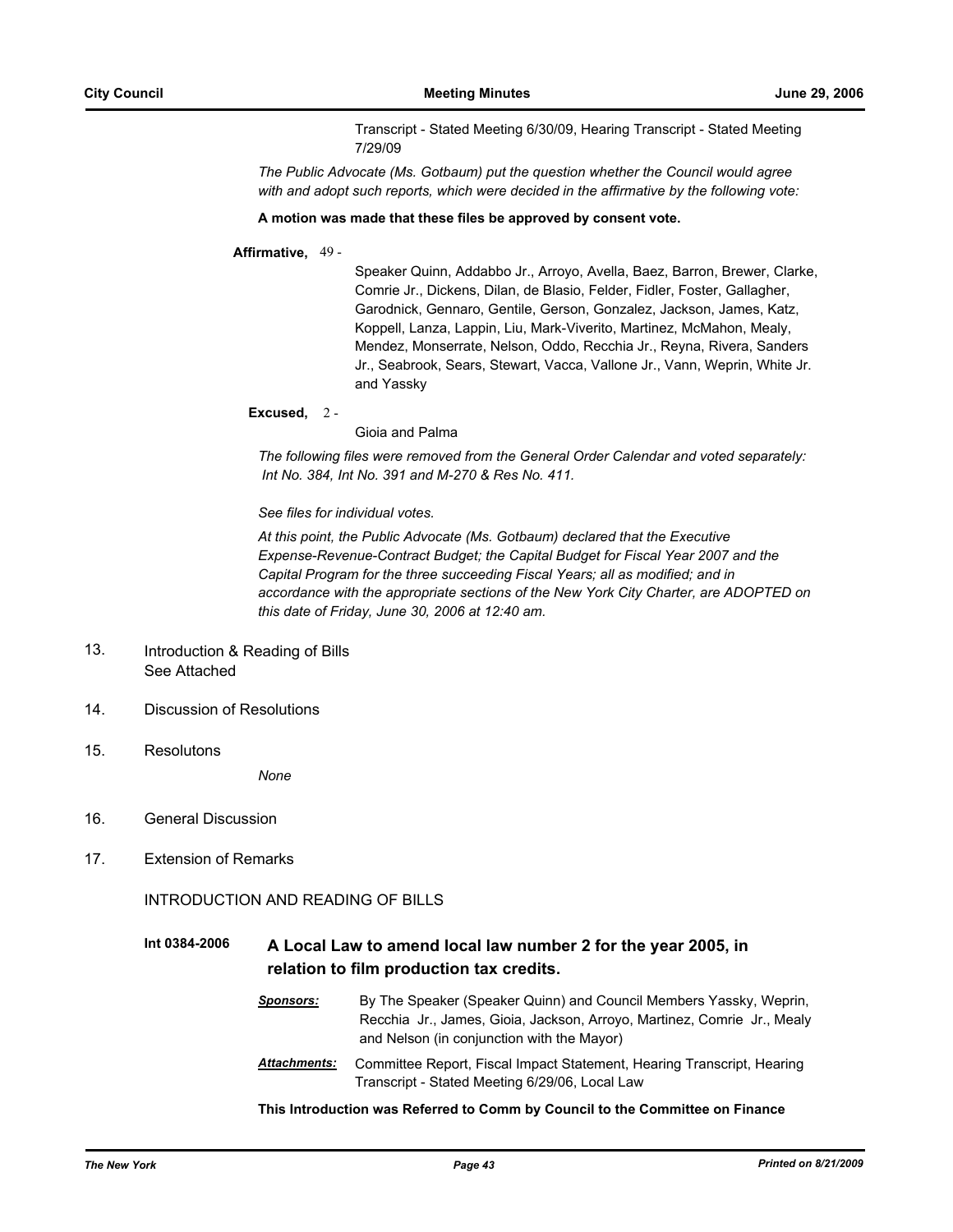## **Enactment No:** 2006/024

| Int 0385-2006 | A Local Law to amend the New York City charter and the<br>administrative code of the city of New York, in relation to titles and<br>procedures of the office of chief medical examiner. |                                                                                                                                                                                                                                              |  |
|---------------|-----------------------------------------------------------------------------------------------------------------------------------------------------------------------------------------|----------------------------------------------------------------------------------------------------------------------------------------------------------------------------------------------------------------------------------------------|--|
|               | <b>Sponsors:</b>                                                                                                                                                                        | By Council Members Addabbo Jr., Comrie Jr., Mark-Viverito, Palma,<br>Stewart, Nelson, Seabrook, Sears, Mealy and White Jr. (by request of the<br>Mayor)                                                                                      |  |
|               | <b>Attachments:</b>                                                                                                                                                                     | Committee Report, Hearing Transcript, Fiscal Impact Statament, Hearing<br>Transcript - Stated Meeting 6/29/06, Local Law                                                                                                                     |  |
|               | This Introduction was Referred to Comm by Council to the Committee on Civil<br><b>Service and Labor</b>                                                                                 |                                                                                                                                                                                                                                              |  |
|               | <b>Enactment No: 2006/025</b>                                                                                                                                                           |                                                                                                                                                                                                                                              |  |
| Res 0395-2006 |                                                                                                                                                                                         | Resolution calling upon the federal government to ensure that all<br>veterans whose identifying information was stolen from the<br>Department of Veterans Affairs receive free quarterly credit reports.                                     |  |
|               | <b>Sponsors:</b>                                                                                                                                                                        | By Council Members Baez, Comrie Jr., Gonzalez, Jackson, James,<br>Mealy, Weprin, White Jr. and Mark-Viverito                                                                                                                                 |  |
|               |                                                                                                                                                                                         | This Resolution was Referred to Comm by Council to the Committee on Veterans                                                                                                                                                                 |  |
| Res 0396-2006 |                                                                                                                                                                                         | Resolution calling upon the New York State Legislature to adopt<br>legislation improving the ability of individuals who participated in<br>September 11th rescue, recovery and cleanup efforts to collect<br>workers' compensation benefits. |  |
|               | <b>Sponsors:</b>                                                                                                                                                                        | By Council Members Dickens, Gerson, Avella, Brewer, Comrie Jr., Fidler,<br>Gonzalez, Jackson, James, Mealy, Weprin, White Jr. and Mark-Viverito                                                                                              |  |
|               | <b>Service and Labor</b>                                                                                                                                                                | This Resolution was Referred to Comm by Council to the Committee on Civil                                                                                                                                                                    |  |
| Int 0386-2006 | A Local Law to amend the administrative code of the city of New<br>York, in relation to the maintenance of sprinkler systems in certain<br>residential occupancies.                     |                                                                                                                                                                                                                                              |  |
|               | <b>Sponsors:</b>                                                                                                                                                                        | By Council Members Dilan, Comrie Jr., Gonzalez, James, Stewart and<br>White Jr. (by request of the Mayor)                                                                                                                                    |  |
|               | and Buildings                                                                                                                                                                           | This Introduction was Referred to Comm by Council to the Committee on Housing                                                                                                                                                                |  |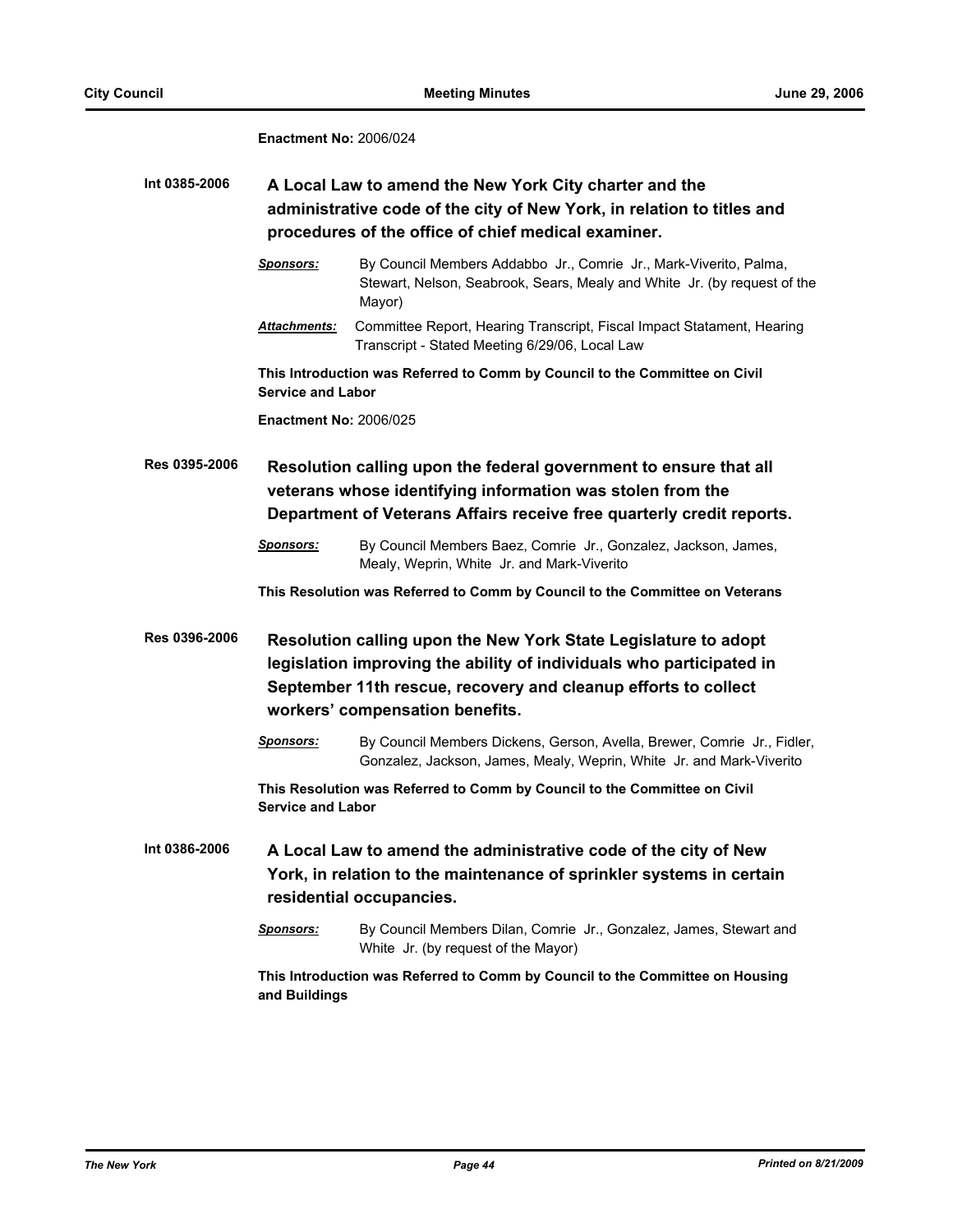| Res 0397-2006 | Resolution denouncing the National Association of Teachers in<br>Further and Higher Education's boycott of Israeli academics who<br>do not distance themselves from "Israeli apartheid policies" as a<br>misguided attempt at influencing Middle Eastern politics. |                                                                                                                                                                                                                                                                                                                                                                                                                 |  |
|---------------|--------------------------------------------------------------------------------------------------------------------------------------------------------------------------------------------------------------------------------------------------------------------|-----------------------------------------------------------------------------------------------------------------------------------------------------------------------------------------------------------------------------------------------------------------------------------------------------------------------------------------------------------------------------------------------------------------|--|
|               | <b>Sponsors:</b>                                                                                                                                                                                                                                                   | By Council Members Gerson, Brewer, Nelson, Weprin and White Jr.                                                                                                                                                                                                                                                                                                                                                 |  |
|               |                                                                                                                                                                                                                                                                    | This Resolution was Referred to Comm by Council to the Committee on Cultural<br>Affairs, Libraries and International Intergroup Relations                                                                                                                                                                                                                                                                       |  |
| Int 0387-2006 | A Local Law to amend the New York city charter, in relation to the<br>public notice and hearing requirements of the franchise and<br>concession review committee.                                                                                                  |                                                                                                                                                                                                                                                                                                                                                                                                                 |  |
|               | <b>Sponsors:</b>                                                                                                                                                                                                                                                   | By Council Members Katz, White Jr. and Foster (by request of the Mayor)                                                                                                                                                                                                                                                                                                                                         |  |
|               | <u> Attachments:</u>                                                                                                                                                                                                                                               | Memo In Support, Fiscal Impact Statement, Hearing Transcript - Land Use<br>6/29/06, Hearing Transcript - Stated Meeting 6/29/06, Local Law                                                                                                                                                                                                                                                                      |  |
|               | This Introduction was Referred to Comm by Council to the Committee on Land<br><b>Use</b>                                                                                                                                                                           |                                                                                                                                                                                                                                                                                                                                                                                                                 |  |
|               | <b>Enactment No: 2006/026</b>                                                                                                                                                                                                                                      |                                                                                                                                                                                                                                                                                                                                                                                                                 |  |
| Res 0398-2006 | region.                                                                                                                                                                                                                                                            | Resolution strongly condemning the actions of the government of<br>the Sudan in connection with the atrocities committed by the<br>Janjaweed militias in the western region of Darfur as well as the<br>militias' recent incursion into Chad and urging the government of<br>the United States to provide additional funding to hasten the<br>deployment of United Nations peacekeeping troops to this troubled |  |
|               | <b>Sponsors:</b>                                                                                                                                                                                                                                                   | By Council Members Koppell, Brewer, Fidler, Jackson, James, Nelson,<br>Weprin and White Jr.                                                                                                                                                                                                                                                                                                                     |  |
|               |                                                                                                                                                                                                                                                                    | This Resolution was Referred to Comm by Council to the Committee on Cultural<br>Affairs, Libraries and International Intergroup Relations                                                                                                                                                                                                                                                                       |  |
| Int 0388-2006 |                                                                                                                                                                                                                                                                    | A Local Law to amend the administrative code of the city of New<br>York in relation to the naming of ferries.                                                                                                                                                                                                                                                                                                   |  |
|               | <b>Sponsors:</b>                                                                                                                                                                                                                                                   | By Council Member White Jr.                                                                                                                                                                                                                                                                                                                                                                                     |  |
|               | <b>Transportation</b>                                                                                                                                                                                                                                              | This Introduction was Referred to Comm by Council to the Committee on                                                                                                                                                                                                                                                                                                                                           |  |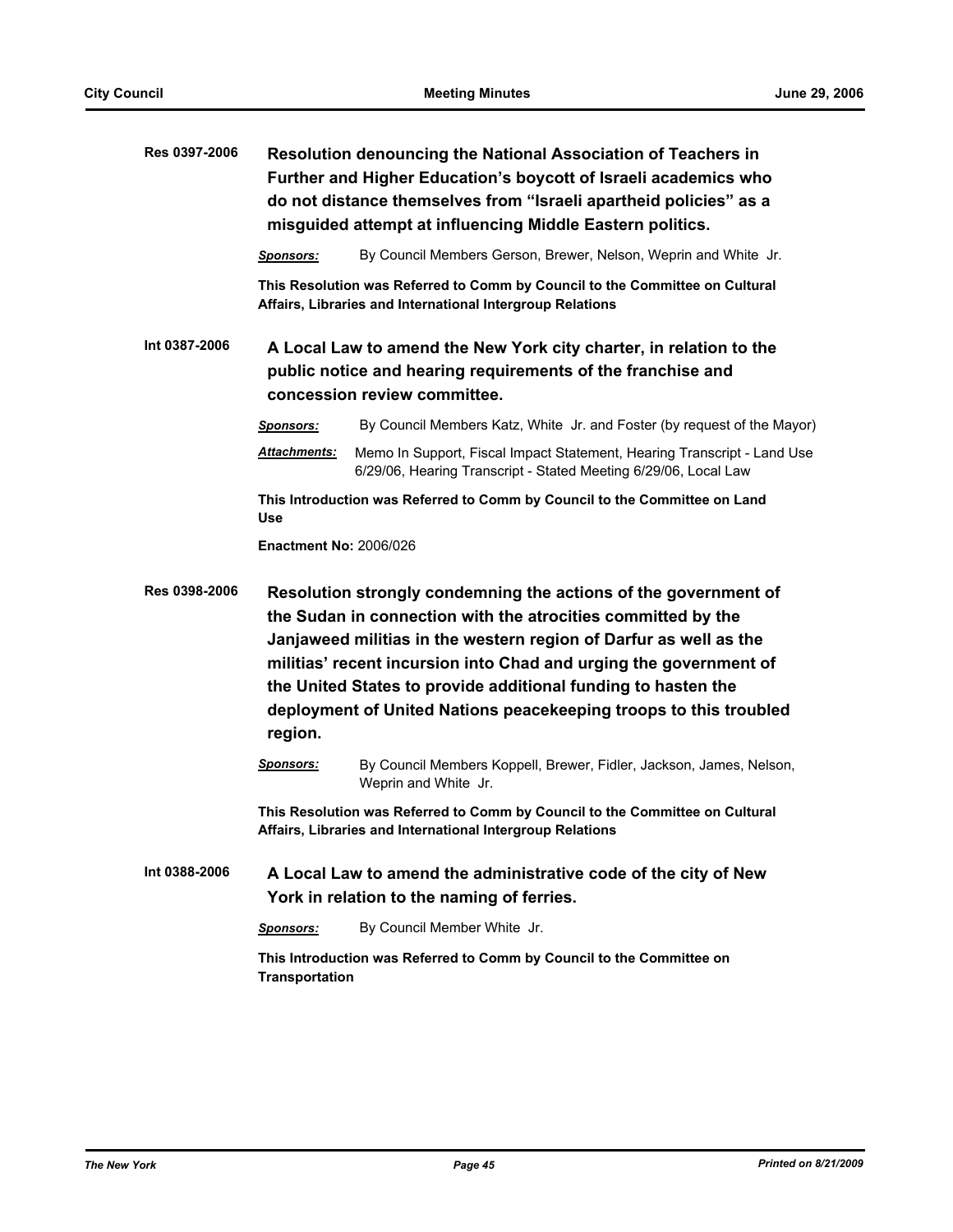# **Res 0399-2006 Resolution calling upon the Mayor of the City of New York to exclude the value of housing and food when calculating military pay pursuant to the Operation Enduring Freedom Extended Benefits Package.**

*Sponsors:* By Council Members McMahon, Avella, Fidler, Jackson, James, Mealy, Nelson, Recchia Jr., White Jr., Liu, Comrie Jr., Vallone Jr., Weprin, Mendez, Rivera, Vacca, Gallagher, Lanza and Oddo

*Attachments:* Res. No. 399 - 6/29/06, Committee Report 9/25/06, Hearing Transcript 9/25/06

**This Resolution was Referred to Comm by Council to the Committee on Civil Service and Labor**

**Int 0389-2006 A Local Law to amend the administrative code of the city of New York, in relation to prohibiting the display of wild or exotic animals for public entertainment or amusement.**

- *Sponsors:* By Council Members Mendez, Reyna, Liu, Vallone Jr., Palma, Gonzalez, Nelson, White Jr., Mark-Viverito, Arroyo, Brewer, Avella, de Blasio, Vacca, Foster, Gioia, James, Barron, Crowley, Sears, Yassky, Gerson, Ferreras, Weprin and Ignizio
- *Attachments:* Dear Colleague Letter, Summary of Testimony From Former Ringling Employees, Sign-on Form

**This Introduction was Referred to Comm by Council to the Committee on Health**

**Res 0400-2006 Resolution affirming the New York City Council's support for the members of Local 100 of the Transport Workers Union in their struggle to ensure fair negotiations leading to a quality contract and urging the Metropolitan Transportation Authority to accept the contract terms agreed upon in December 2005.**

> *Sponsors:* By Council Members Dilan, Gerson, James, Jackson, Brewer, Comrie Jr., Dickens, Fidler, Gonzalez, Mealy, Stewart and Mark-Viverito

**This Resolution was Referred to Comm by Council to the Committee on Civil Service and Labor**

**Res 0401-2006 Resolution calling upon the New York State Senate to introduce and pass a companion bill for Assembly Bill 10504, which would require the placement of nebulizers in schools throughout New York State.**

> *Sponsors:* By Council Members Palma, Gerson, Avella, James, Comrie Jr., Gonzalez, Jackson, Mealy, Nelson, Vacca, Koppell, Garodnick, Mark-Viverito, Dickens and Vallone Jr.

**This Resolution was Referred to Comm by Council to the Committee on Health**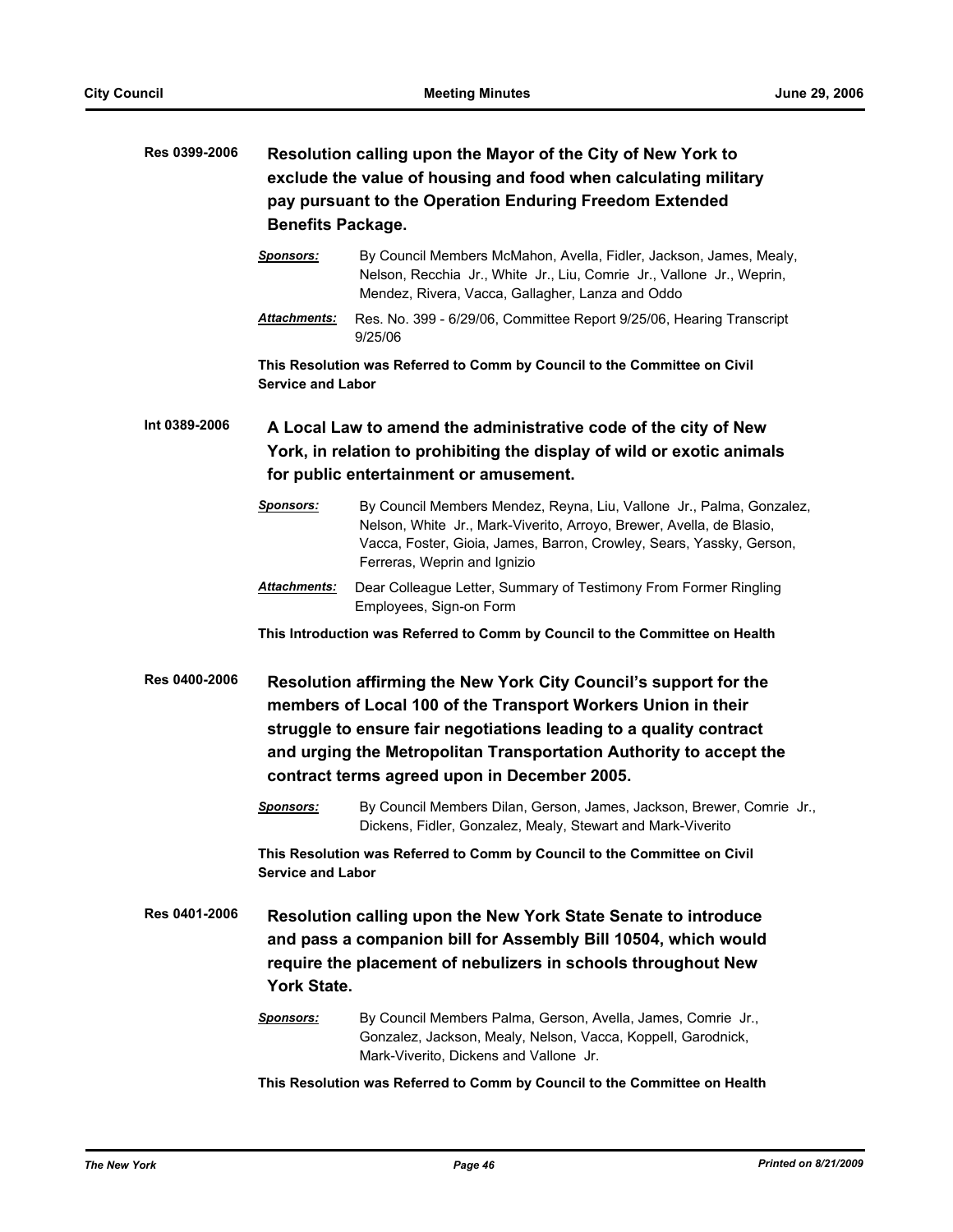| Int 0390-2006 | A Local Law in relation to the creation of a temporary health literacy<br>task force to examine the current status of health literacy in the city<br>of New York and develop recommendations on how to improve the<br>public's level of health literacy. |                                                                                                                                       |  |  |
|---------------|----------------------------------------------------------------------------------------------------------------------------------------------------------------------------------------------------------------------------------------------------------|---------------------------------------------------------------------------------------------------------------------------------------|--|--|
|               | <b>Sponsors:</b>                                                                                                                                                                                                                                         | By Council Members Rivera, Comrie Jr., Dickens, Gonzalez and James                                                                    |  |  |
|               |                                                                                                                                                                                                                                                          | This Introduction was Referred to Comm by Council to the Committee on Health                                                          |  |  |
| Int 0391-2006 | A Local Law to amend the administrative code of the city of New<br>York, in relation to a real property tax surcharge on certain class<br>one properties.                                                                                                |                                                                                                                                       |  |  |
|               | <b>Sponsors:</b>                                                                                                                                                                                                                                         | By Council Members Weprin and White Jr. (by request of the Mayor)                                                                     |  |  |
|               | <b>Attachments:</b>                                                                                                                                                                                                                                      | Committee Report, Fiscal Impact Statement, Hearing Transcript, Hearing<br>Transcript - Stated Meeting 6/29/06, Local Law              |  |  |
|               | This Introduction was Referred to Comm by Council to the Committee on Finance                                                                                                                                                                            |                                                                                                                                       |  |  |
|               | <b>Enactment No: 2006/027</b>                                                                                                                                                                                                                            |                                                                                                                                       |  |  |
| Res 0402-2006 | Resolution calling on the Department of Cultural Affairs to create a<br>process for cultural organizations to join the Cultural Institutions<br>Group (CIG).                                                                                             |                                                                                                                                       |  |  |
|               | <b>Sponsors:</b>                                                                                                                                                                                                                                         | By Council Members Weprin, Recchia Jr., Dickens, Brewer, Comrie Jr.,<br>Fidler, Gonzalez, Jackson, Mealy, White Jr. and Mark-Viverito |  |  |
|               | This Resolution was Referred to Comm by Council to the Committee on Cultural<br>Affairs, Libraries and International Intergroup Relations                                                                                                                |                                                                                                                                       |  |  |
| LU 0190-2006  | Zoning resolution amendment application no. N 060433 ZRM,<br>pursuant to Sections 197-d and 201 of the New York City Charter,<br>for an amendment concerning the transfer of unused development<br>rights.                                               |                                                                                                                                       |  |  |
|               | <u>Sponsors:</u>                                                                                                                                                                                                                                         | By Council Member Katz                                                                                                                |  |  |
|               | Attachments:                                                                                                                                                                                                                                             | Hearing Transcript - Zoning 9/7/06, Hearing Transcript - Land Use 9/8/06                                                              |  |  |
|               | This Land Use Application was Referred to Comm by Council to the Committee on<br><b>Land Use</b>                                                                                                                                                         |                                                                                                                                       |  |  |
|               | <b>Attachments:</b>                                                                                                                                                                                                                                      | Hearing Transcript - Zoning 9/7/06, Hearing Transcript - Land Use 9/8/06                                                              |  |  |
|               | This Land Use Application was Referred to Comm by Council to the<br><b>Subcommittee on Zoning and Franchises</b>                                                                                                                                         |                                                                                                                                       |  |  |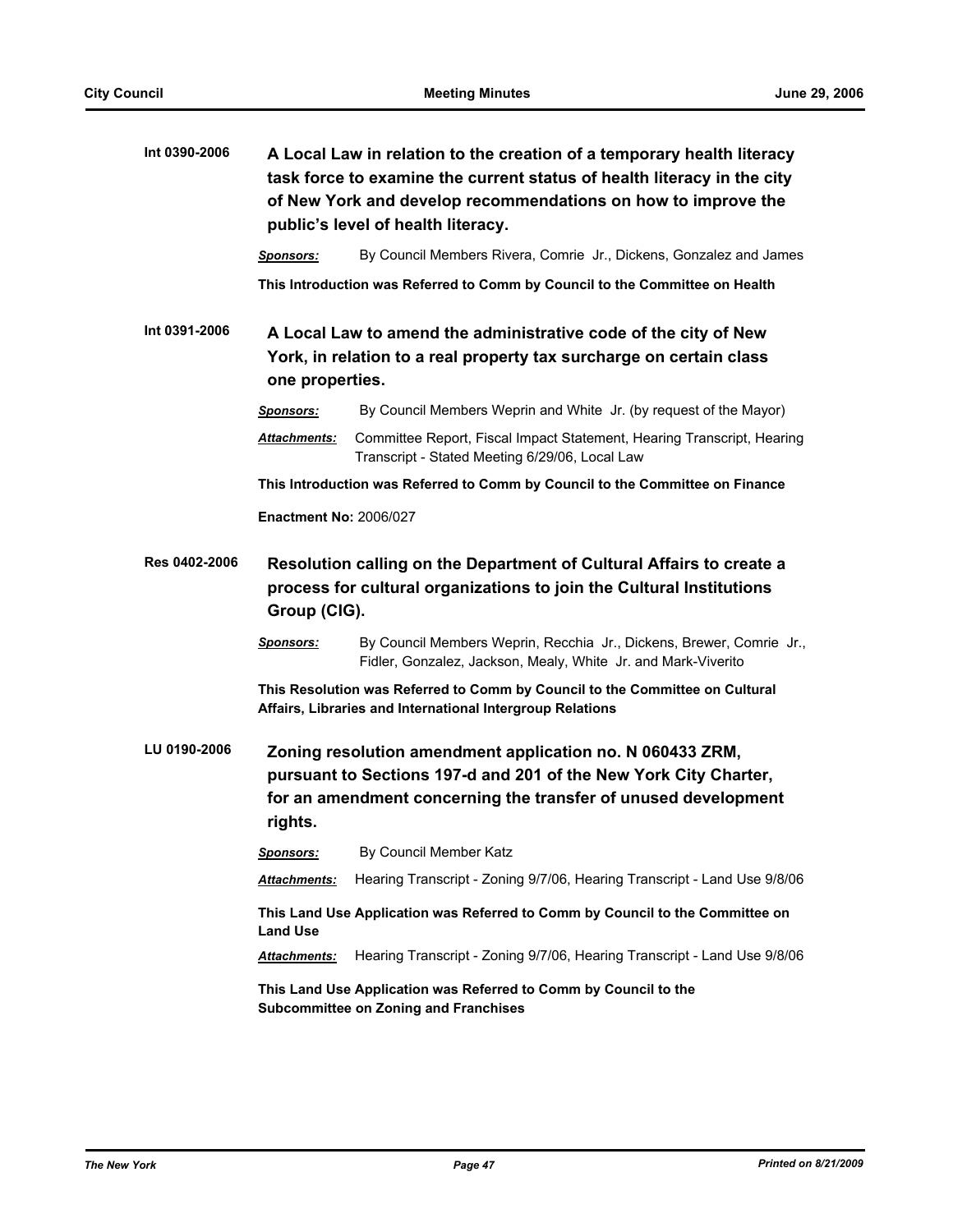| LU 0191-2006 | Uniform land use review procedure application no. C 060434 ZSM,      |  |  |  |
|--------------|----------------------------------------------------------------------|--|--|--|
|              | pursuant to §197-c and §197-d of the Charter of the City of New      |  |  |  |
|              | York concerning a special permit under the Zoning Resolution in      |  |  |  |
|              | the Borough of Manhattan, Council District no. 3 to facilitate a     |  |  |  |
|              | public parking garage. This application is subject to review and     |  |  |  |
|              | action by the Land Use Committee only if appealed to the Council     |  |  |  |
|              | pursuant to §197-d (b)(2) of the Charter or called up by vote of the |  |  |  |
|              | Council pursuant to §197-d (b)(3) of the Charter.                    |  |  |  |
|              |                                                                      |  |  |  |

*Sponsors:* By Council Member Katz *Attachments:* Hearing Transcript - Zoning 9/7/06, Hearing Transcript - Land Use 9/8/06 **This Land Use Application was Referred to Comm by Council to the Committee on Land Use** *Attachments:* Hearing Transcript - Zoning 9/7/06, Hearing Transcript - Land Use 9/8/06 **This Land Use Application was Referred to Comm by Council to the Subcommittee on Zoning and Franchises LU 0192-2006 Uniform land use review procedure application no. C 020332 MLQ, pursuant to §197-c and §197-d of the New York City Charter concerning a landfill in Community Board 7, Borough of Queens, Council District no. 19. This application is subject to review and action by the Land Use Committee only if appealed to the Council pursuant to §197-d (b)(2) of the Charter or called up by vote of the Council pursuant to §197-d (b)(3) of the Charter.**

|              | <b>Sponsors:</b>                                                                                                                                                             | By Council Member Katz                                                                                                |  |
|--------------|------------------------------------------------------------------------------------------------------------------------------------------------------------------------------|-----------------------------------------------------------------------------------------------------------------------|--|
|              | <b>Attachments:</b>                                                                                                                                                          | Hearing Transcript - Zoning 10/3/06, Hearing Transcript - Land Use 10/5/06,<br>Hearing Transcript - Land Use 10/11/06 |  |
|              | This Land Use Application was Referred to Comm by Council to the Committee on<br><b>Land Use</b>                                                                             |                                                                                                                       |  |
|              | <b>Attachments:</b>                                                                                                                                                          | Hearing Transcript - Zoning 10/3/06, Hearing Transcript - Land Use 10/5/06,<br>Hearing Transcript - Land Use 10/11/06 |  |
|              | This Land Use Application was Referred to Comm by Council to the<br><b>Subcommittee on Zoning and Franchises</b>                                                             |                                                                                                                       |  |
| LU 0193-2006 | Zoning resolution amendment application no. N 060426 ZRY,<br>pursuant to Sections 197-d and 201 of the New York City Charter,<br>for an amendment relating to Section 78-06. |                                                                                                                       |  |
|              | <b>Sponsors:</b>                                                                                                                                                             | By Council Member Katz                                                                                                |  |
|              | This Land Use Application was Referred to Comm by Council to the Committee on<br><b>Land Use</b>                                                                             |                                                                                                                       |  |
|              |                                                                                                                                                                              |                                                                                                                       |  |

**This Land Use Application was Referred to Comm by Council to the Subcommittee on Zoning and Franchises**